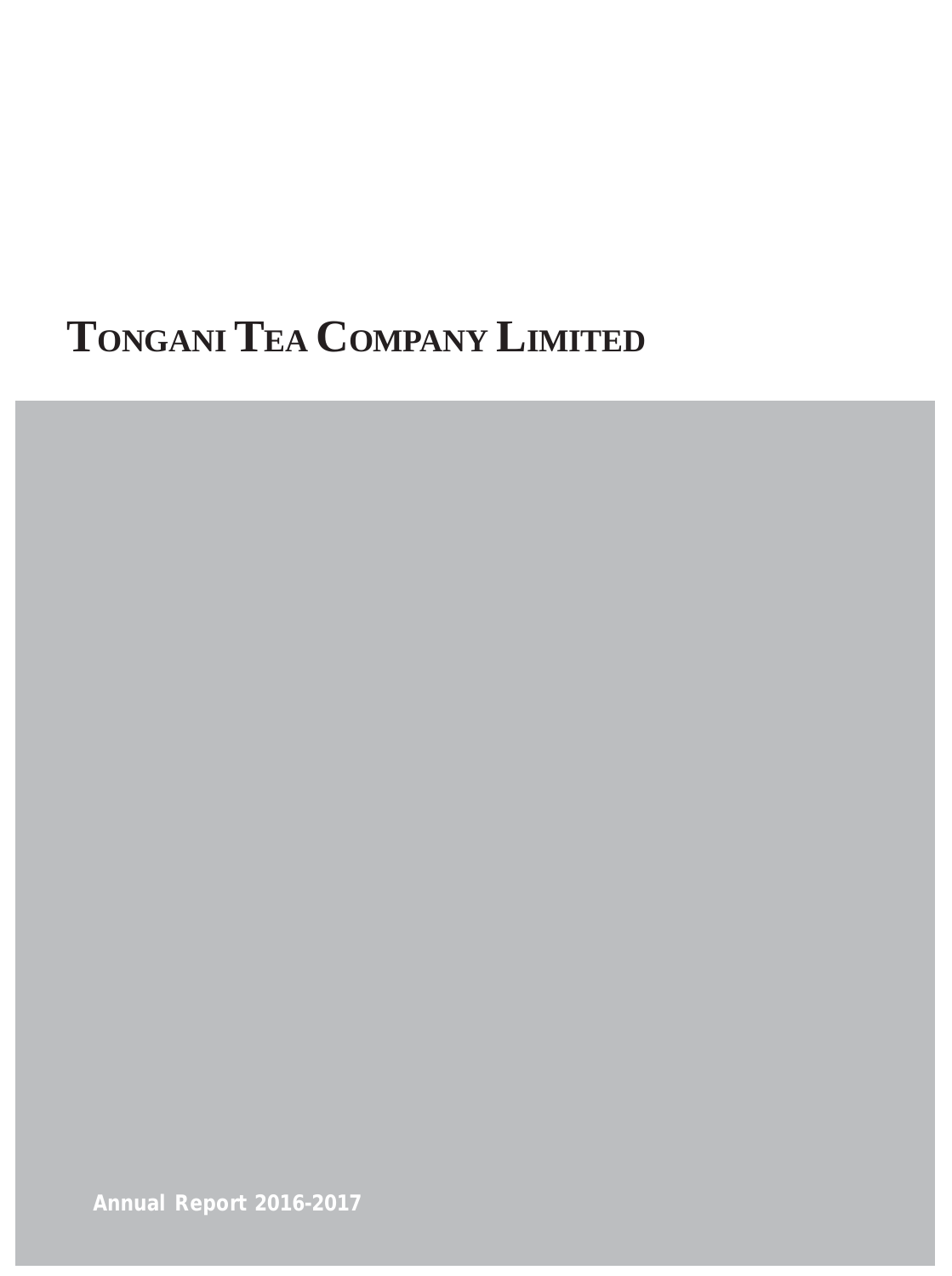# BOARD OF DIRECTORS

Mr. Manoj Kumar Daga, *Chairman & Non –Executive Director* Mr. Ashok Vardhan Bagree, *Independent Director* Mr. Ravindra Kumar Murarka, *Independent Director* Ms. Sumana Raychaudhuri, *Non–Executive Director*

# **AUDITORS**

M/s. Navin Nayar & Company *Chartered Accountants* Kolkata

# **BANKER**

State Bank of India

# **REGISTRAR & SHARE TRANSFER AGENT**

Niche Technologies Pvt. Ltd. D-511, Bagree Market, 5th Floor, 71, B.R.B. Basu Road, Kolkata - 700001 Telephone: 2235 7270/7271; Fax : 2215 6823 E-mail: nichetechpl@nichetechpl.com

# **TONGANI TEA COMPANY LIMITED**

CIN : L01132WB1893PLC000742

# **REGISTERED OFFICE & ADMINISTRATIVE OFFICE**

15B, Hemanta Basu Sarani, 3rd Floor, Kolkata -700 001 Phone: 2248 7685, Fax: 2210 0541. E-mail: info@tonganitea.com, Website : www.tonganitea.com

# TONGANI TEA ESTATE

P.O.Dhula, Dist.Darrang Pin-784 146, Assam.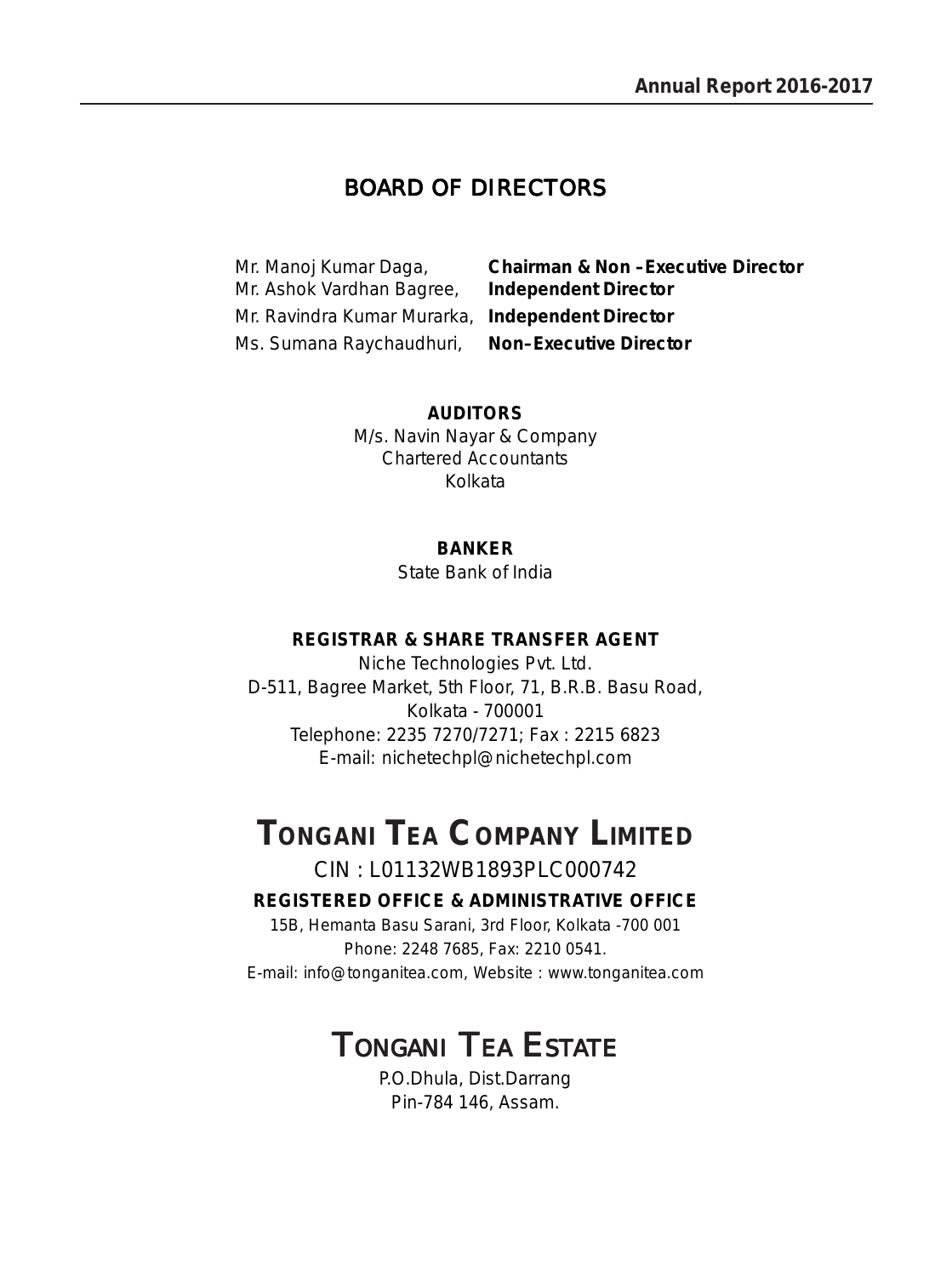# **TONGANI TEA COMPANY LIMITED**

# CIN : L01132WB1893PLC000742

# **NOTICE**

NOTICE is hereby given that the 124<sup>th</sup> Annual General Meeting of the Members of the Company will be held at its Registered Office at 15B, Hemanta Basu Sarani, 3<sup>rd</sup> Floor, Kolkata-700 001, on Saturday, the 26<sup>th</sup> August, 2017, at 10.30 A.M. to transact the following business :

- 1. To receive, consider and adopt the Audited Financial Statement for the year ended 31<sup>st</sup> March, 2017 together with the Report of Board of Directors and Auditors thereon.
- 2. To declare dividend on Equity Share of the Company.
- 3. To appoint a Director in place of Ms. Sumana Raychaudhuri (DIN: 07308451), who retires by rotation and being eligible offers herself for re-appointment.
- 4. To ratify the appointment of Auditors of the Company and to fix their remuneration and in this regard to consider and if thought fit to pass with or without modification(s) the following resolution as an **Ordinary Resolution**:

"**RESOLVED THAT** appointment of M/s. Navin Nayar & Company, Chartered Accountants (F R No.317117E) as Auditor of the Company pursuant to Section 139 of the Companies Act, 2013 and the Rules made thereunder (including any statutory modification(s) or re-enactment thereof for the time being in force) from the conclusion of this Annual General Meeting till the conclusion of the next Annual General Meeting be and is hereby ratified and that the Board of Directors be and is hereby authorised to fix remuneration for the financial year 2017-18, on the basis of recommendation of Audit Committee."

> By Order of the Board For **TONGANI TEA COMPANY LIMITED**

Read.Office: 15B, Hemanta Basu Sarani, 3rd Floor **MANOJ KUMAR DAGA** Kolkata – 700 001 *Chairman* Date:  $11^{th}$  July, 2017.

# **IMPORTANT NOTES :**

1. A MEMBER ENTITLED TO ATTEND AND VOTE AT THE MEETING IS ENTITLED TO APPOINT A PROXY/ PROXIES TO ATTEND AND VOTE ON A POLL INSTEAD OF HIMSELF/HERSELF. SUCH A PROXY/ PROXIES NEED NOT BE A MEMBER OF THE COMPANY.

A person can act as proxy on behalf of members not exceeding fifty (50) and holding in the aggregate not more than ten percent of the total share capital of the Company. However a member holding more than ten percent of the total share capital of the Company carrying voting rights may appoint a single person as proxy and such person shall not act as a proxy for any other person or shareholder.

The instrument of Proxy in order to be effective, should be deposited at the Registered Office of the Company, duly completed and signed, not less than 48 hours before the commencement of the meeting. A Proxy form is sent herewith.

The Proxy-holder shall prove his/her identity at the time of attending the Meeting.

Corporate Members intending to send their authorized representatives to attend the Meeting are requested to send to the Company a certified true copy of the Board Resolution authorizing their representative to attend and vote on their behalf at the Meeting.

2. Interim Dividend at the rate of Rs.5.00 per Equity Share (i.e.50%) was paid to the members and the beneficial owners whose names appeared in the Register of Members as on 15<sup>th</sup> December, 2016 (being the Record Date), as per details received by the Company from National Securities Depository Limited and Central Depository Services (India) Limited.

The dividend, if declared by the Members at the Annual General Meeting, will be paid to those Members whose names shall appear on the Company's Register of Members as on Saturday, 19th August, 2017. In respect of shares held in dematerialised form, the dividend will be payable on the basis of beneficial ownership as at the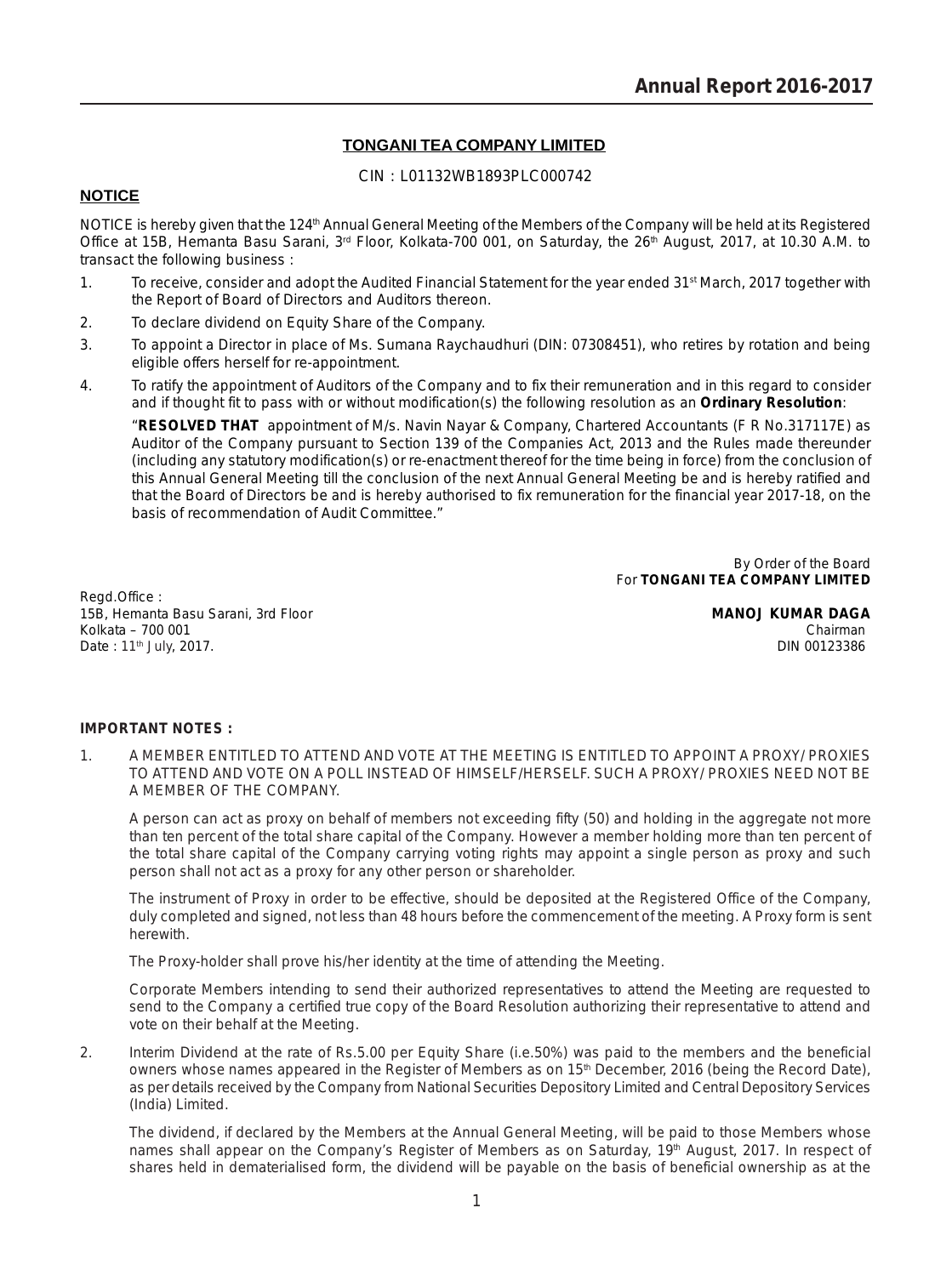close of business hours on Saturday, 19<sup>th</sup> August, 2017, as per the details furnished by National Securities Depository Limited (NSDL) and Central Depository Services (India) Limited (CDSL).

- 3. The Register of Members and the Share Transfer books of the Company will remain closed from Sunday, 20<sup>th</sup> August, 2017 to Saturday, 26<sup>th</sup> August, 2017 (both days inclusive) *for determining the entitlement of the shareholders for the dividend for Financial Year 2016-17, if declared at the meeting.*
- 4. Members are requested to note that under section 124 of Companies Act, 2013 (erstwhile Section 205A of the Companies Act, 1956) read with Investor Education and Protection Fund Authority (Accounting, Audit, Transfer and Refund) Rules, 2016 (IEPF Rules) the amount of dividend if any unpaid or unclaimed for a period of 7 (seven) years from the due date is required to be transferred to Investor Education and Protection Fund (IEPF) constituted by the Central Government of India. Further, all shares in respect of which dividend remain unclaimed for 7 consecutive years or more, are also required to be transferred to the IEPF.

The Company had accordingly transferred interim dividend pertaining to the Financial Year 2009-10 to the IEPF within the stipulated time period. The unclaimed final dividend in respect of financial year 2009-10 is due for transfer to the IEPF in December, 2017. Further, no claim shall lie against the Company or the said fund after the said transfer.

Members who have neither received nor encashed their dividend warrant(s) for the financial years 2009-10 or subsequent years, are requested to write to the Company, mentioning the relevant Folio number or DP ID and Client ID, for issuance of duplicate/revalidated dividend warrant(s).

- 5. Members holding shares in physical form may intimate the Company necessary particulars for ECS credit of the dividend directly to their bank accounts wherever ECS facility is available, or, for printing of their bank account details on the dividend warrants to prevent possibilities of fraud in encashing the warrants.
- 6. Members holding shares in physical mode are requested to intimate changes in their address alongwith proof of address/bank mandate to the Registrar and Share Transfer Agents (RTA), Niche Technologies Pvt. Ltd. Members holding shares in electronic mode are requested to send the intimation for change of address / bank mandate to their respective Depository Participant.
- 7. Members who hold shares in physical form in multiple folios in identical names or joint holding in the same order of names are requested to write to the Company's RTA, enclosing their share certificates to enable the Company to consolidate their holdings into a single folio.
- 8. Shareholders are also requested to take immediate action to demat their shares to avail easy liquidity since trading of shares of the Company are under compulsory demat mode as per the regulation of SEBI and also to prevent any loss of physical Share Certificate (if already complied with, please ignore this).
- 9. The Securities and Exchange Board of India (SEBI) has mandated the submission of Permanent Account Number (PAN) by every participant in Securities market. Members holding shares in electronic form are, therefore, requested to submit their PAN to their Depository Participants with whom they are maintaining their demat accounts. Members holding shares in physical form can submit their PAN details to the R&T Agent or to the Registered Office of the Company.
- 10. To prevent fraudulent transactions, members are advised to exercise due diligence and notify the Company of any change in address or demise of any member as soon as possible. Members are also advised not to leave their demat account(s) dormant for long. Periodic statement of holdings should be obtained from the concerned Depository Participant and holdings should be verified.
- 11. Details under Regulation 36(3) of the SEBI (Listing Obligations and Disclosure Requirements) Regulations, 2015 with the Stock Exchange in respect of the Director seeking re-appointment at the Annual General Meeting, form integral part of the notice. The Director has furnished the requisite declaration for his/her re-appointment.

In terms of Section 149, 152 and any other applicable provisions of the Companies Act, 2013, effective from 1<sup>st</sup> April, 2014, for the purpose of determining the directors liable to retire by rotation, the Independent Directors shall not be included in the total number of directors of the Company.

Ms. Sumana Raychaudhuri shall accordingly retire at the forthcoming Annual General Meeting and being eligible offers herself for re-appointment.

Ms. Raychaudhuri joined the Board of Directors as a Non-Executive Director w.e.f. 13<sup>th</sup> October, 2016.

Ms. Raychaudhuri is the Member of Audit Committee and Share Transfer Committee of the Board of Directors of the Company.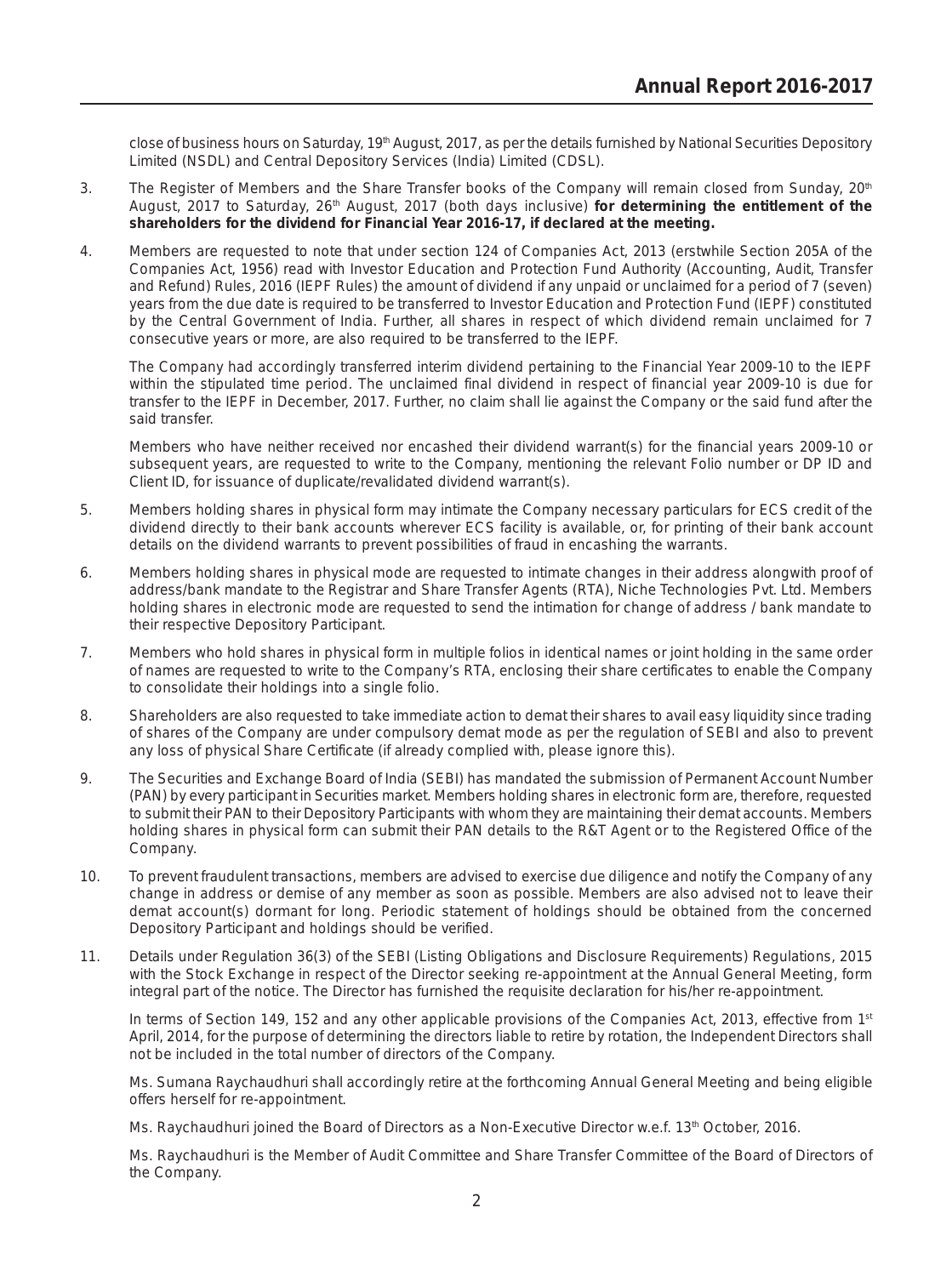Ms. Sumana Raychaudhuri, Awarded Ph.D. in Law by the University of Burdwan in 2012. Research Topic: *"***Impact of WTO on Pharmaceutical Multinationals in India: A Legal Study",** became Associate Member of the ICSI in 2009, LL.M. from University of Burdwan in 2005, LL.B. from University of Calcutta in 2002 and B.Sc. from Scottish Church College, University of Calcutta in 1996.

Currently she is working as Company Secretary with Merino Industries Ltd.

She is also associated as Director in the following companies:

- (i) CAMCO Multi Metal Ltd.,
- (ii) Century Aluminium Mfg. Co. Ltd.
- (iii) Vintage Securities Ltd.

Ms. Raychaudhuri does not hold by herself or for any other person on a beneficial basis, any shares in the Company.

Upon her re-appointment as a director, Ms. Raychaudhuri shall continue to hold office as a Non-Executive Director subject to retirement by rotation.

Accordingly, the Board recommends her re-appointment.

Except Ms. Raychaudhuri, none of the Directors and Key Managerial Personnel of the Company and their relatives is concerned or interested, financial or otherwise, in agenda Item No.3.

- 12. Electronic copy of the Notice and Annual Report of the 124<sup>th</sup> Annual General Meeting of the Company inter alia indicating the process and manner of e-voting along with Attendance Slip and Proxy Form is being sent to all the members whose email IDs are registered with the Company/Depository Participants(s) for communication purposes unless any member has requested for a hard copy of the same. For members who have not registered their email address, physical copies of the Notice and Annual Report of the 124<sup>th</sup> Annual General Meeting of the Company inter alia indicating the process and manner of e-voting along with Attendance Slip and Proxy Form is being sent in the permitted mode. Members who have not registered their e-mail addresses so far are requested to register their e-mail address so that they can receive the Annual Report and other communication from the Company electronically.
- 13. All the documents referred to in the accompanying Notice and Statement are open for inspection by the Members at the Company's Registered Office on all working days, except Saturdays, between 10.00 A.M. to 1.00 P.M. till 26<sup>th</sup> August, 2017, and will also be available for inspection at the Meeting.
- 14. Members holding shares in physical form can now avail the facility of nomination in respect of shares held by them pursuant to the Companies Act, 2013. The prescribed Form (Form SH 13) can be obtained from the Share Department of the Company. Members desiring to avail this facility, may send their Nomination Form (in duplicate) duly filled in, to the Company or its Share Transfer Agents M/s. Niche Technologies Pvt. Ltd. of D-511, Bagree Market, 5<sup>th</sup> Floor, 71, B.R.B.Basu Road, Kolkata-700001 by quoting their respective Folio Numbers.
- 15. Members may also note that the Notice of the 124<sup>th</sup> Annual General Meeting and the Annual Report for 2016-17 will also be available on the Company's website www.tonganitea.com for their download. Even after registering for ecommunication, members are entitled to receive such communication in physical form, upon making a request for the same, by post free of cost. For any communication, the shareholders may also send requests to the Company's investor email id: investorcare@tonganitea.com.

# 16. **Voting at the AGM**

Remote Voting through electronic means

In compliance with provisions of Section 108 of the Companies Act, 2013 and Rule 20 of the Companies (Management and Administration) Rules, 2014, as amended by the Companies (Management and Administration) Rules, 2015 and Regulation 44 of the SEBI (Listing Obligations and Disclosure Requirements), Regulations, 2015, the Company is pleased to provide members facility to exercise their right to vote at the Annual General Meeting (AGM) by electronic means and the business may be transacted through remote e-Voting Services provided by Central Depository Services (India) Limited (CDSL):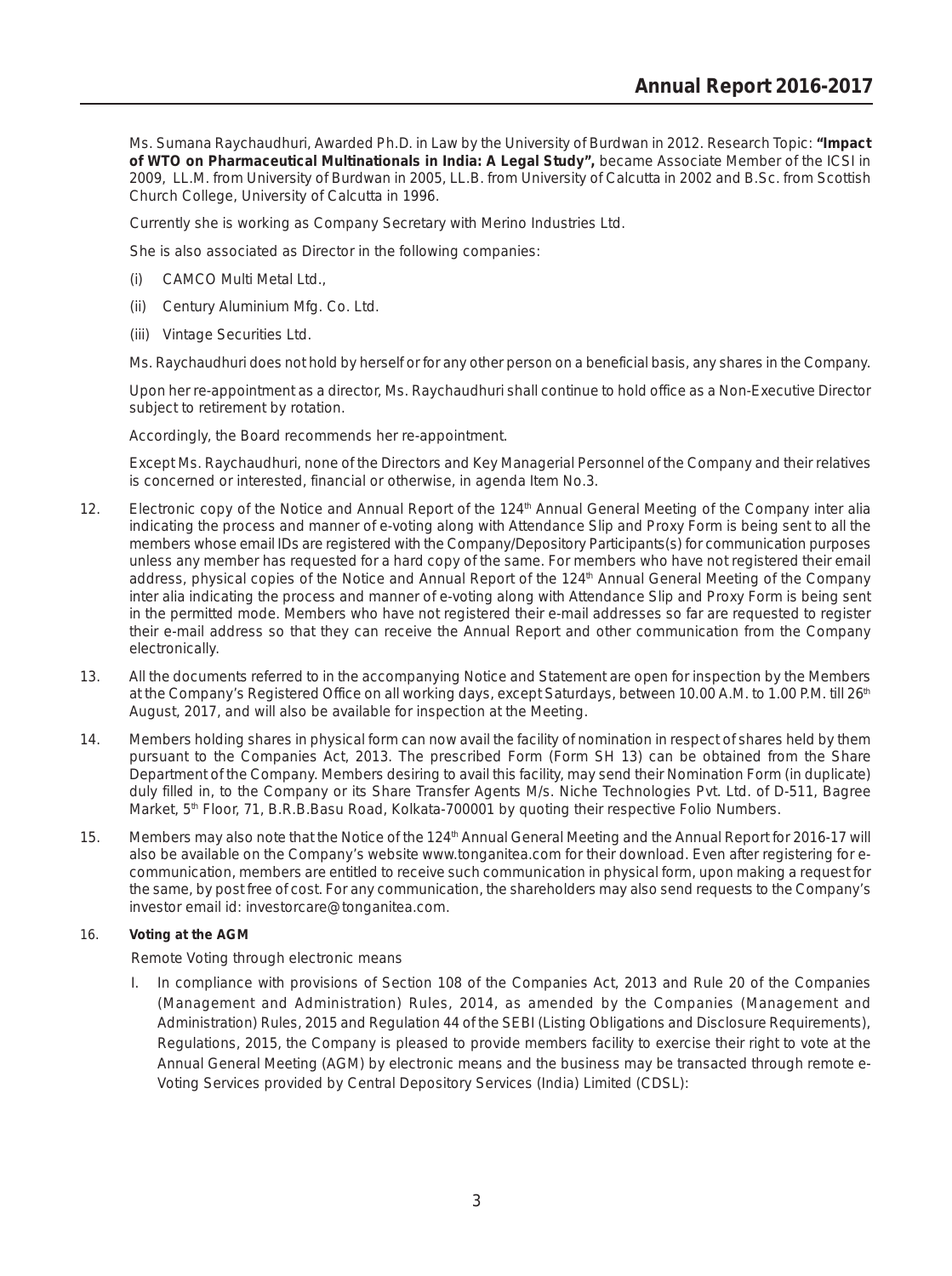# **The instructions for shareholders voting electronically are as under:**

- (i) The voting period begins on  $23<sup>rd</sup>$  August, 2017 (9:00 am) and ends on  $25<sup>th</sup>$  August, 2017 (5:00 pm). During this period shareholders' of the Company, holding shares either in physical form or in dematerialized form, as on the cut-off date (record date) of 19<sup>th</sup> August, 2017, may cast their vote electronically. The evoting module shall be disabled by CDSL for voting thereafter.
- (ii) The shareholders should log on to the e-voting website www.evotingindia.com during the voting period
- (iii) Click on "Shareholders" tab.
- (iv) Now Enter your User ID
	- a. For CDSL: 16 digits beneficiary ID,
	- b. For NSDL: 8 Character DP ID followed by 8 Digits Client ID,
	- c. Members holding shares in Physical Form should enter Folio Number registered with the Company.
- (v) Next enter the Image Verification as displayed and Click on Login.
- (vi) If you are holding shares in demat form and had logged on to www.evotingindia.com and voted on an earlier voting of any company, then your existing password is to be used.
- (vii) If you are a first time user follow the steps given below :

|                 |                                                                                                                                                                                                                                                                               | For Members holding shares in Demat Form and Physical Form                                                                                                                                                                                                                                                                                                                                                                                                                                                                                                                                                                                                             |  |  |  |  |  |  |
|-----------------|-------------------------------------------------------------------------------------------------------------------------------------------------------------------------------------------------------------------------------------------------------------------------------|------------------------------------------------------------------------------------------------------------------------------------------------------------------------------------------------------------------------------------------------------------------------------------------------------------------------------------------------------------------------------------------------------------------------------------------------------------------------------------------------------------------------------------------------------------------------------------------------------------------------------------------------------------------------|--|--|--|--|--|--|
| PAN             |                                                                                                                                                                                                                                                                               | Enter your 10 digit alpha-numeric *PAN issued by Income Tax Department (Applicable for both demat shareholders<br>as well as physical shareholders)                                                                                                                                                                                                                                                                                                                                                                                                                                                                                                                    |  |  |  |  |  |  |
|                 |                                                                                                                                                                                                                                                                               | • Members who have not updated their PAN with the Company/Depository Participant are requested to use the<br>first two letters of their name and the 8 digits of the sequence number in the PAN field.                                                                                                                                                                                                                                                                                                                                                                                                                                                                 |  |  |  |  |  |  |
|                 | • In case the sequence number is less than 8 digits enter the applicable number of 0's before the number after the<br>first two characters of the name in CAPITAL letters. Eq. If your name is Ramesh Kumar with sequence number 1<br>then enter RA00000001 in the PAN field. |                                                                                                                                                                                                                                                                                                                                                                                                                                                                                                                                                                                                                                                                        |  |  |  |  |  |  |
| <b>DOB</b>      |                                                                                                                                                                                                                                                                               | Enter the Date of Birth as recorded in your demat account or in the company records for the said demat account or<br>folio in dd/mm/yyyy format.                                                                                                                                                                                                                                                                                                                                                                                                                                                                                                                       |  |  |  |  |  |  |
| Bank<br>Details | (iv).                                                                                                                                                                                                                                                                         | Dividend Enter the Dividend Bank Details as recorded in your demat account or in the company records for the<br>said demat account or folio.<br>• Please enter the DOB or Dividend Bank Details in order to login. If the details are not recorded with the depository<br>or company please enter the member id / folio number in the Dividend Bank details field as mentioned in instruction                                                                                                                                                                                                                                                                          |  |  |  |  |  |  |
|                 |                                                                                                                                                                                                                                                                               | (viii) After entering these details appropriately, click on "SUBMIT" tab.                                                                                                                                                                                                                                                                                                                                                                                                                                                                                                                                                                                              |  |  |  |  |  |  |
|                 |                                                                                                                                                                                                                                                                               | (ix) Members holding shares in physical form will then directly reach the Company selection screen. However,<br>members holding shares in demat form will now reach 'Password Creation' menu wherein they are required<br>to mandatorily enter their login password in the new password field. Kindly note that this password is to be<br>also used by the demat holders for voting for resolutions of any other company on which they are eligible to<br>vote, provided that company opts for e-voting through CDSL platform. It is strongly recommended not to<br>share your password with any other person and take utmost care to keep your password confidential. |  |  |  |  |  |  |
|                 |                                                                                                                                                                                                                                                                               | (x) For Members holding shares in physical form, the details can be used only for e-voting on the resolutions<br>contained in this Notice.                                                                                                                                                                                                                                                                                                                                                                                                                                                                                                                             |  |  |  |  |  |  |
|                 |                                                                                                                                                                                                                                                                               | (xi) Click on the EVSN for the relevant < Company Name > i.e. Tongani Tea Company Limited on which you<br>choose to vote.                                                                                                                                                                                                                                                                                                                                                                                                                                                                                                                                              |  |  |  |  |  |  |
|                 |                                                                                                                                                                                                                                                                               | (xii) On the voting page, you will see "RESOLUTION DESCRIPTION" and against the same the option "YES/NO"<br>for voting. Select the option YES or NO as desired. The option YES implies that you assent to the Resolution<br>and option NO implies that you dissent to the Resolution.                                                                                                                                                                                                                                                                                                                                                                                  |  |  |  |  |  |  |
|                 |                                                                                                                                                                                                                                                                               | (xiii) Click on the "RESOLUTIONS FILE LINK" if you wish to view the entire Resolution details.                                                                                                                                                                                                                                                                                                                                                                                                                                                                                                                                                                         |  |  |  |  |  |  |
|                 |                                                                                                                                                                                                                                                                               | (xiv) After selecting the resolution you have decided to vote on, click on "SUBMIT". A confirmation box will be<br>displayed. If you wish to confirm your vote, click on "OK", else to change your vote, click on "CANCEL" and<br>accordingly modify your vote.                                                                                                                                                                                                                                                                                                                                                                                                        |  |  |  |  |  |  |
|                 |                                                                                                                                                                                                                                                                               | (xv) Once you "CONFIRM" your vote on the resolution, you will not be allowed to modify your vote.                                                                                                                                                                                                                                                                                                                                                                                                                                                                                                                                                                      |  |  |  |  |  |  |
|                 |                                                                                                                                                                                                                                                                               | (xvi) You can also take out print of the voting done by you by clicking on "Click here to print" option on the Voting<br>page.                                                                                                                                                                                                                                                                                                                                                                                                                                                                                                                                         |  |  |  |  |  |  |
|                 | (xvii)                                                                                                                                                                                                                                                                        | If Demat account holder has forgotten the same password then Enter the User ID and the image verification<br>code and click on Forgot Password & enter the details as prompted by the system.                                                                                                                                                                                                                                                                                                                                                                                                                                                                          |  |  |  |  |  |  |
|                 |                                                                                                                                                                                                                                                                               | (xviii) Note for Institutional Shareholders                                                                                                                                                                                                                                                                                                                                                                                                                                                                                                                                                                                                                            |  |  |  |  |  |  |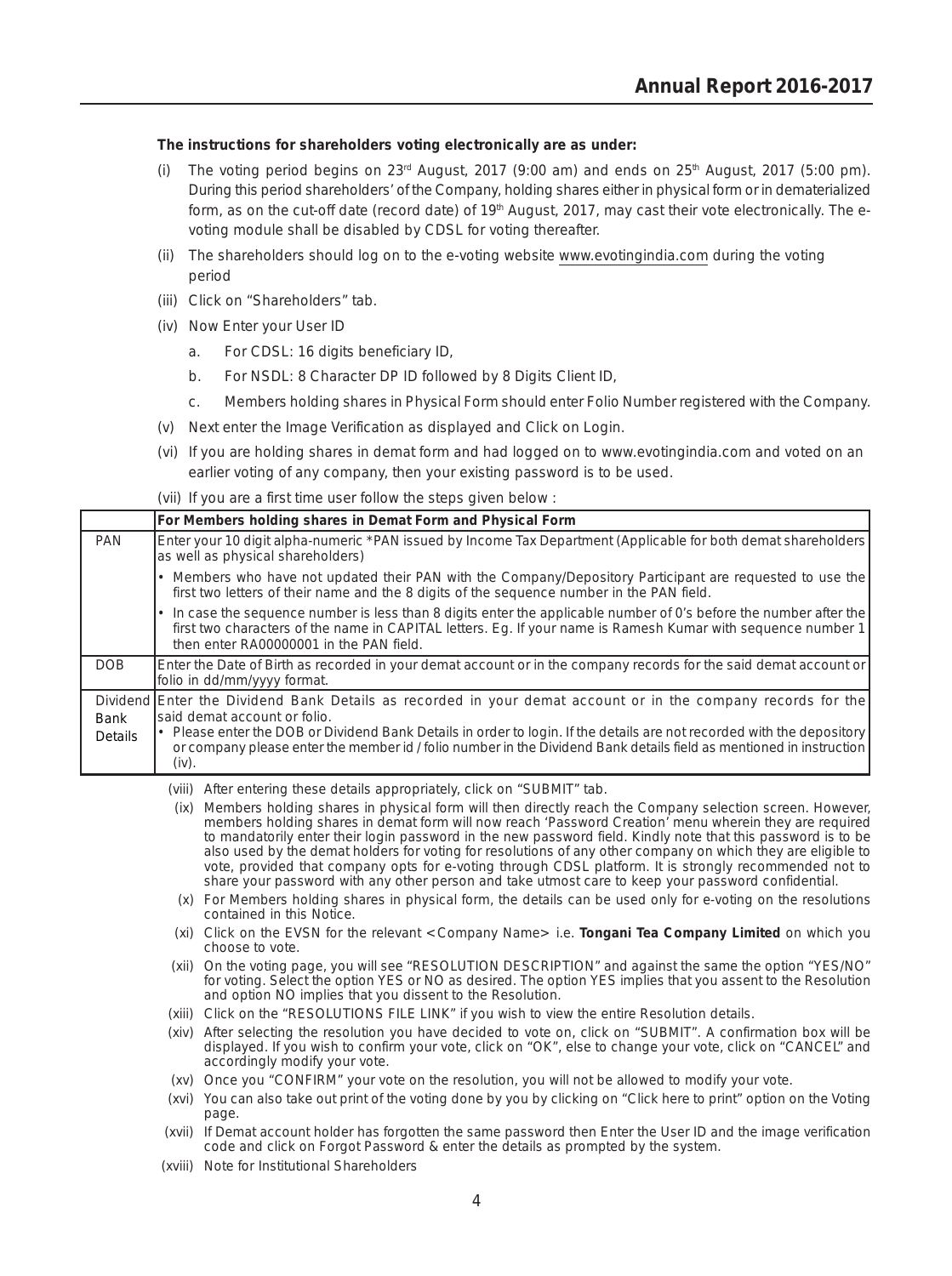- Institutional shareholders (i.e. other than Individuals, HUF, NRI etc.) are required to log on to https:// www.evotingindia.com and register themselves as Corporates.
- A scanned copy of the Registration Form bearing the stamp and sign of the entity should be emailed to helpdesk.evoting@cdslindia.com.
- After receiving the login details they have to create a compliance user should be created using the admin login and password. The Compliance user would be able to link the account(s) for which they wish to vote on.
- The list of accounts should be mailed to helpdesk.evoting@cdslindia.com and on approval of the accounts they would be able to cast their vote.
- A scanned copy of the Board Resolution and Power of Attorney (POA) which they have issued in favour of the Custodian, if any, should be uploaded in PDF format in the system for the scrutinizer to verify the same.
- (xix) In case you have any queries or issues regarding e-voting, you may refer the Frequently Asked Questions ("FAQs") and e-voting manual available at www.evotingindia.com under help section or write an email to helpdesk.evoting@cdslindia.com or contact them at 18002005533.
- (xx) Shareholders can also cast their vote using CDSL's mobile app m-Voting available for android based mobiles. The m-Voting app can be downloaded from Google Play Store. iPhone and Windows phone users can download the app from the App Store and the Windows Phone Store respectively on or after 30<sup>th</sup> June 2016. Please follow the instructions as prompted by the mobile app while voting on your mobile.
- II. Facility for voting through physical ballot paper / polling paper will also be available at the AGM and members attending the meeting, who have not already cast their vote by remote e-voting, shall be able to exercise their right at the meeting.

Members who have cast their vote by remote e-voting prior to the AGM and are attending the meeting will not be entitled to cast their vote again.

- III. Investors who became members of the Company subsequent to the dispatch of the Notice / Email and holds the shares as on the cut-off date i.e. 19<sup>th</sup> August, 2017, are requested to send the written / email communication to the Company at investorcare@tonganitea.com by mentioning their Folio No. / DP ID and Client ID to obtain the Login-ID and Password for e-voting.
- IV. You can also update your mobile number and email id in the user profile details of the folio which may be used for sending future communication(s).
- V. The voting rights of shareholders shall be in proportion to their shares of the paid up equity share capital of the Company as on the cut-off date of 19th August, 2017**.** A person who is not a member as on cut off date should treat this notice for information purpose only.
- VI. CS Deepak Kumar Khaitan, Company Secretary in practice, (Membership No. FCS: 5615 and CP No. 5207) and/or CS Siddhi Dhandharia, Company Secretary in practice (Membership No. ACS 35042 and CP No. 13019) has been appointed jointly as well as severally as the Scrutinizer to scrutinize the remote e-voting process (including the physical ballots received from members who don't have access to the remote e-voting process) and voting at the AGM in a fair and transparent manner.
- VII. The Scrutinizer shall after the conclusion of voting at the annual general meeting, will first count the votes cast at the meeting and thereafter unblock the votes cast through remote e-voting in the presence of at least two witnesses not in the employment of the Company and shall make, not later than two days of the conclusion of the Meeting, a consolidated scrutinizer's report of the total votes cast in favour or against, if any, to the Chairman or a person authorized by him in writing, who shall countersign the same and declare the result of the voting forthwith.
- VIII. The Chairman shall declare the result forthwith. The Results declared alongwith the Scrutinizer's Report shall be placed on the Company's website www.tonganitea.com and on the website of CDSL and communicated to Stock Exchange, immediately.
- 17. MEMBERS HOLDING EQUITY SHARES IN ELECTRONIC FORM, AND PROXIES THEREOF, ARE REQUESTED TO BRING THEIR DP ID AND CLIENT ID FOR IDENTIFICATION AT THE MEETING.

# **ATTENDANCE WILL START AT 10.00 A.M.**

By Order of the Board For **TONGANI TEA COMPANY LIMITED**

Regd. Office : 15B, Hemanta Basu Sarani, 3rd Floor **MANOJ KUMAR DAGA** Kolkata – 700 001 *Chairman* Date:  $11<sup>TH</sup>$  July, 2017.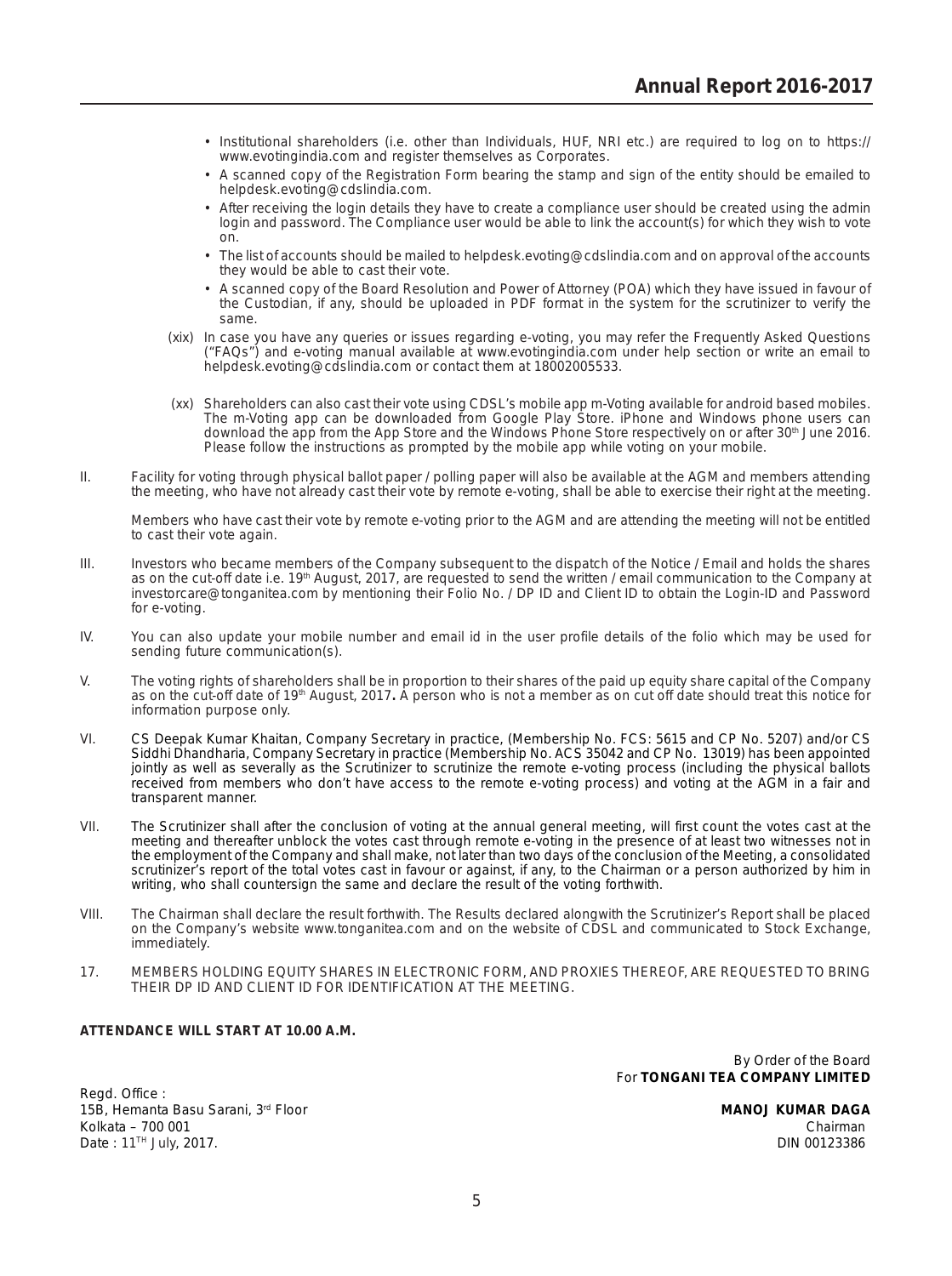# **TONGANI TEA COMPANY LIMITED** CIN : L01132WB1893PLC000742 **REPORT BY THE BOARD OF DIRECTORS**

# **TO THE MEMBERS**

Your Directors are pleased to present the One Hundred Twenty Fourth Annual Report together with the Company's Audited Accounts for the Financial Year ended 31st March, 2017.

# **FINANCIAL SUMMARY OR HIGHLIGHTS**

**The financial performance of the Company for the year ended on 31stMarch, 2017 is summarized below:-**

| <b>FINANCIAL SUMMARY</b>                              | (Rupees)                            |                                     |
|-------------------------------------------------------|-------------------------------------|-------------------------------------|
|                                                       | <b>Year Ended March</b><br>31, 2017 | <b>Year Ended March</b><br>31, 2016 |
| <b>Total Revenue</b>                                  | 75393467                            | 78603452                            |
| Profit before Finance Cost, Depreciation and Taxation | 9008534                             | 10066622                            |
| Less: Finance Cost                                    | 3511321                             | 3110557                             |
| Profit before Depreciation and Tax                    | 5497213                             | 6956065                             |
| Less: Depreciation                                    | 2560023                             | 1808720                             |
| Profit before tax                                     | 2937190                             | 5147345                             |
| Less: Provision for Taxation                          |                                     |                                     |
| <b>Current Tax</b>                                    | 598075                              | 1107275                             |
| <b>MAT Credit</b>                                     | (131175)                            | (386085)                            |
| Deferred Tax                                          | 99347                               | (1835668)                           |
| Income Tax for earlier years                          | 4632                                |                                     |
| Profit after tax                                      | 2366311                             | 6261823                             |
| Add: Balance brought forward from previous year       | 6168808                             | 5295880                             |
| Surplus available for Appropriation                   | 8535119                             | 11557703                            |
| <b>APPROPRIATIONS:</b>                                |                                     |                                     |
| Interim Dividend on Equity Shares                     | 1228875                             | 1228875                             |
| Corporate Tax on Interim Dividend                     | 100070                              | 98281                               |
| Proposed Final Dividend on Equity Shares              |                                     | 983100                              |
| Corporate Tax on Proposed Final Dividend              |                                     | 78639                               |
| <b>Transferred to General Reserve</b>                 |                                     | 3000000                             |
| Balance carried to Balance Sheet                      | 7206174                             | 6168808                             |

# **STATE OF COMPANY'S AFFAIRS**

Lower production of tea crop and lower price realizations have resulted in lower revenue during the financial year 2016- 17. However, the Company could maintain same profits in a year when most tea Companies had losses. Company has incurred capital expenditure amounting to Rs.4,16,153/- during the year ended 31st March, 2017 as compared to Rs.24,77,446/- for the same period last year. The Company has not accepted any public deposits and as such, no amount on account of principal or interest on public deposits was outstanding as on the date of the Balance Sheet. The particulars of loans, guarantees and investments have been disclosed in the financial statements of the Company.

# **TRANSFER TO GENERAL RESERVE**

The Company proposes not to transfer any funds for the financial year to the General Reserve.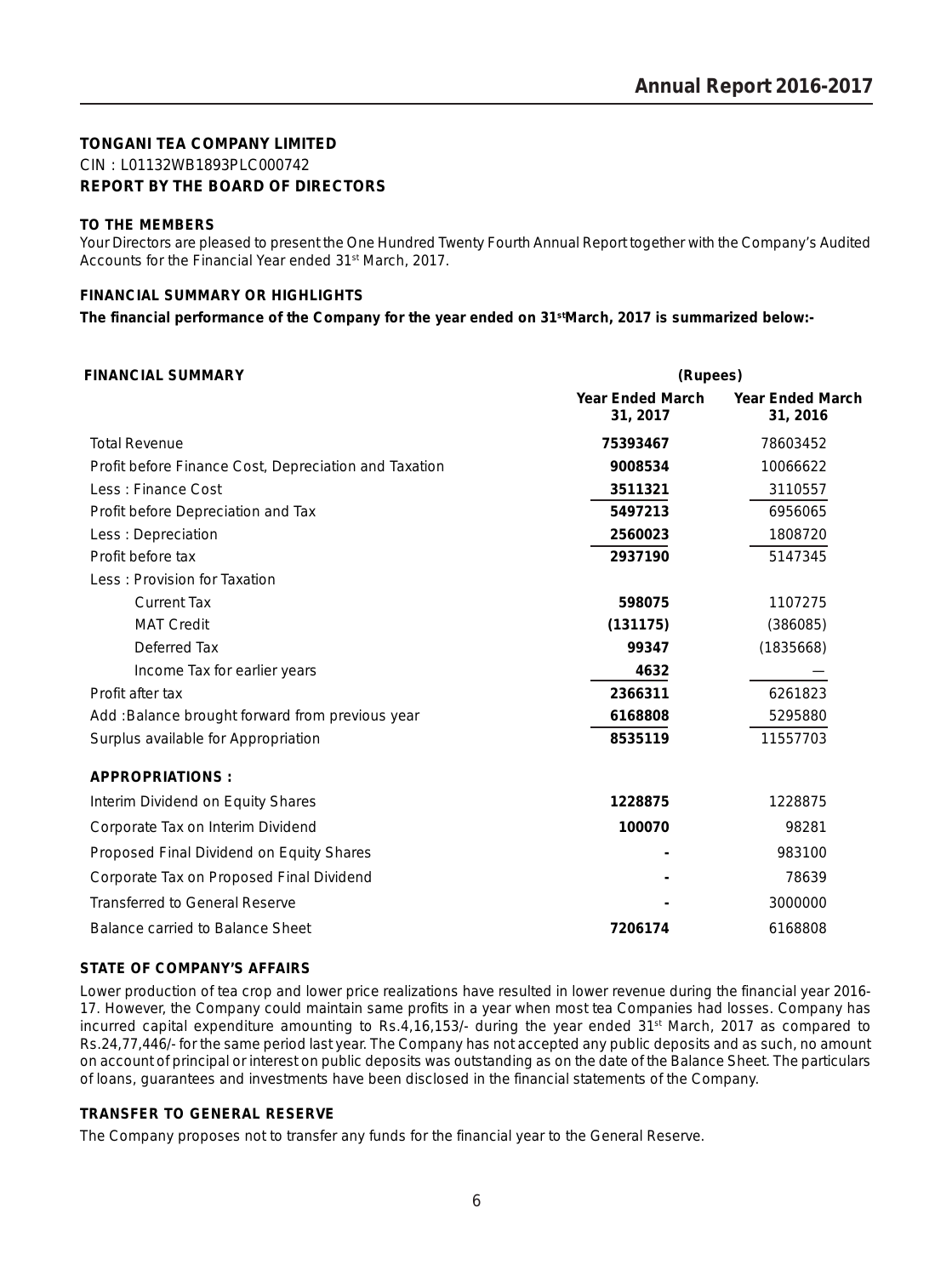# **DIVIDEND**

During the financial year the Board has recommended and declared an interim dividend of Rs.5.00 per Equity Share

Your Directors are pleased to recommend a final dividend of Rs.4.00 per Equity Share for the year ended 31<sup>st</sup> March, 2017.

Thus the total dividend for the year ended 31<sup>st</sup> March, 2017 including the interim dividend will be Rs.9.00 per Equity Share of face value Rs.10/- each.

Dividends recommended/declared after the balance sheet date but before the financial statements are approved by the shareholders in the general meeting are not recognized as a liability at the balance sheet date because no obligation exists at the balance sheet date. The dividends would attract dividend distribution tax when paid. Such dividends are disclosed in the Notes.

# **EXTRACT OF THE ANNUAL RETURN**

The extract of the Annual Return in Form MGT 9 in accordance with section 92(3) of the Companies Act, 2013 read with Rules made thereunder is annexed herewith as **Annexure A** in the **Annexure forming part of this Report**.

# **NO. OF MEETINGS OF THE BOARD**

The Board of Directors have met 8 (eight) times on 18-05-2016, 18-07-2016, 09-08-2016, 13-10-2016, 08-11-2016, 03-12- 2016, 30-01-2017 and 10-02-2017 during the Financial Year ended 31st March, 2017. The gap between any two consecutive meetings of the Board of the Company was not more than One Hundred and Twenty Days (120 days). There was no resolution by circulation passed by the Board during F.Y. 2016-17. The details of the number of board meetings and committee meetings attended by each Directors during the financial year 2016-17 is annexed herewith as **Annexure B** in the **Annexure forming part of this Report**.

# **DIRECTORS' RESPONSIBILITY STATEMENT**

In accordance with the provisions of the Section 134(3)(c) & 134(5) of the Companies Act, 2013, your Directors confirm that:

- a) Applicable accounting standards have been followed in the preparation of the Annual Accounts for the year ended 31<sup>st</sup> March, 2017 with proper explanation relating to material departures.
- b) Accounting policies have been selected and applied consistently and judgments and estimates have been made which are reasonable and prudent and have been applied so as to give a true and fair view of the state of affairs of the Company in respect of the financial year ended 31<sup>st</sup> March, 2017 and of the profit of the Company for that period.
- c) Proper and sufficient care has been taken for the maintenance of adequate accounting records in accordance with the provisions of Companies Act, 2013 for safeguarding the assets of the Company and for preventing and detecting fraud and other irregularities.
- d) Annual Accounts for the year ended 31<sup>st</sup> March, 2017 have been prepared on the basis of going concern concept.
- e) The Directors have laid down the internal financial controls to be followed by the Company detailing the policies and procedures to be followed and these internal financial controls are adequate and are operating effectively.
- f) Proper systems have been devised to ensure compliance with the provisions of all applicable laws and such systems are adequate and operating effectively.

# **DECLARATION BY INDEPENDENT DIRECTORS**

Every Independent Director has, at the first meeting of the Board and at the first meeting of the Board after his/her appointment, in the financial year 2016-2017, given a declaration as required u/s.149 of the Companies Act, 2013 that he/ she meets the criteria of Independence.

# **POLICY ON DIRECTOR'S APPOINTMENT AND REMUNERATION ETC.**

The Company's policy on Directors' appointment and remuneration including criteria for determining qualifications, positive attributes, independence of a director and other matters provided u/s.178(3) of the Companies Act, 2013 is given as **Annexure C** in the **Annexure forming part of this Report.**

# **DIRECTORS**

At present your Board is duly constituted comprising of 4 (Four) Directors, Mr. Manoj Kumar Daga (DIN: 00123386), Mr. Ashok Vardhan Bagree (DIN: 00421623), Mr. Ravindra Kumar Murarka (DIN: 00823611) and Ms. Sumana Raychaudhuri (DIN: 07308451). In accordance with the provisions of the Companies Act, 2013 and the Articles of Association of the Company, Ms. Sumana Raychaudhuri, retires by rotation at the ensuing Annual General Meeting and being eligible, offers herself for re-appointment.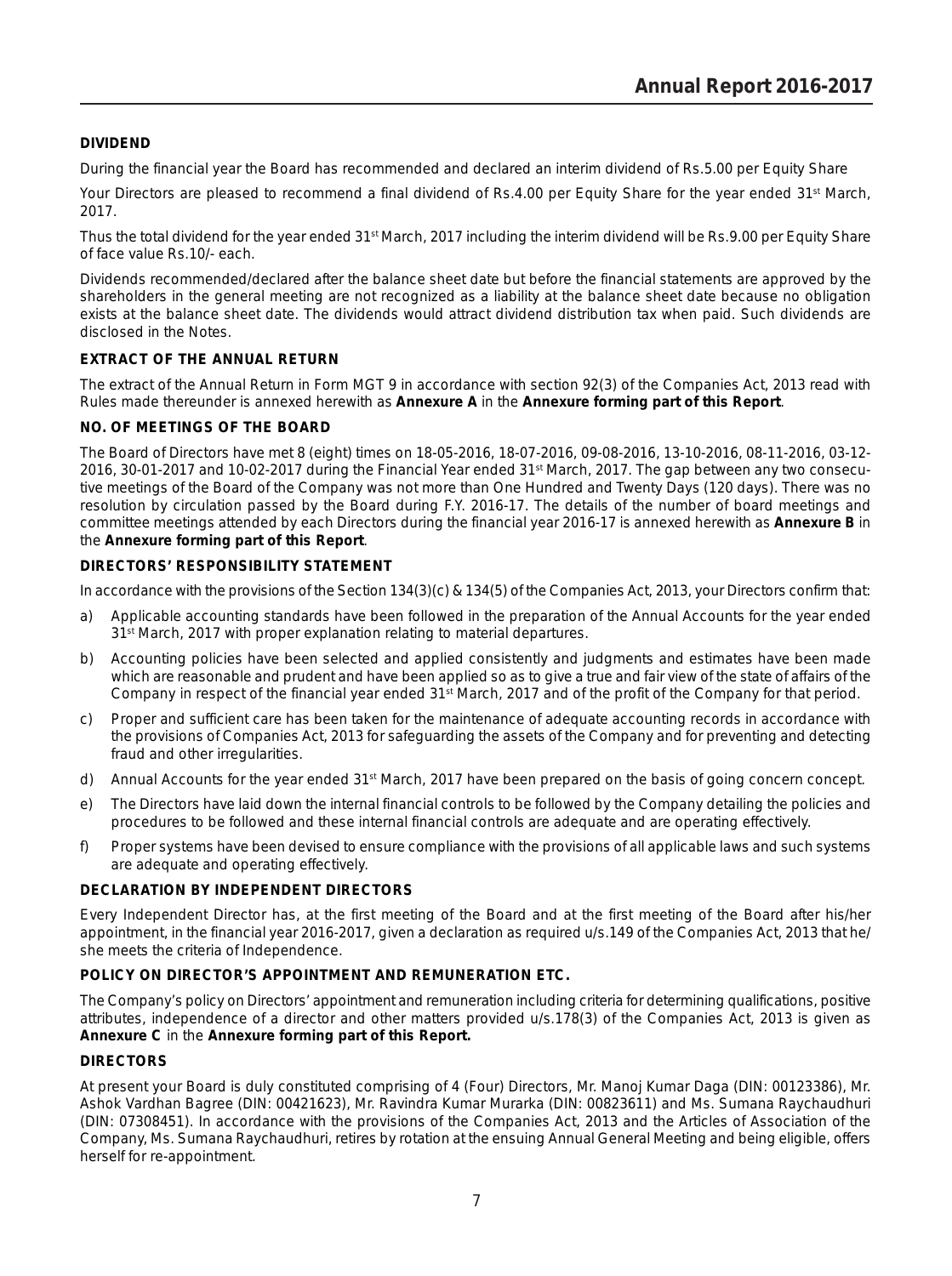# **STATUTORY AUDITOR**

M/s. Navin Nayar & Company, Chartered Accountants bearing ICAI Firm Registration Number 317117E was appointed as the Statutory Auditors of the Company for a period of 5 consecutive years.

In terms of the first proviso to Section 139(1) of the Companies Act, 2013 the matter relating to appointment of M/s. Navin Nayar & Company, Statutory Auditors of the Company has been placed for ratification by the shareholders of the Company at the ensuing 124<sup>th</sup> Annual General Meeting.

The Company has received written consent from Auditor to such continued appointment and also certificate to the effect that their re-appointment, if ratified, would be in accordance with the conditions prescribed under the Companies Act, 2013. The Board recommends the ratification of their appointment.

## **AUDITORS' REPORT**

The report by the Auditors is self explanatory and has no qualification, reservation, adverse remark or disclaimer; hence no explanation or comments by the Board were required. There has been no fraud reported by the Auditor under subsection (12) of section 143.

# **SECRETARIAL AUDIT REPORT**

Secretarial Audit for the F.Y.2016-17 was done by CS Deepak Kumar Khaitan, Practising Company Secretary in accordance with the provisions of Section 204 of the Companies Act, 2013. The Secretarial Audit Report is annexed herewith as **Annexure D** in the **Annexure forming part of this Report.** The Secretarial Audit Report has a qualification, reservation, adverse remark relating to non- appointment of Key Managerial Personnel as required under Section 203(1)(ii) of the Companies Act, 2013. Your Board is taking necessary steps for the appointment of Company Secretary in the Company.

# **DETAILS OF LOANS, GUARANTEES OR INVESTMENTS BY THE COMPANY**

During the year there was no loans, guarantees or investments made by the company u/s 186 of the Companies Act, 2013 during the year under review and hence the said provision is not applicable.

#### **PARTICULARS OF CONTRACTS OR ARRANGEMENTS WITH RELATED PARTIES REFERRED TO IN SECTION 188(1) OF THE COMPANIES ACT, 2013 AND/OR IN THE FORM AOC-2**

During the year under review, the Company has not entered any transactions covered under section 188(1) of the Companies Act, 2013 with related party as defined under section 2(76) of the Act.

#### **MATERIAL CHANGES COMMITTMENTS**

There are no material changes or commitments affecting the financial position of the company which has occurred between the end of the financial year of the company to which the financial statements relate and the date of the report.

# **CONSERVATION OF ENERGY, ABSORPTION OF TECHNOLOGY, FOREIGN EXCHANGE EARNINGS AND OUTGO**

The information pursuant to Section 134(3)(m) of the Companies Act, 2013 and Rule 8 of Companies (Accounts) Rules, 2014, is given as **Annexure E** in the **Annexure forming part of this Report**.

#### **RISK MANAGEMENT POLICY**

The Board of Directors of the Company has developed and implemented a risk management policy for the Company including identification therein of elements of risk, which in the opinion of the Board, may threaten the existence of the Company. The Board monitors and reviews periodically various aspects of Risk Management policy. At present no particular risk whose adverse impact may threaten the existence of the Company is visualized.

# **POLICY ON CORPORATE SOCIAL RESPONSIBILITY**

The level of operations of the Company does not conform to the minimum threshold of Corporate Social Responsibility reporting.

# **FORMAL ANNUAL EVALUATION OF BOARD**

Formal annual evaluation by the Board of its own performance and that of its committees and individual directors had been done during the year in the manner stated in the Criteria for Performance Evaluation of the Directors of the Company as framed by the Nomination and Remuneration Committee of the Company an given as **Annexure F** in the **Annexure forming a part of this Report**.

# **CHANGE IN THE NATURE OF BUSINESS**

There has been no change in the nature of Business of the Company during the reported financial year.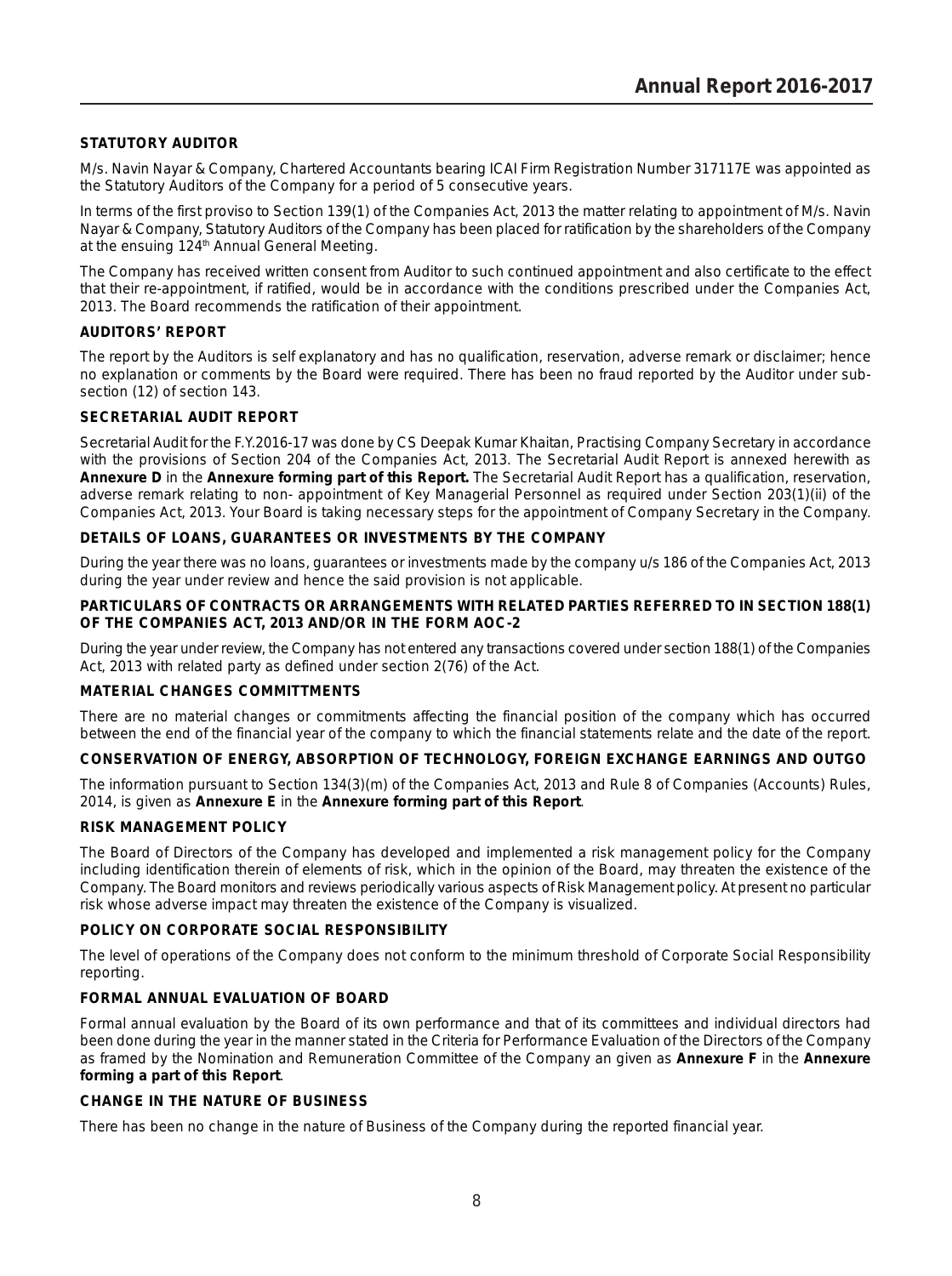# **DETAILS OF DIRECTORS OR KEY MANAGERIAL PERSONNEL WHO WERE APPOINTED OR HAVE RESIGNED DURING THE YEAR**

Ms. Esha Chakraborty (Non-Executive Director) resigned from the Board of Directors of the Company with effect from 26<sup>th</sup> September, 2016.

Ms. Sumana Raychaudhuri, was appointed as Non-Executive Director due to the casual vacancy caused by the resignation of Ms. Esha Chakraborty at the meeting of the Board of Directors held on 13th October, 2016.

There was no change in Key Managerial Personnel during the financial year.

## **NAMES OF COMPANIES WHICH HAVE BECOME OR CEASED TO BE ITS SUBSIDIARIES, JOINT VENTURES OR ASSOCIATE COMPANIES DURING THE YEAR**

As on 31<sup>st</sup> March, 2017, your company has no subsidiaries, joint ventures or associate Companies.

## **PUBLIC DEPOSITS**

The Company has not accepted/renewed any fixed deposits during the year.

## **SIGNIFICANT AND MATERIAL ORDERS PASSED BY THE REGULATORS/ COURTS/TRIBUNALS**

During the year under review, there were no significant and material orders passed by the regulators or courts or tribunals impacting the going concern status and company's operations in future.

#### **DETAILS IN RESPECT OF ADEQUACY OF INTERNAL FINANCIAL CONTROLS WITH REFERENCE TO THE FINANCIAL STATEMENTS**

Being a listed entity, the financial statements are passing through the Audit Committee and the processes of Internal and External (Tax, Cost and Statutory) Audits, before being approved at the meeting of the Board of Directors of the Company. The financial statements are regularly updated on the Company's website and available to all stakeholders.

# **AUDIT COMMITTEE AS REQUIRED U/S.177(8) OF COMPANIES ACT, 2013**

The Audit Committee of the Board comprises of 3 (three) Directors viz: Mr. Ashok Vardhan Bagree (Independent Director), Mr. Ravindra Kumar Murarka (Independent Director) and Ms. Sumana Raychaudhuri (Non-Executive Director). Mr. Ashok Vardhan Bagree, Chairman of the Committee, has expert knowledge of finance and accounting.

Ms. Esha Chakraborty, Non-Executive Director resigned from the Board of Directors of the Company with effect from 26<sup>th</sup> September, 2016. Ms. Sumana Raychaudhuri, was appointed as Non-Executive Director due to the casual vacancy caused by the resignation of Ms. Esha Chakraborty at the meeting of the Board of Directors held on 13<sup>th</sup> October, 2016.

Further, during the year there was no recommendation of the Audit Committee which had not been accepted by the Board.

# **VIGIL MECHANISM (WHISTLE BLOWER POLICY)**

In pursuance to the provisions of section 177(9) & (10) of the Companies Act, 2013, a Vigil Mechanism for Directors and employees of the Company, to report genuine concerns has been established. The Vigil Mechanism (Whistle Blower Policy) has been uploaded on the Company's website at **www.tonganitea.com/pdf/vigil\_mechanism\_tongani\_2014.pdf.**

# **PARTICULARS OF DIRECTORS' REMUNERATION U/S.197 (12) OF THE COMPANIES ACT, 2013 READ WITH RULE 5(1) OF COMPANIES (APPOINTMENT AND REMUNERATION OF MANAGERIAL PERSONNEL) RULES, 2014**

| S.No. | Name                   | Designation     | % increase in<br>remuneration | Ratio of the remuneration<br>of each director: median<br>remuneration of the employees |
|-------|------------------------|-----------------|-------------------------------|----------------------------------------------------------------------------------------|
|       | Manoj Kumar Daga       | <b>Director</b> | <b>NIL</b>                    | 0.26:1                                                                                 |
| 2     | Ashok Vardhan Bagree   | <b>Director</b> | <b>NIL</b>                    | 0.32:1                                                                                 |
| 3     | Ravindra Kumar Murarka | <b>Director</b> | <b>NIL</b>                    | 0.08:1                                                                                 |
| 4     | Esha Chakraborty #     | <b>Director</b> | <b>NIL</b>                    | 0.06:1                                                                                 |
| 5     | Sumana Raychaudhuri *  | <b>Director</b> | <b>NIL</b>                    | 0.10:1                                                                                 |
| 6     | Sukh Pal Singh         | <b>CEO</b>      | 66.67                         |                                                                                        |
|       | Ajay Kumar Agarwala    | CFO             | 12.61                         |                                                                                        |

# Ms. Esha Chakraborty, Non-Executive Director resigned from the Board of Directors of the Company with effect from 26th September, 2016.

\* Ms. Sumana Raychaudhuri, was appointed as Non-Executive Director due to the casual vacancy caused by the resignation of Ms. Esha Chakraborty at meeting of the Board of Directors held on 13th October, 2016.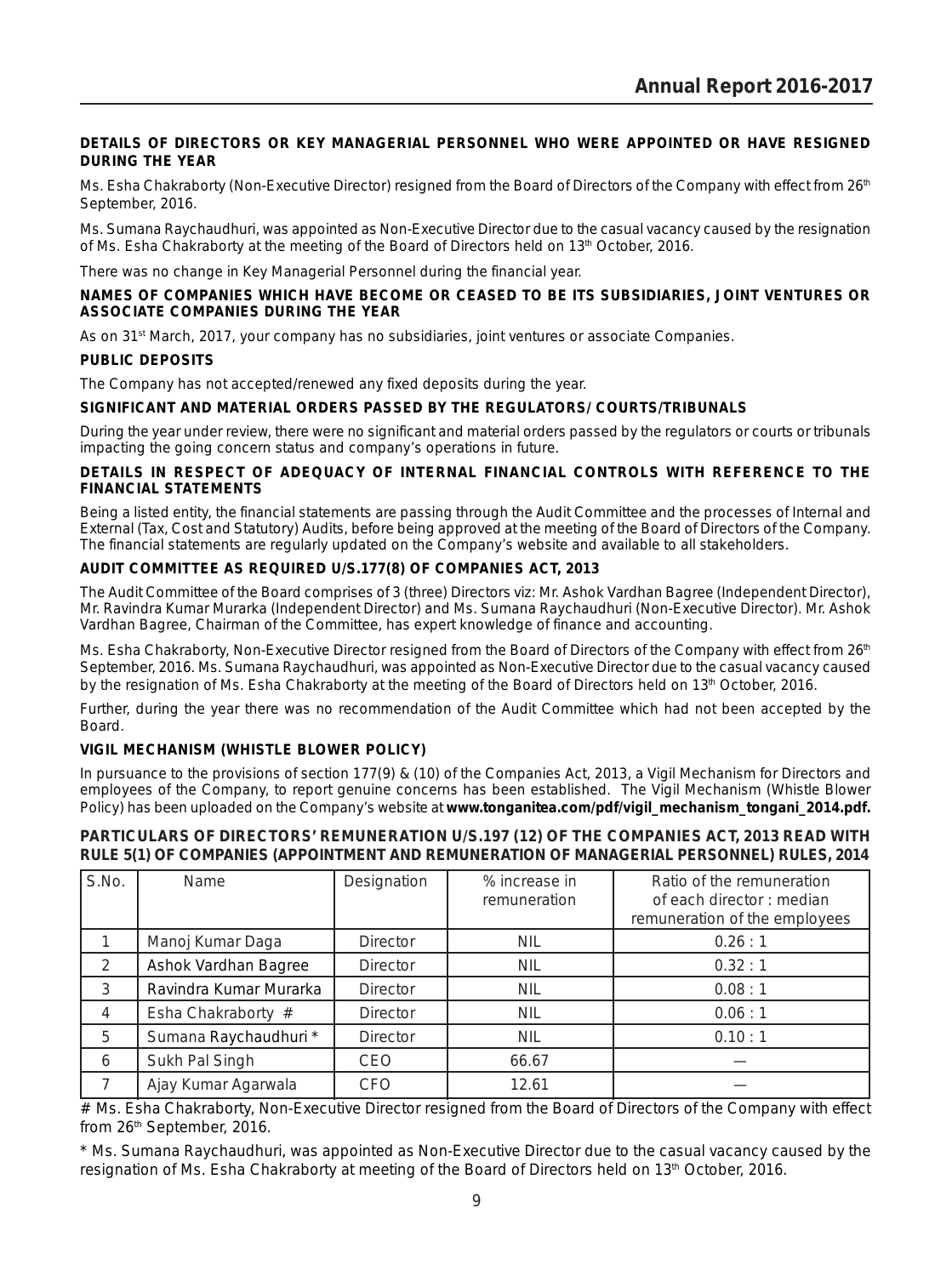The Company has 315 employees as on 31<sup>st</sup> March, 2017.

Percentage increase in the median remuneration of employees in the financial year : 1.49%

Average percentile increase in the salaries of employees compared with percentile increase in managerial remuneration  $iS \ 0.12 : 1.$ 

Wages of the Tea Garden employees are decided through a Tripartite Agreement between Workers Associations, State Government and Representatives of the Tea Industry. Remuneration paid to other Employees are fixed. No variable remuneration is paid. Remuneration paid is as per the Remuneration Policy of the Company.

## **PARTICULARS OF EMPLOYEES**

As on March 31, 2017 the Company did not have any employee in the category specified in Rule 5(2) of Companies (Appointment and Remuneration of Managerial Personnel) Rules, 2014.

# **DISCLOSURE OF ACCOUNTING TREATMENT**

These financial statements have been prepared in accordance with the generally accepted accounting principles in India (Indian GAAP) to comply with the Accounting Standards specified under section 133 of the Companies Act, 2013, read with rule 7 of the Companies (Accounts) Rules, 2014 and relevant provisions of the Companies Act, 2013 ("the 2013 Act") as applicable. The financial statements have been prepared on accrual basis under the historical cost convention. The accounting policies adopted in preparation of the financial statements are consistent with those followed in the previous year.

# **LISTING OF SHARES**

The Company's shares are listed with The Calcutta Stock Exchange Ltd. and the listing fees for the year 2017-2018 have been paid.

# **APPRECIATION**

The Directors wish to place on record their appreciation for the support received from the Local Gram Panchayat, Government Departments, Banks and all others.

> By Order of the Board For **TONGANI TEA COMPANY LIMITED**

Regd.Office : 15B, Hemanta Basu Sarani, 3rd Floor **MANOJ KUMAR DAGA** Kolkata – 700 001 *Chairman*

Date: 22<sup>nd</sup> May, 2017.

DIN 00123386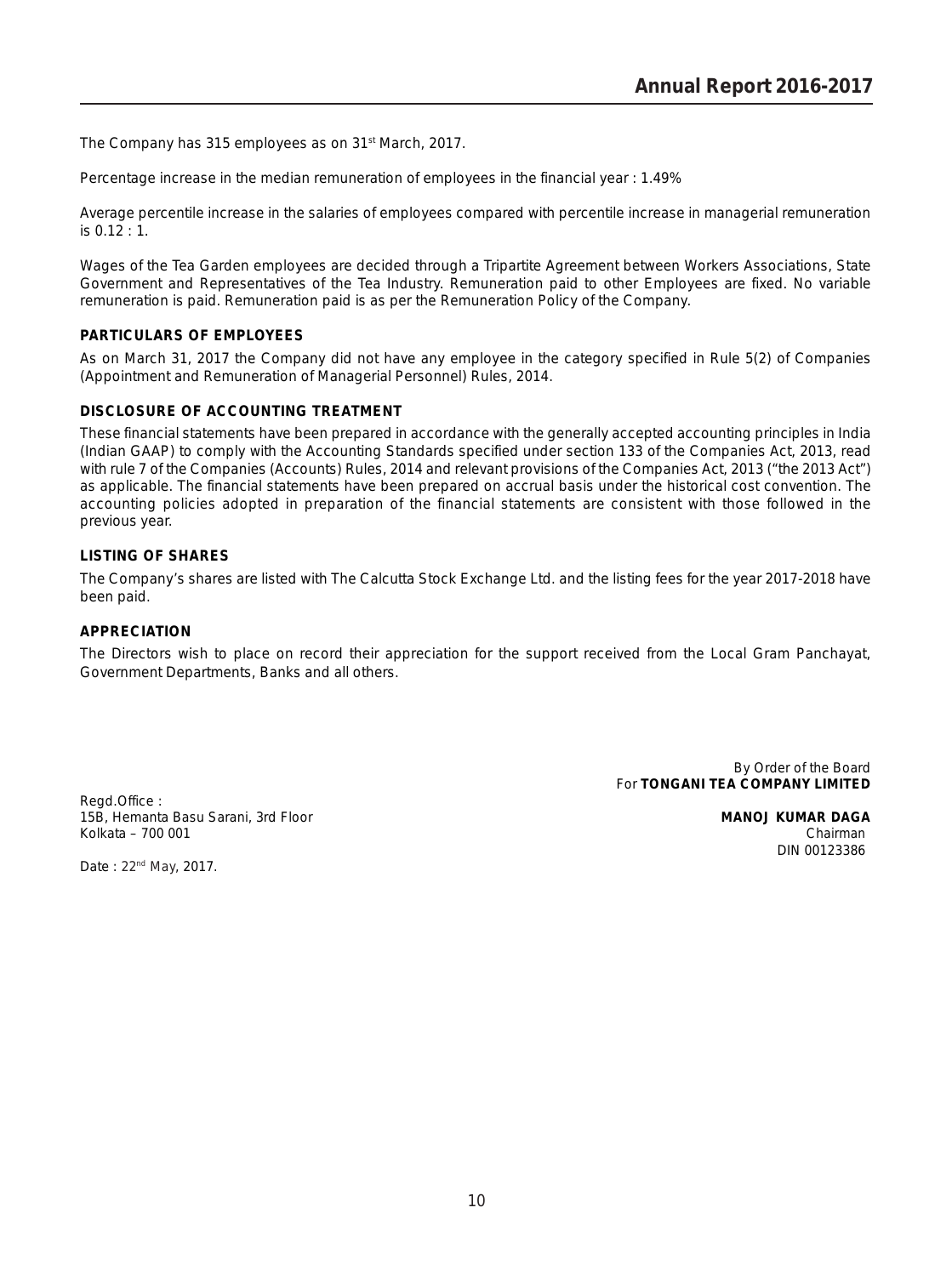#### **ANNEXURE TO REPORT BY BOARD OF DIRECTORS ANNEXURE A**

**MGT - 9**

EXTRACT OF ANNUAL RETURN as on the financial year ended on 31st March 2017 [pursuant to section 92(3) of the Companies Act, 2013 and Rule 12(1) of the Companies (Management and Administration) Rules, 2014]

# **I. REGISTRATION AND OTHER DETAILS**

| (i)   | CIN                                  |               | L01132WB1893PLC000742                                                                |
|-------|--------------------------------------|---------------|--------------------------------------------------------------------------------------|
| (ii)  | <b>Registration Date</b>             |               | 04-02-1893                                                                           |
| (iii) | Name of the Company                  | ٠             | TONGANI TEA COMPANY LIMITED                                                          |
| (iv)  | Category/Sub-Category of the Company | $\mathcal{L}$ | PUBLIC LIMITED COMPANY                                                               |
| (v)   | Address of the Registered office     |               |                                                                                      |
|       | and contact details                  | ÷             | 15B HEMANTA BASU SARANI, 3 <sup>rd</sup> Floor, KOLKATA - 700 001, TEL. NO. 22487685 |
| (vi)  | Whether listed Company               |               | YFS.                                                                                 |
| (vii) | Name, Address and Contact            |               |                                                                                      |
|       | details of Registrar and Transfer    |               |                                                                                      |
|       | Agent, if any.                       | ٠             | NICHE TECHNOLOGIES PRIVATE LIMITED, D-511, BAGREE MARKET, 5TH FLOOR                  |
|       |                                      |               | 71, B.R.B. BASU ROAD, KOLKATA - 700 001, TEL. NO. 22357270/7271                      |
|       |                                      |               | E-mail: nichetechpl@nichetechpl.com                                                  |

## **II. PRINCIPAL BUSINESS ACTIVITIES OF THE COMPANY**

All the business activities contributing 10% or more of the total turnover of the Company shall be stated:-

| S.No | Name and Description of main | NIC Code of the   | % to total turnover of the |
|------|------------------------------|-------------------|----------------------------|
|      | products/services            | Product / service | Company                    |
|      | Теа                          | 1104              |                            |

# **III. PARTICULARS OF HOLDING,SUBSIDIARY AND ASSOCIATE COMPANIES -**

All the business activities conributing 10% or more of the total turnover of the Company shall be stated:-

| S.No | Name and<br>Address of the<br>Companv | CIN/GLN | Holding/Subsidiary/Associate | % of shares held | Applicable<br>Section |
|------|---------------------------------------|---------|------------------------------|------------------|-----------------------|
|      | NIL                                   |         |                              |                  |                       |

#### **IV. SHARE HOLDING PATTERN (Equity Share Capital Breakup as percentage of Total Equity)**

#### (i) Category-wise share Holding

|     | Category of                         | No.of Shares held at the beginning of the year<br>Shareholders |              | No.of Shares held at the end of the year |                                  |          |          | % Change<br>during<br>the year |                                  |              |
|-----|-------------------------------------|----------------------------------------------------------------|--------------|------------------------------------------|----------------------------------|----------|----------|--------------------------------|----------------------------------|--------------|
|     |                                     | Demat                                                          | Physical     | Total                                    | $%$ of<br>Total<br><b>Shares</b> | Demat    | Physical | Total                          | $%$ of<br>Total<br><b>Shares</b> |              |
| Α.  | <b>Promoters</b>                    |                                                                |              |                                          |                                  |          |          |                                |                                  |              |
| 1.  | Indian                              |                                                                |              |                                          |                                  |          |          |                                |                                  |              |
| (g) | Individual/ HUF                     | 183550                                                         | $\mathbf{0}$ | 183550                                   | 74.682                           | 183550   | $\Omega$ | 183550                         | 74.682                           | $\Omega$     |
| (h) | <b>Central Government</b>           | $\Omega$                                                       | $\Omega$     | $\Omega$                                 | $\Omega$                         | $\Omega$ | $\Omega$ | 0                              | $\Omega$                         | $\Omega$     |
| (i) | State Government(s)                 | 0                                                              | $\Omega$     | $\Omega$                                 | $\Omega$                         | $\Omega$ | $\Omega$ | $\Omega$                       | $\Omega$                         | $\Omega$     |
| (i) | <b>Bodies Corporate</b>             | 650                                                            | $\Omega$     | 650                                      | 0.265                            | 650      | $\Omega$ | 650                            | 0.265                            | $\Omega$     |
| (k) | <b>Banks/Financial Institutions</b> | $\Omega$                                                       | $\Omega$     | $\Omega$                                 | $\Omega$                         | $\Omega$ | $\Omega$ | $\Omega$                       | $\Omega$                         | $\Omega$     |
| (1) | Any Other (specify)                 |                                                                |              |                                          |                                  |          |          |                                |                                  |              |
|     | Sub-Total(A)(1)                     | 184200                                                         | $\mathbf{0}$ | 184200                                   | 74.947                           | 184200   | $\bf{0}$ | 184200                         | 74.947                           | $\mathbf{0}$ |
| 2.  | Foreign                             |                                                                |              |                                          |                                  |          |          |                                |                                  |              |
| (a) | NRIs - Individuals                  | 0                                                              | $\Omega$     | $\Omega$                                 | $\mathbf 0$                      | $\Omega$ | $\Omega$ | 0                              | $\Omega$                         | $\Omega$     |
| (b) | Other - Individuals                 | 0                                                              | $\Omega$     | $\Omega$                                 | $\mathbf 0$                      | $\Omega$ | $\Omega$ | $\Omega$                       | $\Omega$                         | $\Omega$     |
| (c) | <b>Bodies Corporate</b>             | 0                                                              | $\Omega$     | $\Omega$                                 | $\Omega$                         | $\Omega$ | $\Omega$ | $\Omega$                       | $\Omega$                         | $\Omega$     |
| (d) | <b>Banks/Financial Institutions</b> | $\Omega$                                                       | $\Omega$     | $\Omega$                                 | $\Omega$                         | $\Omega$ | $\Omega$ | $\Omega$                       | $\Omega$                         | $\Omega$     |
| (e) | Any Other (specify)                 | 0                                                              | $\Omega$     | $\Omega$                                 | 0                                | $\Omega$ | $\Omega$ | $\Omega$                       | $\Omega$                         | $\Omega$     |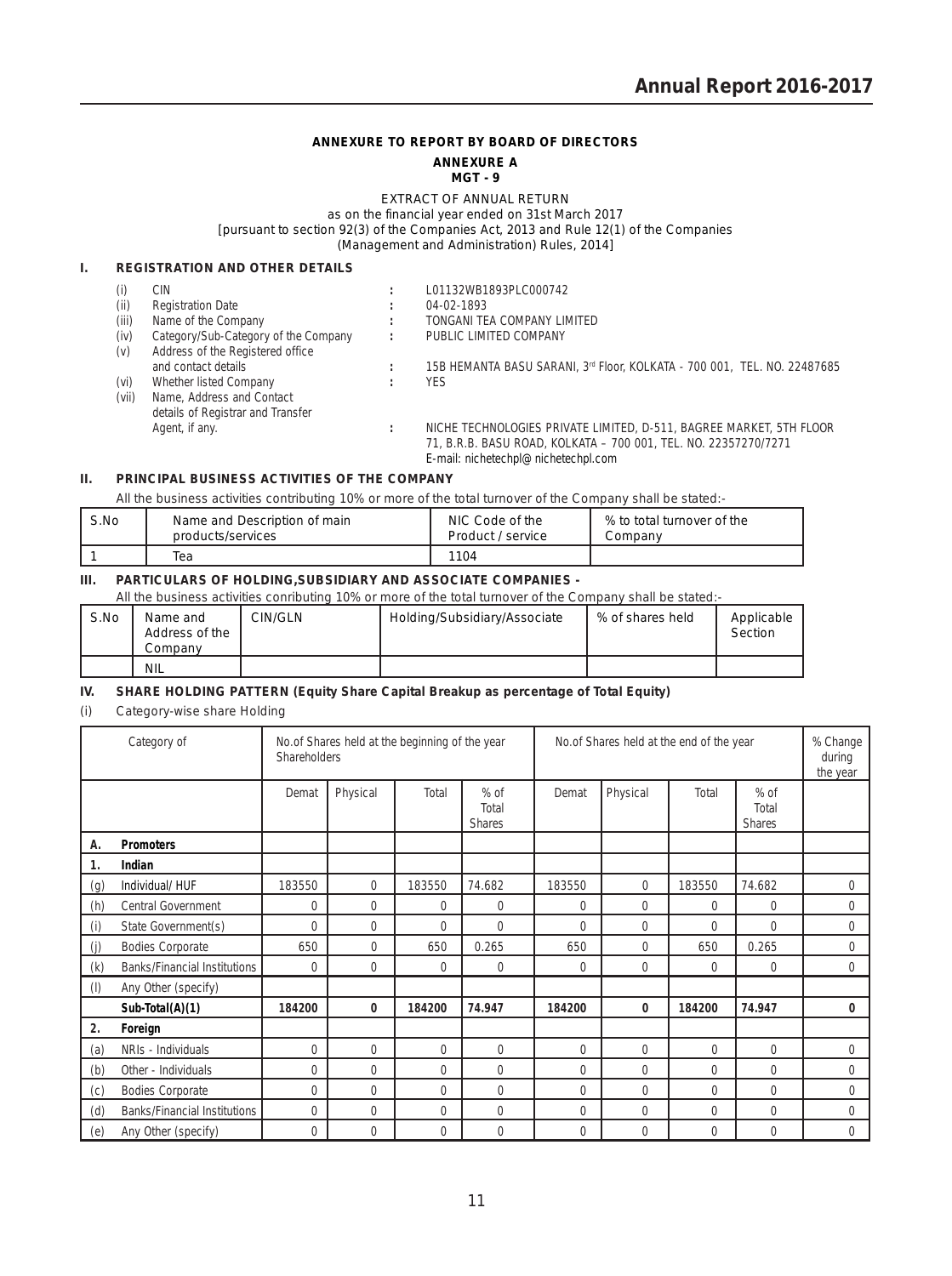|      | Sub-Total(A)(2)                                                                                     | 0                | 0            | $\bf{0}$         | $\bf{0}$         | $\bf{0}$     | 0              | 0                | 0                | 0                |
|------|-----------------------------------------------------------------------------------------------------|------------------|--------------|------------------|------------------|--------------|----------------|------------------|------------------|------------------|
|      | <b>Total</b><br>Shareholding of<br>Promoter and<br><b>Promoter Group</b><br>$(A) = (A)(1) + (A)(2)$ | 184200           | $\mathbf{0}$ | 184200           | 74.947           | 184200       | 0              | 184200           | 74.947           | 0                |
| В.   | <b>Public Shareholding</b>                                                                          |                  |              |                  |                  |              |                |                  |                  |                  |
| (1)  | <b>Institutions</b>                                                                                 |                  |              |                  |                  |              |                |                  |                  |                  |
| (a)  | Mutual funds                                                                                        | 0                | 0            | $\mathbf 0$      | $\boldsymbol{0}$ | 0            | 0              | 0                | 0                | $\boldsymbol{0}$ |
| (b)  | Banks/FI                                                                                            | $\overline{0}$   | $\mathbf 0$  | $\mathbf 0$      | $\mathbf 0$      | $\mathbf 0$  | 0              | $\mathbf 0$      | $\mathbf 0$      | $\mathbf 0$      |
| (c)  | Central Govt                                                                                        | $\overline{0}$   | $\mathbf 0$  | $\mathbf 0$      | $\mathbf 0$      | $\mathbf 0$  | $\overline{0}$ | $\mathbf 0$      | $\mathbf 0$      | $\mathbf 0$      |
| (d)  | State Govt(s)                                                                                       | $\overline{0}$   | $\mathbf 0$  | $\mathbf 0$      | $\mathbf 0$      | $\mathbf{0}$ | $\mathbf 0$    | $\boldsymbol{0}$ | $\boldsymbol{0}$ | $\mathbf 0$      |
| (e)  | Venture Capital Funds                                                                               | $\overline{0}$   | $\mathbf 0$  | $\mathbf 0$      | $\mathbf 0$      | $\mathbf{0}$ | $\Omega$       | $\mathbf 0$      | $\mathbf 0$      | $\mathbf 0$      |
| (f)  | <b>Insurance Companies</b>                                                                          | $\overline{0}$   | $\mathbf 0$  | $\mathbf{0}$     | $\mathbf 0$      | $\Omega$     | 0              | $\mathbf 0$      | $\mathbf 0$      | $\Omega$         |
| (g)  | Flls                                                                                                | $\overline{0}$   | $\mathbf 0$  | $\boldsymbol{0}$ | $\mathbf 0$      | $\mathbf{0}$ | $\mathbf 0$    | $\mathbf 0$      | $\mathbf 0$      | $\mathbf 0$      |
| (h)  | Foreign Venture Capital Funds                                                                       | $\boldsymbol{0}$ | $\mathbf 0$  | $\boldsymbol{0}$ | $\boldsymbol{0}$ | $\mathbf{0}$ | 0              | $\boldsymbol{0}$ | $\boldsymbol{0}$ | $\mathbf 0$      |
| (i)  | Others (specify)<br>Sub-Total (B)(1)                                                                | 0                | $\bf{0}$     | 0                | 0                | 0            | 0              | 0                | 0                | 0                |
| (2)  | <b>Non-Institutions</b>                                                                             |                  |              |                  |                  |              |                |                  |                  |                  |
| (a)  | <b>Bodies Corp</b>                                                                                  |                  |              |                  |                  |              |                |                  |                  |                  |
| (i)  | Indian                                                                                              | 21900            | 1500         | 23400            | 9.521            | 21900        | 1500           | 23400            | 9.521            | $\mathbf 0$      |
| (ii) | Overseas                                                                                            | 0                | 0            | 0                | 0                | 0            | 0              | 0                | 0                | $\mathbf 0$      |
| (b)  | Individuals                                                                                         |                  |              |                  |                  |              |                |                  |                  |                  |
|      | Individual<br>(i)<br>shareholders holding<br>nominal share capital<br>upto Rs.1 lakh                | 7175             | 18588        | 25763            | 10.482           | 8425         | 17338          | 25763            | 10.482           | 0.000            |
|      | (ii) Individual<br>shareholders holding<br>nominal share capital<br>in excess of Rs.1 lakh          | 12037            | $\mathbf 0$  | 12037            | 4.898            | 12037        | 0              | 12037            | 4.898            | 0                |
| (c)  | Others (specify)                                                                                    |                  |              |                  |                  |              |                |                  |                  |                  |
|      | Trust                                                                                               | $\overline{0}$   | 375          | 375              | 0.153            | $\mathbf{0}$ | 375            | 375              | 0.153            | 0                |
|      | Sub-Total (B)(2)                                                                                    | 41112            | 20463        | 61575            | 25.053           | 42362        | 19213          | 61575            | 25.053           | 0                |
|      | Total<br>PublicShareholding<br>$(B) = (B)(1) + (B)(2)$                                              | 41112            | 20463        | 61575            | 25.053           | 42362        | 19213          | 61575            | 25.053           | 0.0              |
|      | TOTAL $(A) + (B)$                                                                                   | 225312           | 20463        | 245775           | 100.000          | 226562       | 19213          | 245775           | 100.000          | 0                |
| c.   | Shares held by<br><b>Custodians for</b><br><b>GDRs &amp; ADRs</b>                                   | 0                | 0            | 0                | 0                | $\bf{0}$     | 0              | 0                | 0                | 0                |
|      | Sub-Total (C)                                                                                       |                  |              |                  |                  |              |                |                  |                  |                  |
|      | <b>GRAND TOTAL</b><br>$(A) + (B) + (C)$                                                             | 225312           | 20463        | 245775           | 100.000          | 226562       | 19213          | 245775           | 100.000          | 0.000            |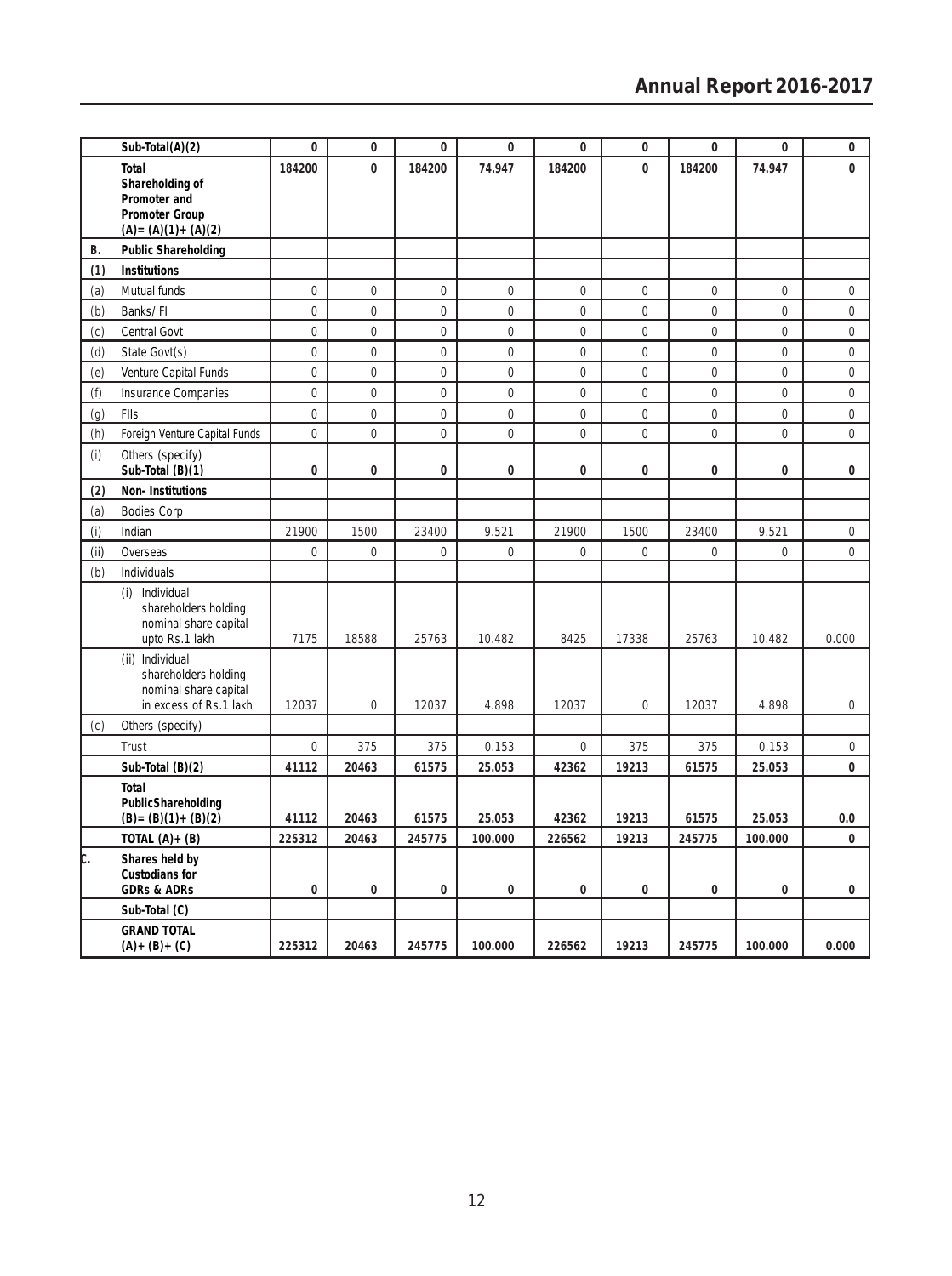# (ii) Shareholding of Promoters

| SI.<br>No.     | Shareholders Name          | Shareholding at the beginning of the year |                                                  |                                                             | Shareholding at the end of the year |                                                  |                                                             |                                                     |
|----------------|----------------------------|-------------------------------------------|--------------------------------------------------|-------------------------------------------------------------|-------------------------------------|--------------------------------------------------|-------------------------------------------------------------|-----------------------------------------------------|
|                |                            | No of<br><b>Shares</b>                    | % of total<br><b>Shares</b><br>of the<br>company | % of Shares<br>pledged /<br>encumbered<br>to toal<br>shares | No of<br><b>Shares</b>              | % of total<br><b>Shares</b><br>of the<br>company | % of Shares<br>pledged /<br>encumbered<br>to toal<br>shares | % Change<br>share<br>-holding<br>during<br>the year |
| $\mathbf{1}$ . | Manoj Kumar Daga           | 55250                                     | 22.480                                           | 0.000                                                       | 55250                               | 22.480                                           | $\Omega$                                                    | 0.000                                               |
| 2.             | Shanti Devi Daga           | 56600                                     | 23.029                                           | 0.000                                                       | 56600                               | 23.029                                           | $\Omega$                                                    | 0.000                                               |
| 3.             | Jyoti Devi Daga            | 59825                                     | 24.341                                           | 0.000                                                       | 59825                               | 24.341                                           | $\Omega$                                                    | 0.000                                               |
| 4.             | Aparna Daga                | 4500                                      | 1.831                                            | 0.000                                                       | 4500                                | 1.831                                            | $\Omega$                                                    | 0.000                                               |
| 5.             | Pallavi Daga               | 4500                                      | 1.831                                            | 0.000                                                       | 4500                                | 1.831                                            | $\Omega$                                                    | 0.000                                               |
| 6.             | Manoj Kumar Daga           | 2875                                      | 1.170                                            | 0.000                                                       | 2875                                | 1.170                                            | $\Omega$                                                    | 0.000                                               |
| 7.             | Anjum Investments Pvt.Ltd. | 650                                       | 0.265                                            | 0.000                                                       | 650                                 | 0.265                                            | $\Omega$                                                    | 0.000                                               |
|                | Total                      | 184200                                    | 74.947                                           | 0.000                                                       | 184200                              | 74.947                                           |                                                             | 0.000                                               |

#### (iii) Change in Promoters' Shareholding (Please specify, if there is no change)

| S.No | <b>Particulars</b>           |                           | Shareholding at the<br>beginning of the year |                                           |                         | <b>Cumulative Shareholding</b><br>during the year |
|------|------------------------------|---------------------------|----------------------------------------------|-------------------------------------------|-------------------------|---------------------------------------------------|
|      |                              |                           | No. of<br><b>Shares</b>                      | % of total<br>Shares of<br>the<br>Company | No. of<br><b>Shares</b> | % of total<br>Shares of<br>the<br>Company         |
|      | At the beginning of the year | 01-04-2016                | 184200                                       | 74.947                                    |                         |                                                   |
|      | Changes during the year      | No change during the year |                                              |                                           |                         |                                                   |
|      | At the End of the year       |                           | 184200                                       | 74.947                                    |                         |                                                   |

# (iv) Shareholding Pattern of top ten Shareholders (other than Directors, Promoters and Holders of GDRs and ADRs) :

| S.No             | For Each of the Top 10 Shareholders                                                                                                                                   | Date |                         | Shareholding at the<br>beginning of the year |                         | <b>Cumulative Shareholding</b><br>during the year |
|------------------|-----------------------------------------------------------------------------------------------------------------------------------------------------------------------|------|-------------------------|----------------------------------------------|-------------------------|---------------------------------------------------|
|                  |                                                                                                                                                                       |      | No. of<br><b>Shares</b> | % of total<br>Shares of<br>the<br>Company    | No. of<br><b>Shares</b> | % of total<br>Shares of<br>the<br>Company         |
|                  | Visioncraft Industries India Pvt Ltd                                                                                                                                  |      |                         |                                              |                         |                                                   |
|                  | At the beginning of the year                                                                                                                                          |      | 20400                   | 8.300                                        | $\Omega$                | 0                                                 |
|                  | Date wise Increase/Decrease in Share holding during<br>the year specifying the reasons for increase /decrease<br>(e.g. allotment/ transfer/bonus / sweat equity etc.) |      |                         |                                              |                         |                                                   |
|                  | At the End of the year (or on the date of separation,<br>if separated during the year)                                                                                |      | 20400                   | 8.300                                        | $\Omega$                | $\Omega$                                          |
| $\overline{2}$ . | Pushpa Bihani                                                                                                                                                         |      |                         |                                              |                         |                                                   |
|                  | At the beginning of the year                                                                                                                                          |      | 12037                   | 4.898                                        | $\Omega$                | $\Omega$                                          |
|                  | Date wise Increase/Decrease in Share holding during<br>the year specifying the reasons for increase /decrease<br>(e.g. allotment/ transfer/bonus / sweat equity etc.) |      |                         |                                              |                         |                                                   |
|                  | At the End of the year (or on the date of separation,<br>if separated during the year)                                                                                |      | 12037                   | 4.898                                        | $\Omega$                | $\Omega$                                          |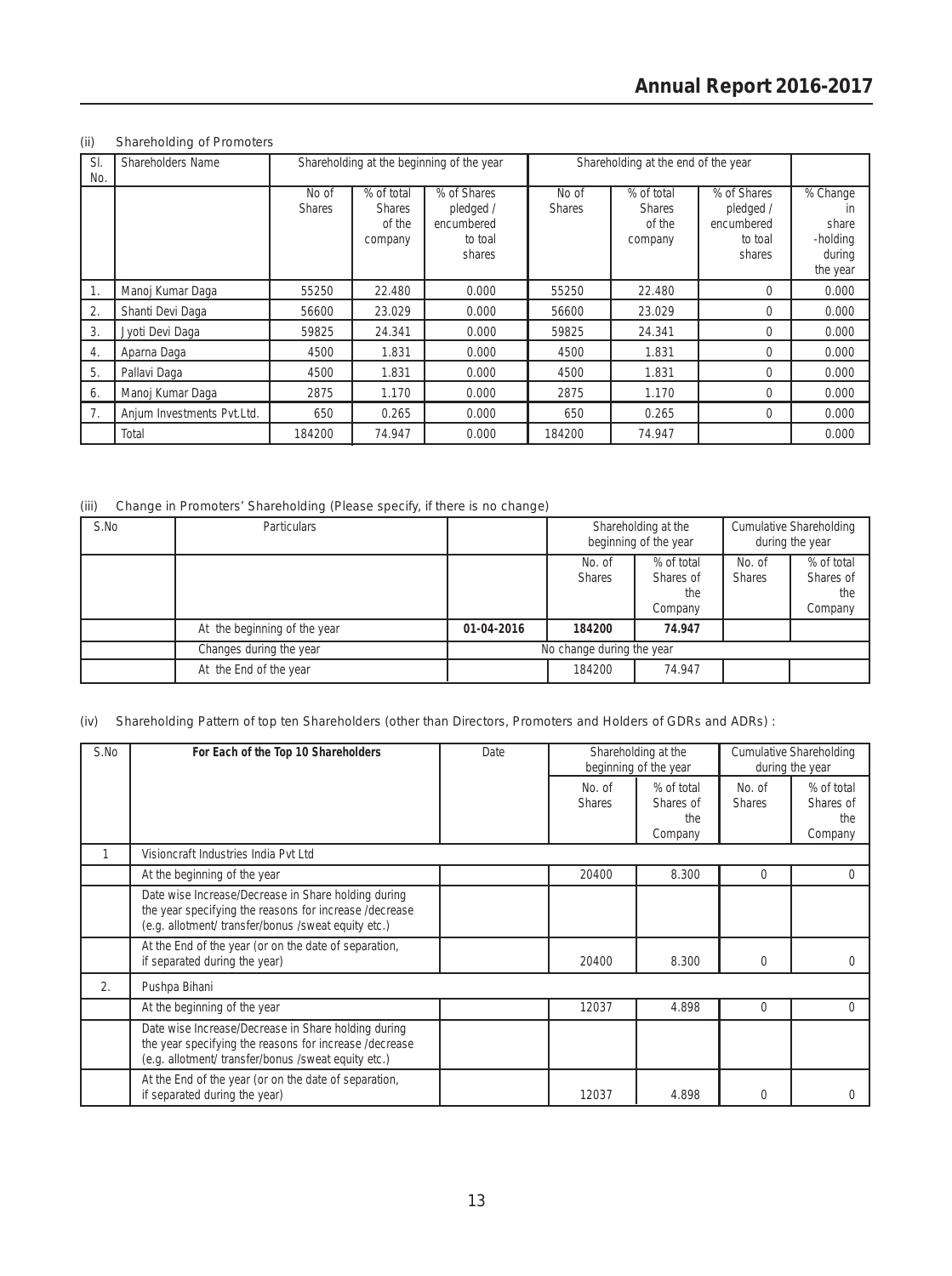| 3.             | Asha Agarwal                                                                        |            |              |       |      |       |
|----------------|-------------------------------------------------------------------------------------|------------|--------------|-------|------|-------|
|                | At the beginning of the year                                                        |            | 6475         | 2.635 |      |       |
|                | Date wise Increase/Decrease during the year                                         |            |              |       |      |       |
|                | specifying the reasons for increase/decrease                                        |            |              |       |      |       |
|                | (e.g.allotment/transfer/bonus/sweat equity etc.):                                   |            |              |       |      |       |
|                | At the End of the year                                                              |            | 6475         | 2.635 |      |       |
| 4              | Sharda Devi Lakhotia                                                                |            |              |       |      |       |
|                | At the beginning of the year                                                        |            | 3150         | 1.282 |      |       |
|                | Date wise Increase/Decrease in Share holding during                                 |            |              |       |      |       |
|                | the year specifying the reasons for increase /decrease                              |            |              |       |      |       |
|                | (e.g. allotment/ transfer/bonus / sweat equity etc.)                                |            |              |       |      |       |
|                | At the End of the year (or on the date of separation,                               |            |              |       |      |       |
|                | if separated during the year)                                                       |            | 3150         | 1.282 |      |       |
| 5              | Sukna Tea & Industries Ltd                                                          |            |              |       |      |       |
|                | At the beginning of the year                                                        |            | 1500         | 0.610 |      |       |
|                | Date wise Increase/Decrease in Share holding during                                 |            |              |       |      |       |
|                | the year specifying the reasons for increase /decrease                              |            |              |       |      |       |
|                | (e.g. allotment/ transfer/bonus / sweat equity etc.)                                |            |              |       |      |       |
|                | At the End of the year (or on the date of separation,                               |            |              |       |      |       |
|                | if separated during the year)                                                       |            | 1500         | 0.610 |      |       |
| 6              | The Kohinoor Tea Co. Ltd                                                            |            |              |       |      |       |
|                | At the beginning of the year                                                        |            | 1500         | 0.610 |      |       |
|                | Date wise Increase/Decrease in Share holding during                                 |            |              |       |      |       |
|                | the year specifying the reasons for increase /decrease                              |            |              |       |      |       |
|                | (e.g. allotment/ transfer/bonus / sweat equity etc.)                                |            |              |       |      |       |
|                |                                                                                     |            |              |       |      |       |
|                | At the End of the year (or on the date of separation,                               |            |              |       |      |       |
|                | if separated during the year)                                                       |            | 1500         | 0.610 |      |       |
| $\overline{7}$ | Raghav Kalyani                                                                      |            |              |       |      |       |
|                | At the beginning of the year                                                        |            | 0            | 0.000 |      |       |
|                | Date wise Increase/Decrease in Share holding during                                 |            |              |       |      |       |
|                | the year specifying the reasons for increase /decrease                              |            |              |       |      |       |
|                | (e.g. allotment/ transfer/bonus / sweat equity etc.)                                |            |              |       |      |       |
|                | Transfer                                                                            | 30-05-2016 | 1250         | 0.509 | 1250 | 0.509 |
|                | At the End of the year (or on the date of separation,                               |            |              |       |      |       |
|                | if separated during the year)                                                       |            | 1250         | 0.509 |      |       |
| 8              | Bijoy Kumar Kalyani                                                                 |            |              |       |      |       |
|                | At the beginning of the year                                                        |            | $\mathbf 0$  | 0.000 |      |       |
|                | Date wise Increase/Decrease in Share holding during                                 |            |              |       |      |       |
|                | the year specifying the reasons for increase /decrease                              |            |              |       |      |       |
|                | (e.g. allotment/ transfer/bonus / sweat equity etc.)<br>Transfer                    | 30-05-2016 | 1250         | 0.509 | 1250 | 0.509 |
|                |                                                                                     |            |              |       |      |       |
|                | At the End of the year (or on the date of separation,                               |            |              | 0.509 |      |       |
|                | if separated during the year)                                                       |            | 1250         |       |      |       |
| 9              | Avinash Kalyani                                                                     |            |              |       |      |       |
|                | At the beginning of the year<br>Date wise Increase/Decrease in Share holding during |            | $\mathbf{0}$ | 0.000 |      |       |
|                | the year specifying the reasons for increase /decrease                              |            |              |       |      |       |
|                | (e.g. allotment/ transfer/bonus / sweat equity etc.)                                |            |              |       |      |       |
|                | Transfer                                                                            | 07-10-2016 | 875          | 0.356 | 875  | 0.356 |
|                | At the End of the year (or on the date of separation,                               |            |              |       |      |       |
|                | if separated during the year)                                                       |            | 875          | 0.356 |      |       |
| 10             | Sanju Jain                                                                          |            |              |       |      |       |
|                | At the beginning of the year                                                        |            | 650          | 0.264 |      |       |
|                | Date wise Increase/Decrease in Share holding during                                 |            |              |       |      |       |
|                | the year specifying the reasons for increase /decrease                              |            |              |       |      |       |
|                | (e.g. allotment/ transfer/bonus / sweat equity etc.)                                |            |              |       |      |       |
|                | At the End of the year (or on the date of separation,                               |            |              |       |      |       |
|                | if separated during the year)                                                       |            | 650          | 0.264 |      |       |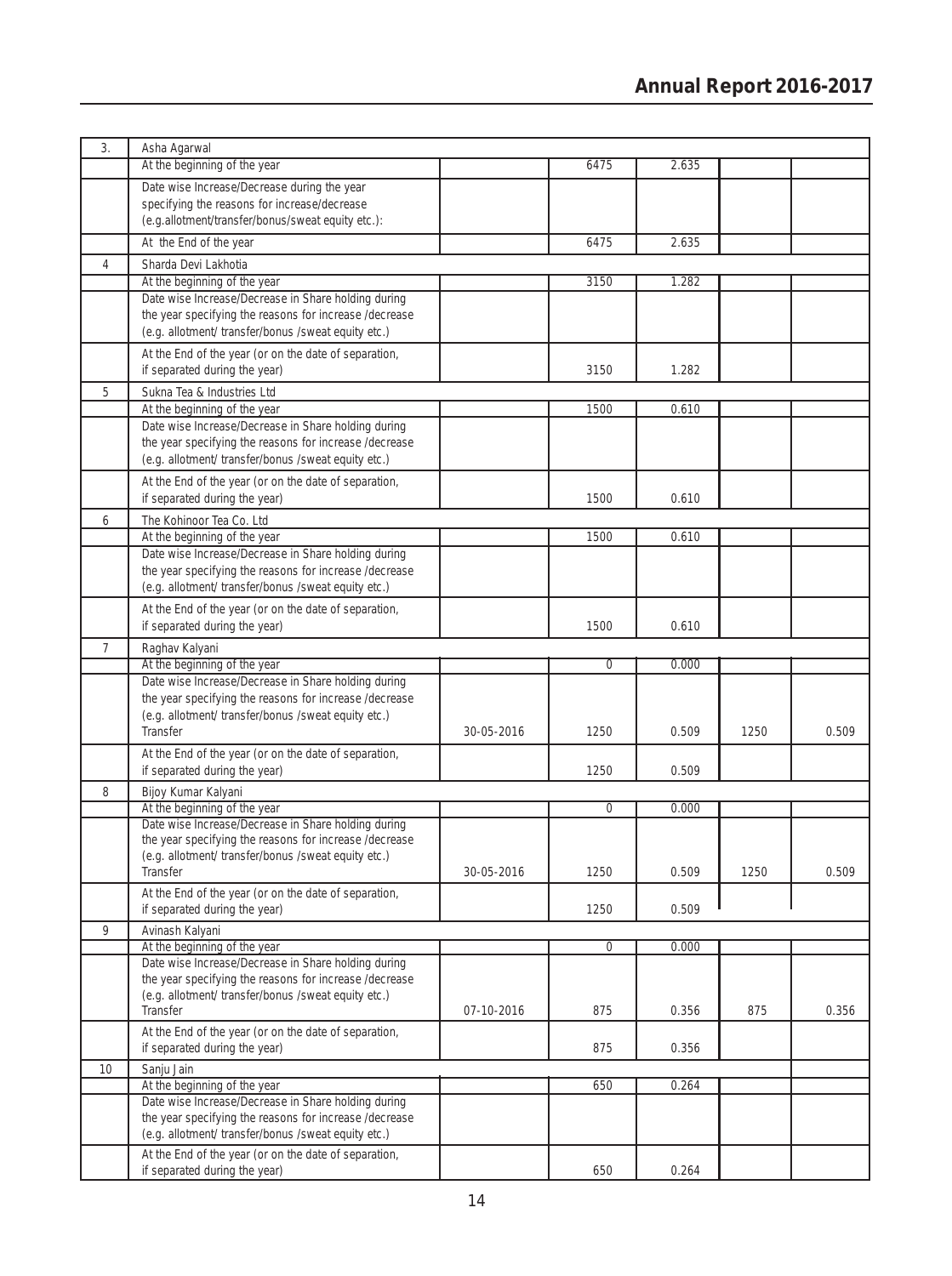| S.No           | For Each of the Directors and KMP                                                                                                                                  |                         | Shareholding at the<br>beginning of the year |                         | <b>Cumulative Shareholding</b><br>during the year |
|----------------|--------------------------------------------------------------------------------------------------------------------------------------------------------------------|-------------------------|----------------------------------------------|-------------------------|---------------------------------------------------|
|                |                                                                                                                                                                    | No. of<br><b>Shares</b> | % of total<br>Shares of<br>the<br>Company    | No. of<br><b>Shares</b> | % of total<br>Shares of<br>the<br>Company         |
|                | Manoj Kumar Daga, Director                                                                                                                                         |                         |                                              |                         |                                                   |
|                | At the beginning of the year                                                                                                                                       | 55250                   | 22.480                                       |                         |                                                   |
|                | Date wise Increase/Decrease in Share holding during<br>the year specifying the reasons for increase/decrease<br>(e.g.allotment/transfer/bonus/sweat equity etc.) : |                         |                                              |                         |                                                   |
|                | At the End of the year                                                                                                                                             | 55250                   | 22.480                                       |                         |                                                   |
| $\overline{2}$ | Ashok Vardhan Bagree, Director                                                                                                                                     |                         |                                              |                         |                                                   |
|                | At the beginning of the year                                                                                                                                       | 200                     | 0.081                                        |                         |                                                   |
|                | Date wise Increase/Decrease in Share holding during the<br>year specifying the reasons for increase/decrease<br>(e.g.allotment/transfer/bonus/sweat equity etc.):  |                         |                                              |                         |                                                   |
|                | At the End of the year                                                                                                                                             | 200                     | 0.081                                        |                         |                                                   |
| 3              | Ajay Kumar Agarwala, CFO                                                                                                                                           |                         |                                              |                         |                                                   |
|                | At the beginning of the year                                                                                                                                       | 25                      | 0.010                                        |                         |                                                   |
|                | Date wise Increase/Decrease in Share holding during the<br>year specifying the reasons for increase/decrease<br>(e.g.allotment/transfer/bonus/sweat equity etc.):  |                         |                                              |                         |                                                   |
|                | At the End of the year                                                                                                                                             | 25                      | 0.010                                        |                         |                                                   |

(v) Shareholding of Directors and Key Managerial Personnel :

**V. INDEBTEDNESS**

Indebtedness of the Company including interest outstanding/accrued but not due for payment

|                                                     | Secured<br>Loans      | Unsecured | <b>Deposits</b> | Total<br>Indebtedness |
|-----------------------------------------------------|-----------------------|-----------|-----------------|-----------------------|
|                                                     | excluding<br>deposits |           |                 |                       |
| Indebtedness at the beginning of the financial year |                       |           |                 |                       |
| (i)<br>Principal Amount                             | 32063844              | $\Omega$  | $\Omega$        | 32063844              |
| (ii)<br>Interest due but not paid                   | 2734508               | $\Omega$  | $\Omega$        | 2734508               |
| (iii)<br>Interest accrued but not due               | $\Omega$              | $\Omega$  | $\Omega$        | $\Omega$              |
| Total $(i+ii+iii)$                                  | 34798352              | $\Omega$  | $\Omega$        | 34798352              |
| Change in Indebtedness during the financial year    |                       |           |                 |                       |
| Addition                                            | 6102399               | $\Omega$  | $\Omega$        | 6102399               |
| Reduction                                           | 3279655               | $\Omega$  | $\Omega$        | 637817                |
| Net Change                                          | 2822744               | $\Omega$  | $\Omega$        | 2822744               |
| Indebtedness at the end of the financial year       |                       |           |                 |                       |
| (i)<br>Principal Amount                             | 37621096              | $\Omega$  | $\Omega$        | 37621096              |
| (ii)<br>Interest due but not paid                   | $\Omega$              | $\Omega$  | $\Omega$        | $\Omega$              |
| (iii)<br>Interest accrued but not due               | 0                     | $\Omega$  | $\Omega$        | $\Omega$              |
| Total $(i+ii+iii)$                                  | 37621096              | $\Omega$  | $\Omega$        | 37621096              |

# **VI. REMUNERATION OF DIRECTORS AND KEY MANAGERIAL PERSONNEL**

A. Remuneration to Managing Director, Whole-time directors and/or Manager :

| SI. No. | Particulars of Remuneration | Name of MD/WTD/Manager | <b>Total Amount</b> |
|---------|-----------------------------|------------------------|---------------------|
|         | NOT APPLICABLE              |                        |                     |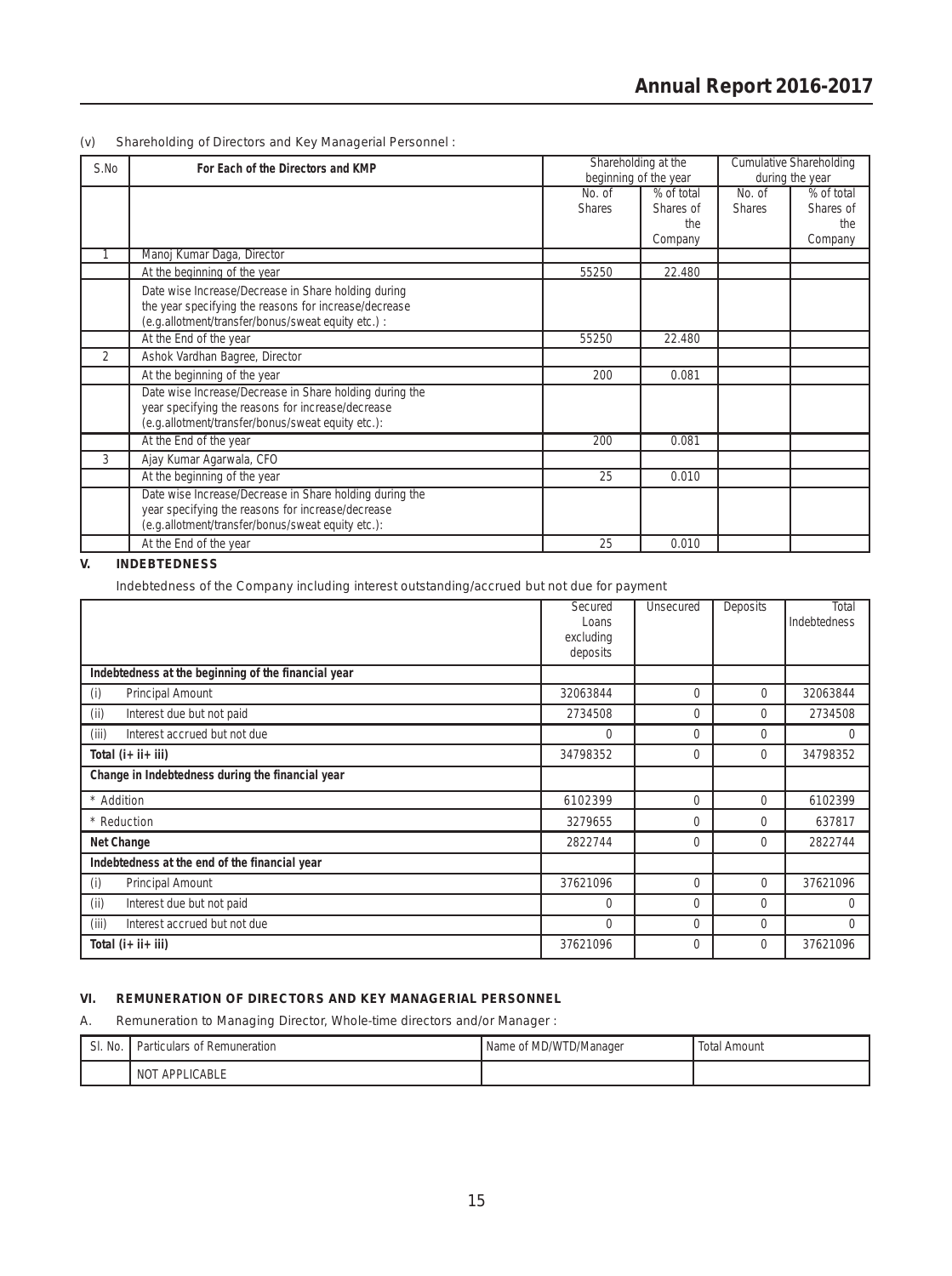B. Remuneration to other Directors:

| SI. No. | Particulars of Remuneration                 |                         | Name of Directors         |                          |       |  |
|---------|---------------------------------------------|-------------------------|---------------------------|--------------------------|-------|--|
| 3.      | <b>Independent Directors</b>                | Ashok Vardhan<br>Bagree | Ravindra Kumar<br>Murarka |                          |       |  |
|         | Fee for attending Board/ Committee meetings | 31000                   | 8000                      |                          | 39000 |  |
|         | Commission                                  |                         | $\Omega$                  |                          |       |  |
|         | Others (please specify)                     | $\Omega$                | 0                         |                          |       |  |
|         | Total (1)                                   | 31000                   | 8000                      |                          | 39000 |  |
| 4.      | Other Non-Executive Directors               | Manoj Kumar<br>Daga     | Esha Chakraborty *        | Sumana<br>Raychaudhuri # |       |  |
|         | Fee for attending Board/ Committee meetings | 25000                   | 6000                      | 10000                    | 41000 |  |
|         | Commission                                  | $\Omega$                | $\Omega$                  | $\Omega$                 | 0     |  |
|         | Others (please specify)                     | $\Omega$                | $\Omega$                  | $\Omega$                 | 0     |  |
|         | Total $(2)$                                 | 25000                   | 6000                      | 10000                    | 41000 |  |
|         | Total $(B) = (1 + 2)$                       | 56000                   | 14000                     | 10000                    | 80000 |  |
|         | <b>Total Managerial Remuneration</b>        |                         |                           |                          |       |  |
|         | Overall Ceiling as per the Act              |                         |                           |                          |       |  |

 $*$  Resigned on 26<sup>th</sup> September, 2016 # Appointed on 13<sup>th</sup> October, 2016

C. Remuneration to Key Managerial Personnel other than MD/ Manager/ WTD:

| SI. No. | Particulars of Remuneration                                                            |                       | Key Managerial Personnel    |         |  |
|---------|----------------------------------------------------------------------------------------|-----------------------|-----------------------------|---------|--|
|         |                                                                                        | Sukhpal Singh,<br>CEO | Ajay Kumar<br>Agarwala, CFO |         |  |
| 1.      | <b>Gross Salary</b>                                                                    | 900000                | 375100                      | 1275100 |  |
|         | (a) Salary as per provisions contained<br>in section 17(1) of the Income-tax Act, 1961 |                       |                             |         |  |
|         | (b) Value of perquisites u/s 17(2) Income-tax Act, 1961                                | 192876                | $\Omega$                    | 192876  |  |
|         | (c) Profits in lieu of salary under section 17(3)<br>Income-tax Act, 1961              | 0                     | $\Omega$                    |         |  |
| 2.      | <b>Stock Option</b>                                                                    | $\Omega$              | $\Omega$                    |         |  |
| 3.      | Sweat Equity                                                                           | $\Omega$              | $\Omega$                    | 0       |  |
| 4.      | Commission                                                                             | 0                     | $\Omega$                    |         |  |
|         | - as % of profit                                                                       |                       |                             |         |  |
|         | - others, specify                                                                      |                       |                             |         |  |
| 5.      | Others, please specify                                                                 | $\Omega$              | $\Omega$                    | 0       |  |
|         | Total                                                                                  | 1092876               | 375100                      | 1467976 |  |

**VII. PENALTIES/PUNISHMENT/COMPOUNDING OF OFFENCES**

| Type                         | Section of<br>the Companies<br>Act | <b>Brief</b><br>Description | Details of Penalty/<br>Punishment Compounding<br>fees imposed | authority<br>[RD/NCLT/COURT] | Appeal made,<br>if any<br>(give details) |
|------------------------------|------------------------------------|-----------------------------|---------------------------------------------------------------|------------------------------|------------------------------------------|
| A. COMPANY                   |                                    |                             |                                                               |                              |                                          |
| Penalty                      |                                    |                             |                                                               |                              |                                          |
| Punishment                   | <b>NIL</b>                         | <b>NIL</b>                  | <b>NIL</b>                                                    | <b>NIL</b>                   | <b>NIL</b>                               |
| Compounding                  |                                    |                             |                                                               |                              |                                          |
| <b>B. DIRECTORS</b>          |                                    |                             |                                                               |                              |                                          |
| Penalty                      |                                    |                             |                                                               |                              |                                          |
| Punishment                   | <b>NIL</b>                         | <b>NIL</b>                  | <b>NIL</b>                                                    | <b>NIL</b>                   | <b>NIL</b>                               |
| Compounding                  |                                    |                             |                                                               |                              |                                          |
| C. OTHER OFFICERS IN DEFAULT |                                    |                             |                                                               |                              |                                          |
| Penalty                      |                                    |                             |                                                               |                              |                                          |
| Punishment                   | <b>NIL</b>                         | <b>NIL</b>                  | <b>NIL</b>                                                    | <b>NIL</b>                   | <b>NIL</b>                               |
| Compounding                  |                                    |                             |                                                               |                              |                                          |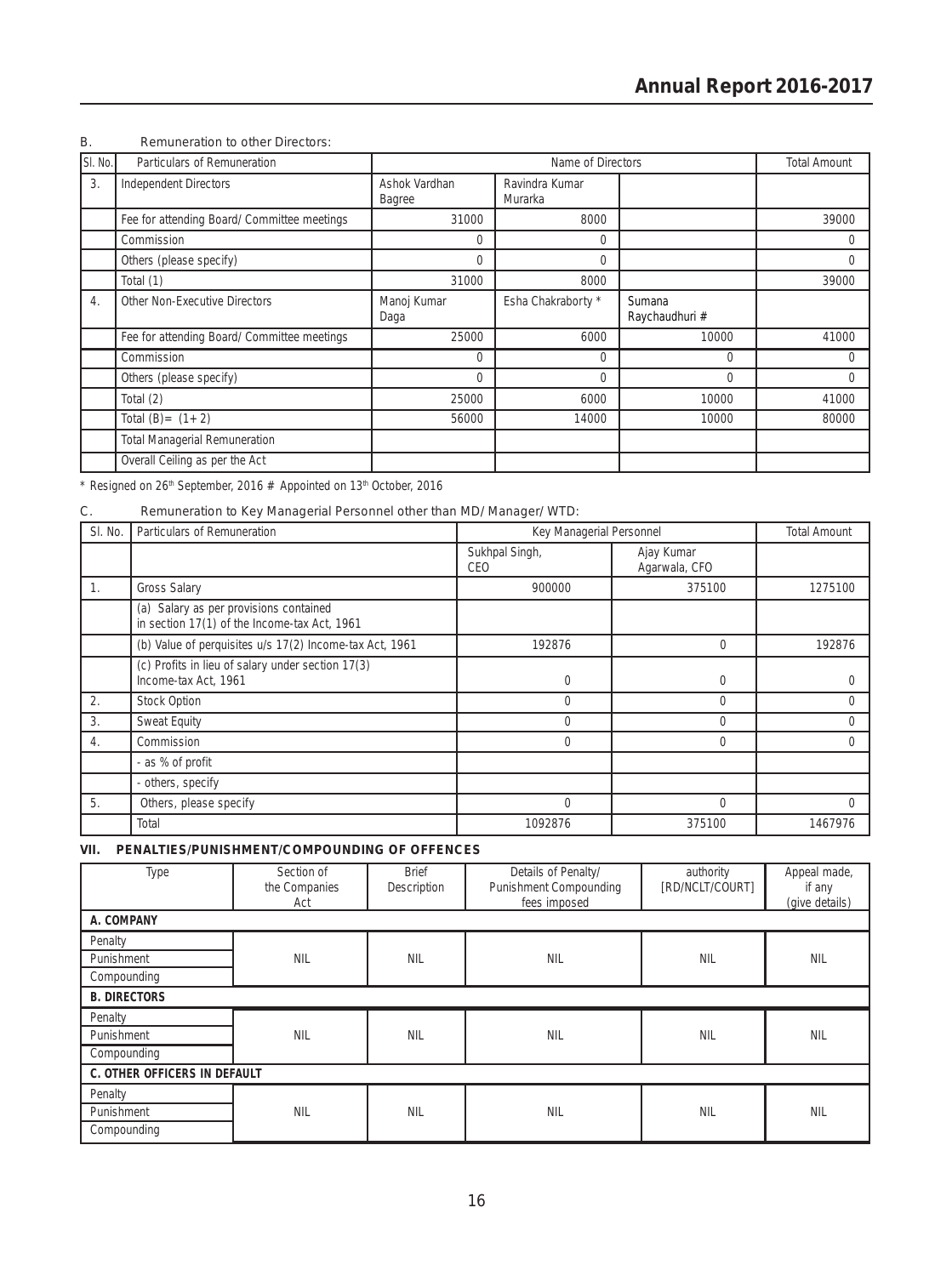# **ANNEXURE B**

#### **NO. OF MEETINGS OF THE BOARD AND COMMITTEE**

The details of the number of board meetings and committee meetings attended by each Directors during the financial year 2016-17 as follows :

|       | <b>Board Meeting</b> |                                                                                                     |  |  |  |  |
|-------|----------------------|-----------------------------------------------------------------------------------------------------|--|--|--|--|
| S.No. | Date of Meeting      | <b>Attended by</b>                                                                                  |  |  |  |  |
|       | 18-05-2016           | Mr.Manoj Kumar Daga, Mr. Ashok Vardhan Bagree, Mr. Ravindra Kumar Murarka                           |  |  |  |  |
|       | 18-07-2016           | Mr. Manoj Kumar Daga, Mr. Ashok Vardhan Bagree, Ms. Esha Chakraborty                                |  |  |  |  |
|       | 09-08-2016           | Mr.Manoj Kumar Daga, Mr. Ashok Vardhan Bagree, Ms. Esha Chakraborty                                 |  |  |  |  |
|       | 13-10-2016           | Mr.Manoj Kumar Daga, Mr. Ashok Vardhan Bagree, Ms.Sumana Raychaudhuri                               |  |  |  |  |
|       | 08-11-2016           | Mr.Manoj Kumar Daga, Mr. Ashok Vardhan Bagree, Ms.Sumana Raychaudhuri                               |  |  |  |  |
| 6     | 03-12-2016           | Mr. Manoj Kumar Daga, Mr. Ashok Vardhan Bagree, Mr. Ravindra Kumar Murarka, Ms. Sumana Raychaudhuri |  |  |  |  |
|       | 30-01-2017           | Mr.Manoj Kumar Daga, Mr. Ashok Vardhan Bagree, Ms.Sumana Raychaudhuri                               |  |  |  |  |
| 8     | 10-02-2017           | Mr.Manoj Kumar Daga, Mr. Ashok Vardhan Bagree, Ms.Sumana Raychaudhuri                               |  |  |  |  |

#### **Audit Committee**

| S.No. | Date of Meeting | <b>Attended by</b>                                                            |
|-------|-----------------|-------------------------------------------------------------------------------|
|       | 18-05-2016      | Mr. Ashok Vardhan Bagree, Mr. Ravindra Kumar Murarka                          |
|       | 18-07-2016      | Mr. Ashok Vardhan Bagree, Mr. Ravindra Kumar Murarka, Ms. Esha Chakraborty    |
|       | 09-08-2016      | Mr. Ashok Vardhan Bagree, Mr. Ravindra Kumar Murarka, Ms. Esha Chakraborty    |
|       | 08-11-2016      | Mr. Ashok Vardhan Bagree, Mr. Ravindra Kumar Murarka, Ms. Sumana Raychaudhuri |
|       | 10-02-2017      | Mr. Ashok Vardhan Bagree, Mr. Ravindra Kumar Murarka, Ms. Sumana Raychaudhuri |

#### **Nomination & Remuneration Committee**

| l S.No. | Date of Meeting | <b>Attended by</b>                                                     |
|---------|-----------------|------------------------------------------------------------------------|
|         | 18-05-2016      | Mr.Manoi Kumar Daga.Mr. Ashok Vardhan Bagree.Mr.Ravindra Kumar Murarka |
|         | 13-10-2016      | Mr.Manoj Kumar Daga, Mr. Ashok Vardhan Bagree                          |

# **Stakeholders Relationship Committee**

| ls.no. | Date of Meeting | <b>Attended by</b>                                                        |
|--------|-----------------|---------------------------------------------------------------------------|
|        | 18-05-2016      | Mr.Manoj Kumar Daga, Mr. Ashok Vardhan Bagree, Mr. Ravindra Kumar Murarka |
|        | 09-08-2016      | Mr.Manoj Kumar Daga, Mr. Ashok Vardhan Bagree                             |
|        | 08-11-2016      | Mr.Manoj Kumar Daga, Mr. Ashok Vardhan Bagree                             |
|        | 10-02-2017      | Mr.Manoj Kumar Daga, Mr. Ashok Vardhan Bagree                             |

#### **ANNEXURE C**

#### **REMUNERATION POLICY**

#### **Introduction**

The Remuneration Policy of Tongani Tea Company Ltd. (the "Company"), is designed to attract, motivate and retain exceptional employees in a competitive market. The policy reflects the Company's objectives for good corporate governance as well as sustained long-term value creation for shareholders.

Remuneration to Directors, Key Managerial Personnel and other employees involves a balance between fixed and incentive pay reflecting short and long term performance objectives appropriate to the working of the Company and its goals.

# **APPOINTMENT OF DIRECTORS**

Appointment of Director(s) will be done as per the applicable provisions and schedules of the Companies Act, 2013.

#### **BOARD REMUNERATION**

Efforts are made to ensure that the remuneration of the Board of Directors matches the level with comparable companies, whilst also taking into consideration board members' required competencies, effort and the scope of the board function, including the number of meetings.

#### Fixed remuneration

Whole Time Director(s) of the Board of Directors will receive a fixed salary, alongwith basic perquisites which is approved by the shareholders of the Company at a General Meeting.

#### Sitting Fees

The Board shall fix the sitting fees for the Directors and Members of the various Committees, taking into account the extent of responsibilities and time commitment, the results of the Company keeping in view fees paid by other peer companies, which are similar in size and complexity.

Incentive programme, bonus pay, etc.

Presently, the Company does not have any incentive programme.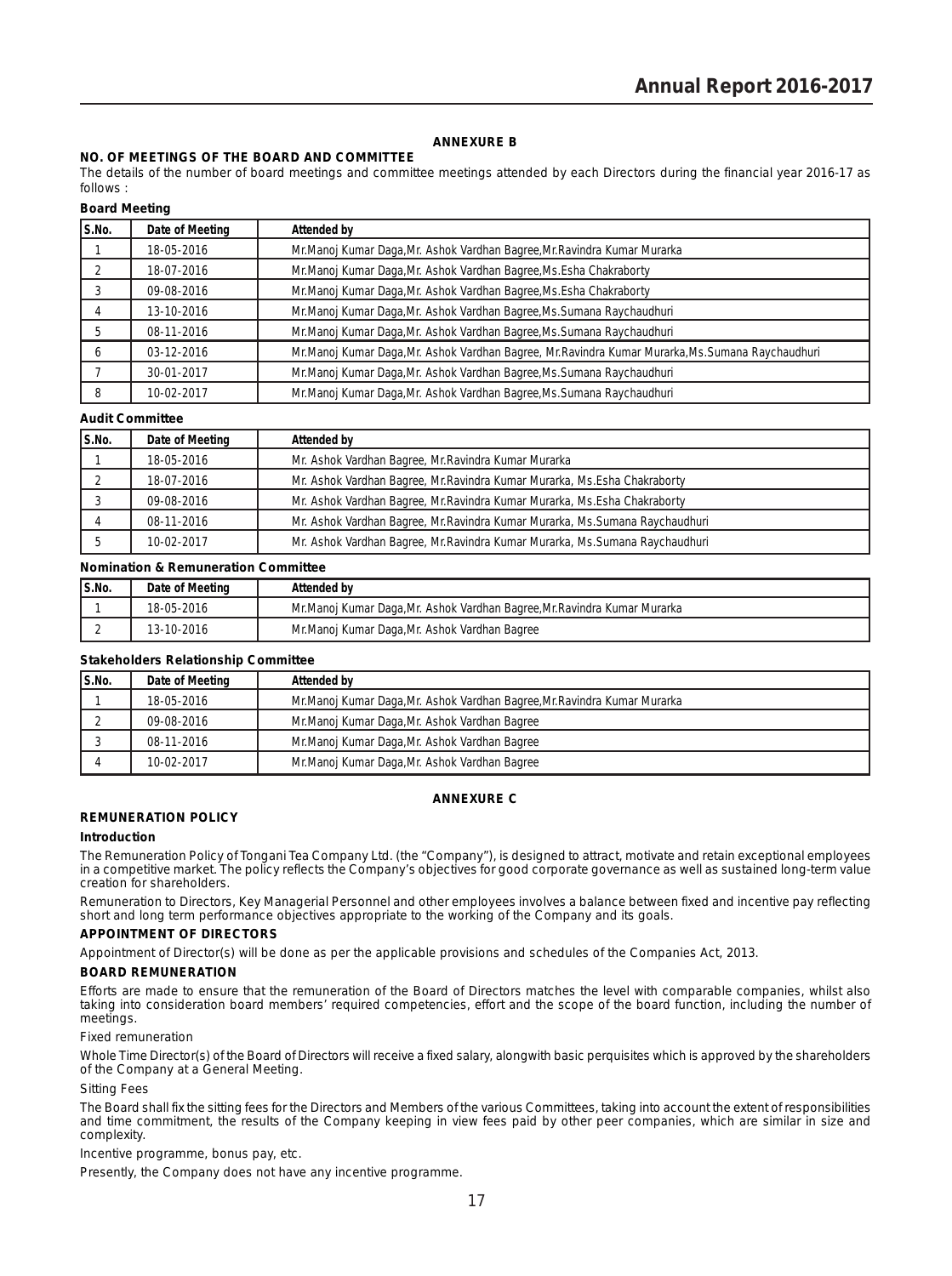#### Reimbursement of expenses

Expenses in connection with board and committee meetings are reimbursed as per account rendered.

#### Pension scheme

The Board of Directors is not covered by any pension scheme or a defined benefit pension scheme.

# **REMUNERATION TO OTHER KEY MANAGERIAL PERSONNEL**

The Nomination & Remuneration Committee submits proposals concerning the remuneration of the other Key Managerial Personnel ensures that the remuneration is in line with the conditions in comparable companies.

Other Key Managerial Personnel are entitled to a competitive remuneration package consisting of the following components:

- ·· Fixed salary
- ·· Bonus

·· Benefits, e.g. use of company car, telephone, broadband, etc.

#### Fixed salary

The fixed salary shall be based on the market level and increase therein shall be periodically reviewed based on performance appraisal.

#### Variable components

Presently, the Company does not have a fixed policy for any incentive based pay or any variable component in the salary structure.

### Personal benefits

Other Key Managerial Personnel will have access to a number of work-related benefits, including company car, free telephony, broadband at home, and work-related newspapers and magazines. The extent of individual benefits are not necessarily same for each individual member of the Executive Management.

Other Key Managerial Personnel may be covered by insurance policies:

- ·· Accident insurance
- ·· Health insurance
- ·· Directors and Officers Liability Insurance

#### Notice of termination

The employment relationship is terminable by giving a months' notice. A member of the Executive Management can terminate the employment relationship with the Company by giving a months' notice.

#### Redundancy pay

As per the prevailing laws of the State Government.

#### Retirement Benefits

Other Key Management Personnel are not covered by any employer administered pension plan or a defined benefit pension scheme. However, pension scheme under provident fund is provided. Gratuity is covered as per the Act.

#### **Disclosure**

The total remuneration of the Key Managerial Personnel is stated in the Annual Report.

#### **REMUNERATION TO OTHER EMPLOYEES**

The Nomination & Remuneration Committee submits proposals concerning the remuneration of other employees and ensures that the remuneration is in line with the conditions in comparable companies.

Other Employees entitled to a competitive remuneration package consisting of the following components:

·· Fixed salary

·· Bonus

#### Fixed salary

The fixed salary shall be based on the market level and increase therein shall be periodically reviewed based on performance appraisal. Variable components

Presently, the Company does not have a fixed policy for any incentive based pay or any variable component in the salary structure.

#### Other benefits

Housing/Housing Repair Allowance.

Notice of termination

As per the prevailing laws of the State Government.

#### Redundancy pay

As per the prevailing laws of the State Government.

#### Retirement Benefits

Other Key Management Personnel are not covered by any employer administered pension plan or a defined benefit pension scheme. However, pension scheme under provident fund is provided. Gratuity is covered as per the Act."

#### **THE CRITERIA FOR DETERMINING QUALIFICATIONS, POSITIVE ATTRIBUTES AND INDEPENDENCE OF DIRECTOR OF THE COMPANY**

#### **Criteria for determining qualifications, positive attributes and independence of director**

The Company will follow the guidelines as mentioned in Schedule IV of the Companies Act, 2013 and under Regulation 19(4) of the Listing Regulation with the Stock Exchange(s) in determining qualifications, positive attributes and independence of director.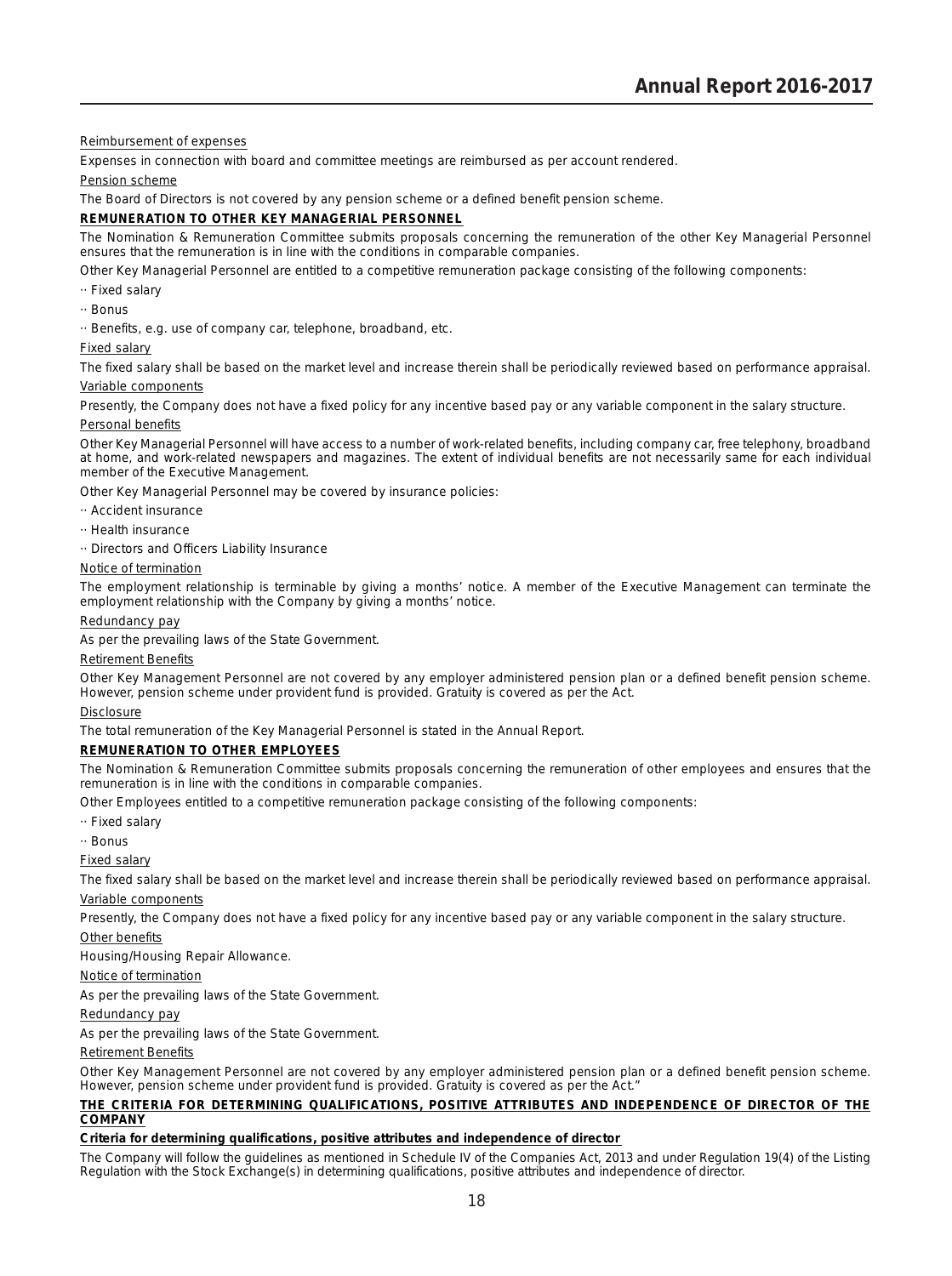# **ANNEXURE D**

# **SECRETARIAL AUDIT REPORT**

for the financial year ended 31st March 2017

*[Pursuant to section 204(1) of the Companies Act, 2013 and rule No.9 of the Companies (Appointment and Remuneration of Managerial Personnel) Rules, 2014]*

To

The Members

TONGANI TEA COMPANY LIMITED

I have conducted the Secretarial Audit of the compliance of applicable statutory provisions and the adherence to good corporate practices by TONGANI TEA COMPANY LIMITED having CIN L01132WB1893PLC000742 (hereinafter called 'the Company'). Secretarial Audit was conducted in a manner that provided me a reasonable basis for evaluating the corporate conducts/statutory compliances and expressing my opinion thereon.

Based on my verification of the Company's 's books, papers, minute books, forms and returns filed and other records maintained by the Company and also the information provided by the Company, its officers, agents and authorized representatives during the conduct of Secretarial Audit, I hereby report that in my opinion, the Company has, during the audit period covering the financial year ended on 31<sup>st</sup> March, 2017 (hereinafter called 'the Audit Period') complied with the statutory provisions listed hereunder and also that the Company has proper Board-processes and compliance-mechanism in place to the extent, in the manner and subject to the reporting made hereinafter. I have examined the books, papers, minute books, forms and returns filed and other records maintained by the Company for the financial year ended on 31<sup>st</sup> March, 2017 according to the provisions of:

- The Companies Act, 1956 and the rules made thereunder, to the extent they were applicable during the Audit Period and The Companies Act, 2013 and the rules made thereunder (hereinafter collectively called as 'the Act');
- (ii) The Securities Contracts (Regulation) Act, 1956 ('SCRA') and the rules made thereunder;
- (iii) The Depositories Act, 1996 and the Regulations and Bye-laws framed thereunder;
- (iv) Foreign Exchange Management Act, 1999 and the rules and regulations made thereunder to the extent of Foreign Direct Investment, Overseas Direct Investment and External Commercial Borrowings- (Not applicable to the Company during the Audit Period);
- (v) The following Regulations and Guidelines prescribed under the Securities and Exchange Board of India Act, 1992 ('SEBI Act'):-
	- (a) The Securities and Exchange Board of India (Substantial Acquisition of Shares and Takeovers) Regulations, 2011
	- (b) Securities and Exchange Board of India (Prohibition of Insider Trading) Regulations, 2015;
	- (c) The Securities and Exchange Board of India (Issue of Capital and Disclosure Requirements) Regulations, 2009- (Not applicable to the Company during the Audit Period);
	- (d) The Securities and Exchange Board of India (Employee Stock Option Scheme and Employee Stock Purchase Scheme) Guidelines, 1999 (Not applicable to the Company during the Audit Period);
	- (e) The Securities and Exchange Board of India (Issue and Listing of Debt Securities) Regulations, 2008 (Not applicable to the Company during the Audit Period);
	- (f) The Securities and Exchange Board of India (Registrars to an Issue and Share Transfer Agents) Regulations, 1993 regarding the Companies Act and dealing with client;
	- (g) The Securities and Exchange Board of India (Delisting of Equity Shares) Regulations, 2009- (Not applicable to the Company during the Audit Period); and
	- (h) The Securities and Exchange Board of India (Buyback of Securities) Regulations, 1998- (Not applicable to the Company during the Audit Period);

#### (vi) The followings Acts, over and above other laws are specifically applicable to the company as per the Management Representation Letter issued by the Company of even date:-

- (a) The Tea Act,1953 and rules thereunder
- (b) The Food Safety and Standards Act, 2006 and Food Safety and Standards Rules, 2011
- (c) The Tea Waste Control (Order) 1959
- (d) The Tea Marketing Control Order, 2003
- (e) The Assam Plantation Labour Act, 1951

I have also examined compliance with the applicable clauses of the following:

- (i) Secretarial Standards issued by The Institute of Company Secretaries of India.
- (ii) Securities and Exchange Board of India (Listing Obligations and Disclosure Requirements) Regulations 2015 entered into by the Company with The Calcutta Stock Exchange Limited

During the period under review the Company has generally complied with the provisions of the Act, Rules, Regulations, Guidelines, Standards, etc. mentioned above subject to the following observation i.e. that the Company has not appointed Key Managerial Personnel as required under Section 203(1)(ii) of the Companies Act, 2013.

#### **I further report that**

The Board of Directors of the Company is duly constituted with proper balance of Executive Directors, Non-Executive Directors and Independent Directors. The changes in the composition of the Board of Directors that took place during the Audit Period were carried out in compliance with the provisions of the Act.

Adequate notices were given to all directors to schedule the board meetings, agenda and detailed notes on agenda were sent at least seven days in advance and a system exists for seeking and obtaining further information and clarifications on the agenda items before the meeting and for meaningful participation at the meeting.

All decisions at board meetings and committee meetings held during the Audit Period carried out unanimously as recorded in the minutes of the respective meetings.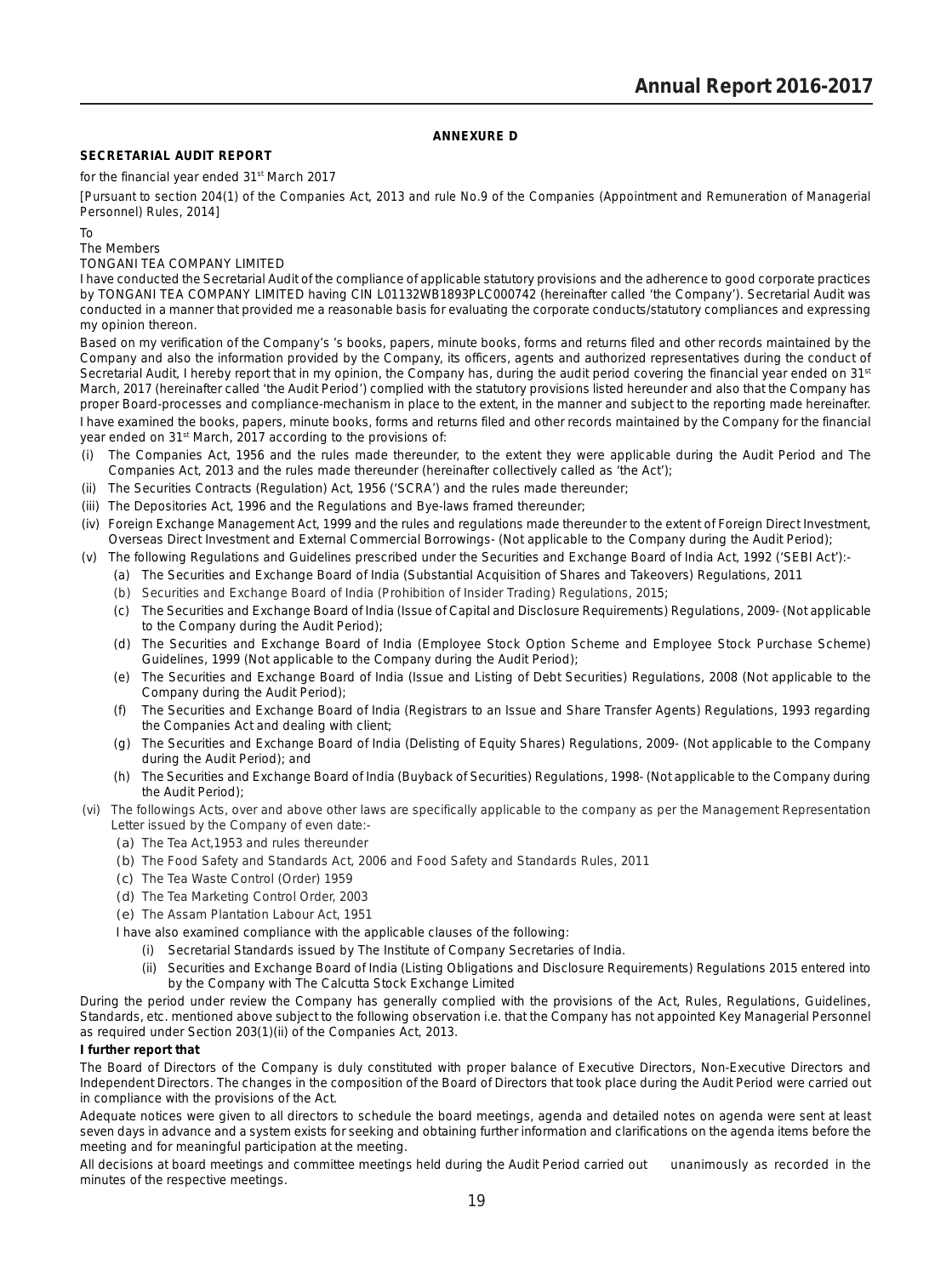**I further report that** there are adequate systems and processes in the Companycommensurate with the size and operations of the Companyto monitor and ensure compliance with applicable laws, rules, regulations and guidelines.

**I further report that** during the Audit Period, the following specific events/ actions have a major bearing on the Company's affairs in pursuance of the laws, rules, regulations, guidelines, standards etc. referred to as above are as follows : -

(a) Alteration of Articles of Association by adopting entirely new set of Articles of Association as per Companies Act, 2013

(b) Sale of current investment being 12,000 equity shares of Sudipta Traders Private Limited.

This report is to be read with our letter of even date which is annexed as **Annexure A** and form an integral part of this report.

Place: Kolkata Signature: Signature: Signature: Signature: Signature: Signature: Signature: Signature: Signature: Signature: Signature: Signature: Signature: Signature: Signature: Signature: Signature: Signature: Signature Date: 22.05.2017 Name: Deepak Kumar Khaitan F.C.S. No.: 5615 / C.P. No.: 5207 ICSI Unique Code No.: I2003WB347200

> **Annexure A** to the SECRETARIAL AUDIT REPORT FOR THE FINANCIAL YEAR ENDED ON 31ST MARCH, 2017

#### To The Members TONGANI TEA COMPANY LIMITED

Our Secretarial Audit Report of even date is to be read along with this letter.

- 1. Maintenance of secretarial record is the responsibility of the management of the Company. Our responsibility is to express an opinion on these secretarial records based on our audit.
- 2. We have followed the audit practices and processes as were appropriate to obtain reasonable assurance about the correctness of the contents of the secretarial records. The verification was done on test basis to ensure that correct facts are reflected in secretarial records. We believe that the processes and practices, we followed provide a reasonable basis for our opinion.
- 3. We have not verified the correctness and appropriateness of financial records and Books of Accounts of the Company.
- 4. Where ever required, we have obtained the Management representation about the compliance of laws, rules and regulations and happening of events etc.
- 5. The compliance of the provisions of Corporate and other applicable laws, rules, regulations, standards is the responsibility of management. Our examination was limited to the verification of procedures on test basis.
- 6. The Secretarial Audit Report is neither an assurance as to the future viability of the Company nor of the efficiency or effectiveness with which the management has conducted the affairs of the Company.

Place: Kolkata Signature: Signature: Signature: Signature: Signature: Signature: Signature: Signature: Signature: Signature: Signature: Signature: Signature: Signature: Signature: Signature: Signature: Signature: Signature Date: 22.05.2017 Name: Deepak Kumar Khaitan F.C.S. No.: 5615 / C.P. No.: 5207 ICSI Unique Code No.: I2003WB347200

#### **ANNEXURE E**

### **STATEMENT OF PARTICULARS UNDER THE COMPANIES(ACCOUNTS) RULES 2014**

| IA. | <b>Conservation of energy</b>                                                                              |            |
|-----|------------------------------------------------------------------------------------------------------------|------------|
|     | The steps taken or impact on conservation of energy;                                                       | <b>NIL</b> |
| ΪË  | The steps taken by the company for utilizing alternate sources of energy;                                  | <b>NIL</b> |
| iii | The capital investment on energy conservation equipments'                                                  | <b>NIL</b> |
| lв. | Technology absorption                                                                                      |            |
|     | The efforts made towards technology absorption;<br>٠                                                       | <b>NIL</b> |
| ii) | The benefits derived like product improvement, cost reduction, product development or import substitution; | NIL        |
| iii | In case of imported technology (imported during the last three years reckoned from the                     |            |
|     | beginning of the financial year) -                                                                         | <b>NIL</b> |
|     | a) The details of technology imported;                                                                     |            |
|     | b) The year of import;                                                                                     |            |
|     | c) Whether the technology been fully absorbed;                                                             |            |
|     | d) If not fully absorbed, areas where absorption has not taken place, and the reasons thereof; and         |            |
| iv) | The expenditure incurred on Research and Development.                                                      | NIL.       |
| Ic. | Foreign exchange earnings and Outgo                                                                        |            |
|     | The Foreign Exchange earned in terms of actual inflows during the year<br>٠                                | <b>NIL</b> |
|     | The Foreign Exchange Outgo during the year in terms of actual outflows.                                    | <b>NIL</b> |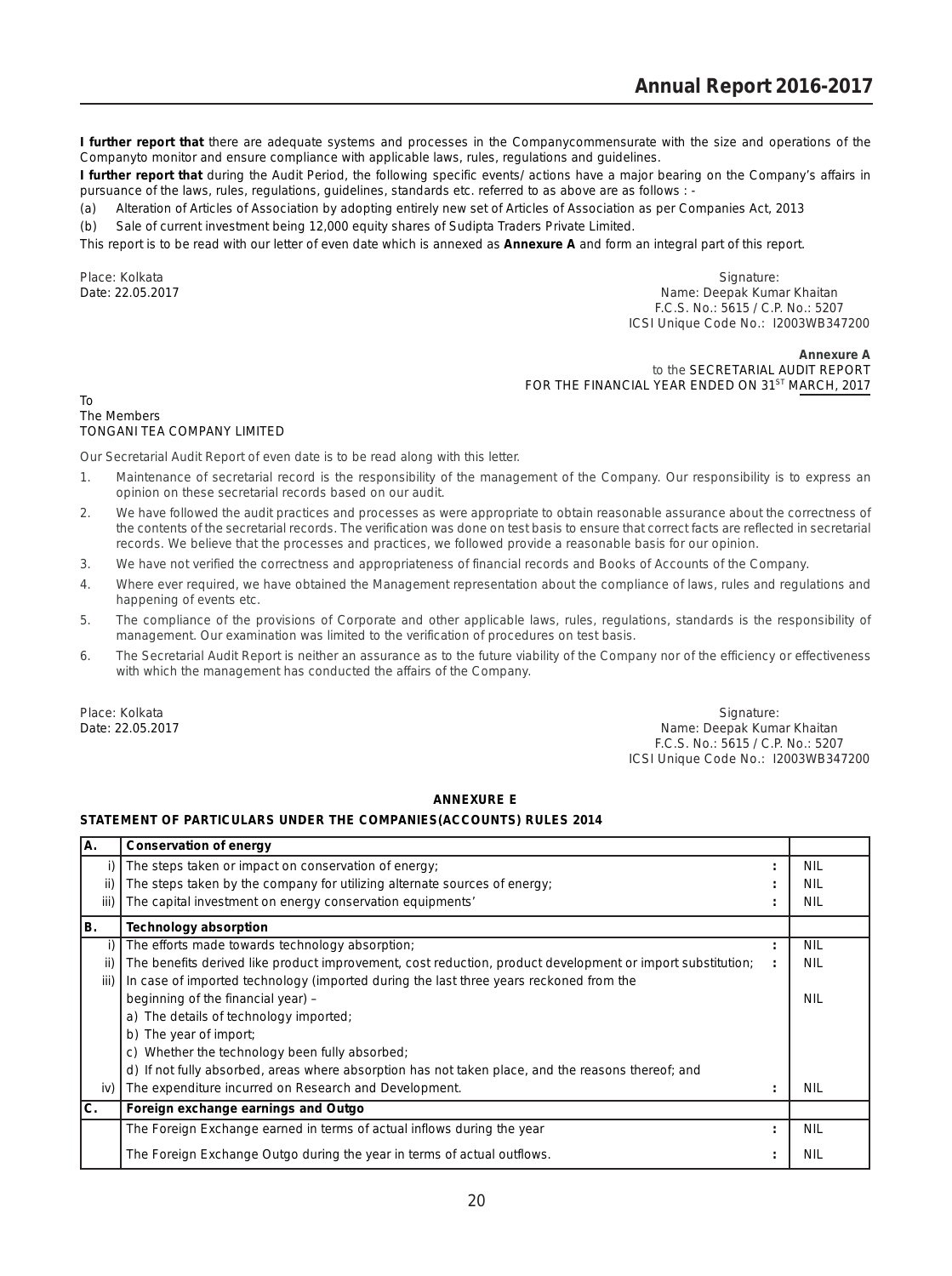# **ANNEXURE F**

#### **THE CRITERIA FOR PERFORMANCE EVALUATION OF THE DIRECTORS OF THE COMPANY**

The Board will assess its performance each year. The Nomination and Remuneration Committee is responsible to create a process by which this will occur and will report annually to the Board on the results of the assessment process. The purpose of the assessment is to increase the effectiveness of the Board. The various Committees of the Board shall annually conduct a self-assessment of their performance and respective Terms of Reference.

Formal annual evaluation by the Board of its own performance and that of its Committees and Individual Directors shall also be done as outlined below:

The Company will follow a seven step system of the following processes for evaluation:

#### **METHODOLOGY**

#### **What the Company hopes to achieve?**

Clearly identified objectives will enable the Company to set specific goals for the evaluation and make decisions about the scope of the review. Such issues as the complexity of the performance problem, the size of the board, the stage of organisational life cycle and significant developments in the firm's competitive environment will determine the issues the Company wishes to evaluate.

#### **Who will be evaluated?**

With the objectives for the evaluation set, the Company needs to decide whose performance will be reviewed to meet them.

The Company needs to consider three groups: the Board as whole (including board committees), individual directors (including the roles of chairperson and/or lead independent director), and key governance personnel (generally the CFO and company secretary).

#### **What will be evaluated?**

Having established the objectives of the evaluation and the people/groups that will be evaluated to achieve those objectives, the next stage involves the evaluation becoming specific. It is now necessary to elaborate these objectives into a number of specific topics to ensure that the evaluation (1) clarifies any potential problems, (2) identifies the root cause(s) of these problems, and (3) tests the practicality of specific governance solutions, wherever possible. This is necessary whether the board is seeking general or specific performance improvements and will suit boards seeking to improve areas as diverse as board processes, director skills, competencies and motivation, or even boardroom relationships.

#### **Who will be asked?**

Internally, Board members, the CEO, senior managers and, in some cases, other management personnel and employees may have the necessary information to provide feedback on elements of a company's governance system.

Externally, owners/members and even financial markets can provide valuable data for the review. Similarly, in some situations, government departments, major customers and suppliers may have close links with the board and be in a position to provide useful information on its performance.

#### **What techniques will be used?**

Depending on the degree of formality, the objectives of the evaluation, and the resources available, boards may choose between a range of qualitative and quantitative techniques.

#### **Who will do the evaluation?**

The next consideration in establishing evaluation framework is to decide who the most appropriate person is to conduct the evaluation. If the review is an internal one, the chairperson commonly conducts the evaluation. However, there are times when it may be more appropriate to delegate either to a non-executive or lead director, or to a board committee. In the case of external evaluations, specialist consultants or other general advisers with expertise in the areas of corporate governance and performance evaluation may lead the process.

#### **What do you do with the results?**

Since the Board as a whole is responsible for its performance, the results of the review will be released to the board in all but the most unusual of circumstances. Where the evaluation objectives are focused entirely on the board, board members will simply discuss the results among themselves.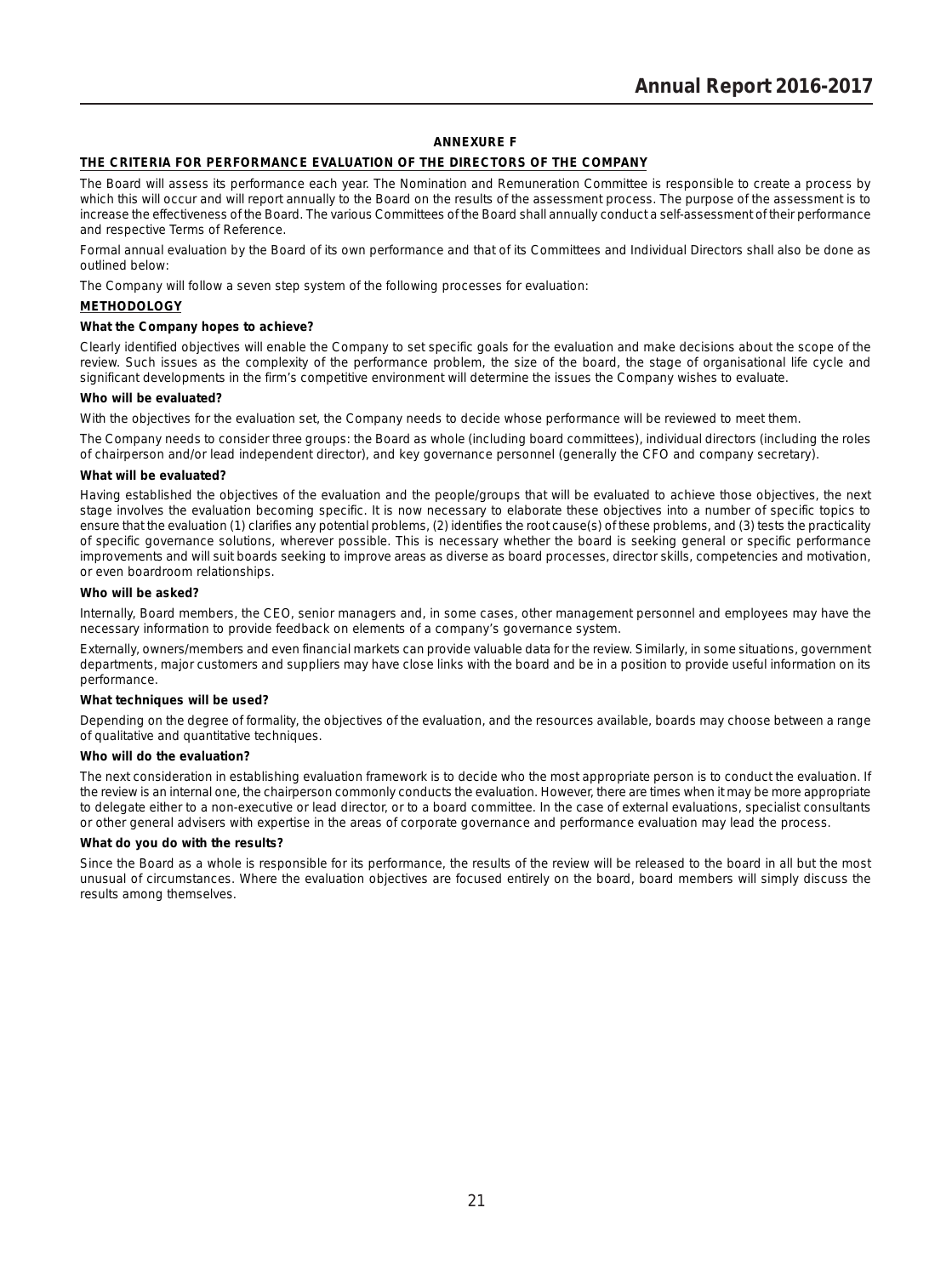# **INDEPENDENT AUDITOR'S REPORT**

# To the Members of **TONGANI TEA COMPANY LIMITED CIN: L01132WB1893PLC000742**

# **REPORT ON THE STANDALONE FINANCIAL STATEMENTS**

We have audited the accompanying standalone financial statements of **TONGANI TEA COMPANY LIMITED**,('the Company') which comprise the Balance Sheet as at 31<sup>st</sup> March, 2017, the Statement of Profit and Loss, Cash Flow Statement for the year then ended, and a summary of significant accounting policies and other explanatory information.

# **MANAGEMENT'S RESPONSIBILTY FOR THE STANDALONE FINANCIAL STATEMENTS**

The Company's Board of Directors is responsible for the matters stated in Section 134(5) of the Companies Act, 2013 ("the Act") with respect to the preparation and presentation of these standalone financial statements that give a true and fair view of the financial position, financial performance and cash flows of the Company in accordance with the accounting principles generally accepted in India, including the Accounting Standard specified under section 133 of the Act, read with Rule 7 of the Companies (Accounts) Rules, 2014. This responsibility also includes maintenance of adequate accounting records in accordance with the provisions of the Act for safeguarding the assets of the Company and for preventing and detecting frauds and other irregularities; selection and application of appropriate accounting policies; making judgments and estimates that are reasonable and prudent; and design, implementation and maintenance of adequate internal financial controls, that were operating effectively for ensuring the accuracy and completeness of the accounting records, relevant to the preparation and presentation of the financial statements that give a true and fair view and are free from material misstatement, whether due to fraud or error.

# **AUDITOR'S RESPONSIBILITY**

Our responsibility is to express an opinion on these financial statements based on our audit.

We have taken into account the provisions of the Act, the accounting and auditing standards and matters which are required to be included in the audit report under the provisions of the Act and the Rules made thereunder.

We conducted our audit in accordance with the Standards on Auditing specified under Section 143(10) of the Act. Those Standards require that we comply with ethical requirements and plan and perform the audit to obtain reasonable assurance about whether the financial statements are free from material misstatement.

An audit involves performing procedures to obtain audit evidence about the amounts and disclosures in the financial statements. The procedures selected depend on the auditor's judgment, including the assessment of the risks of material misstatement of the financial statements, whether due to fraud or error. In making those risk assessments, the auditor considers internal financial control relevant to the Company's preparation of the financial statement that give a true and fair view in order to design audit procedures that are appropriate in the circumstances. An audit also includes evaluating the appropriateness of accounting policies used and the reasonableness of the accounting estimates made by the Company's Directors, as well as evaluating the overall presentation of the financial statements.

We believe that the audit evidence we have obtained is sufficient and appropriate to provide a basis for our audit opinion on the standalone financial statements.

# **OPINION**

In our opinion and to the best of our information and according to the explanations given to us, the aforesaid financial statements give the information required by the Act in the manner so required and give a true and fair view in conformity with the accounting principles generally accepted in India, of the state of affairs of the Company as at 31<sup>st</sup> March, 2017 and its profit and its cash flows for the year ended on that date.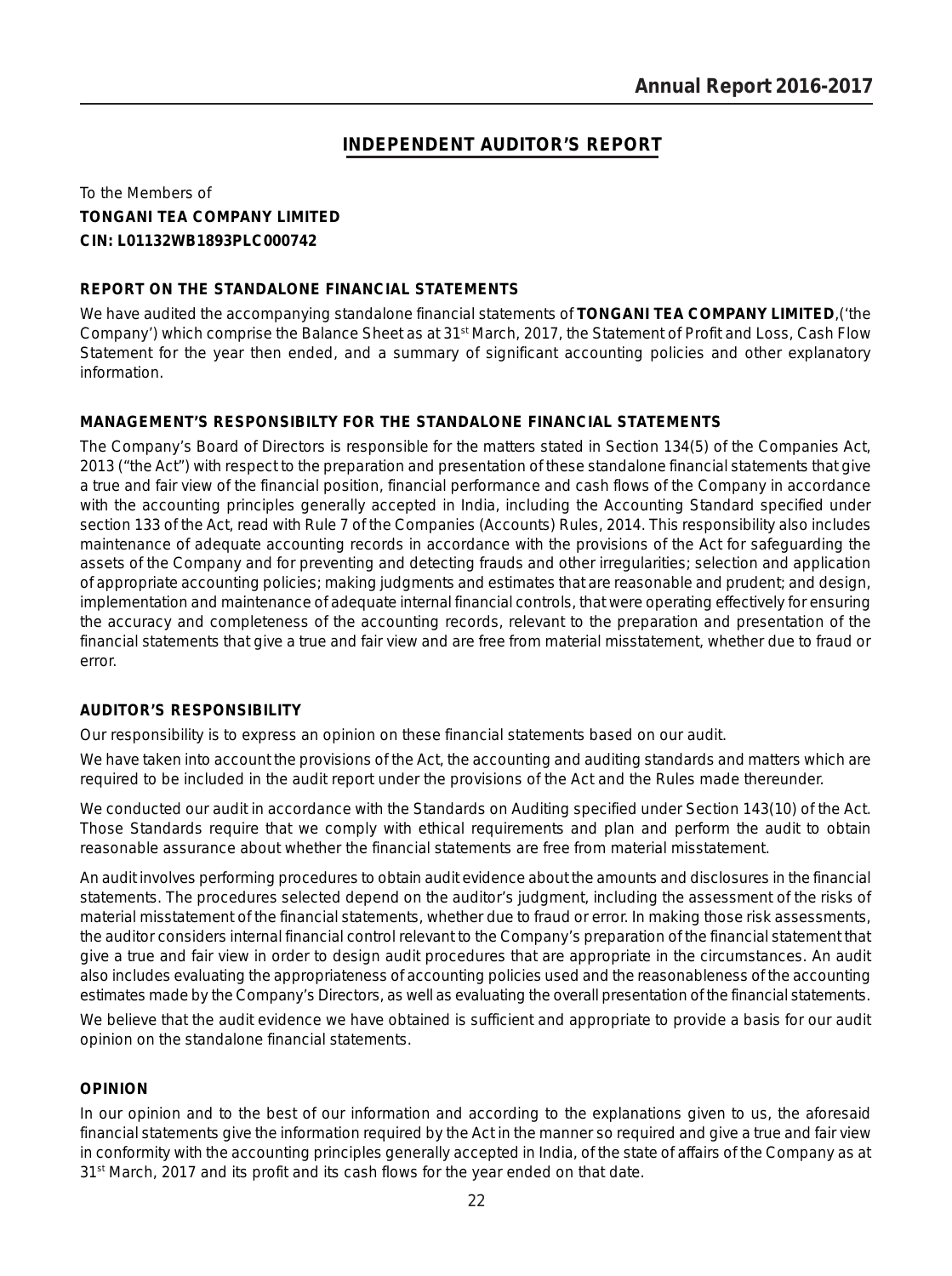# **EMPHASIS OF MATTERS**

We draw attention to Note No.12 to the financial statements, that in respect of long term non-current quoted investments no provision has been made for shortfall in value of the said investments as compared to their market value amounting to Rs 64,05,414/- as the same is temporary in nature as per management comment. Our opinion is not modified in respect to this matter.

# **REPORT ON OTHER LEGAL AND REGULATORY REQUIREMENTS**

- 1) As required by the Companies (Auditor's Report) Order, 2016 ("the Order") issued by the Central Government of India in terms of sub section (11) of Section 143 of the Act, we give in the Annexure "A", a statement on the matters specified in paragraphs 3 and 4 of the Order.
- 2) As required by Section 143(3) of the Act, we report that:
	- a) We have sought and obtained all the information and explanations which to the best of our knowledge and belief were necessary for the purposes of our audit;
	- b) In our opinion, proper books of account as required by law have been kept by the Company so far as it appears from our examination of those books;
	- c) The Balance Sheet, the Statement of Profit and Loss, and the Cash Flow Statement dealt with by this Report are in agreement with the books of account;
	- d) In our opinion, the aforesaid financial statements comply with the Accounting Standards specified under Section 133 of the Act, read with Rule 7 of the Companies (Accounts) Rules, 2014.
	- e) On the basis of written representations received from the directors as on 31<sup>st</sup> March, 2017 and taken on record by the Board of Directors, none of the directors is disqualified as on 31<sup>st</sup> March, 2017 from being appointed as a director in terms of Section 164(2) of the Act.
	- f) With respect to the adequacy of internal financial controls over financial reporting of the Company and the operating effectiveness of such controls, refer to our separate report in "Annexure B" and
	- g) With respect to other matters to be included in the Auditor's Report in accordance with Rule 11 of the Companies (Audit and Auditors) Rules, 2014, in our opinion and to the best of our information and according to the explanations given to us:
		- (i) The Company has disclosed the impact of pending litigations on its financial position in its financial statements - Refer Note No 34 to the financial statements
		- (ii) The Company did not have any long term contracts including derivative contracts for which there are any material foreseeable losses.
		- (iii) There were no amounts pending which were required to be transferred to the Investor Education and Protection Fund by the Company.

There has been no delay in transferring amounts required to be transferred to the Investor Education Protection Fund by the Company during the year.

(iv) The Company has duly provided requisite disclosures in its financial statements as to holdings as well as dealings in Specified Bank Notes during the period from 8th November, 2016 to 30th December, 2016 and these are in accordance with the books of accounts maintained by the Company.

> For **NAVIN NAYAR & CO.** Chartered Accountants (Registration No- 317117E)

Proprietor (Membership No. 053267)

Place: Kolkata Dated: 22nd May, 2017. **(NAVIN NAYAR)**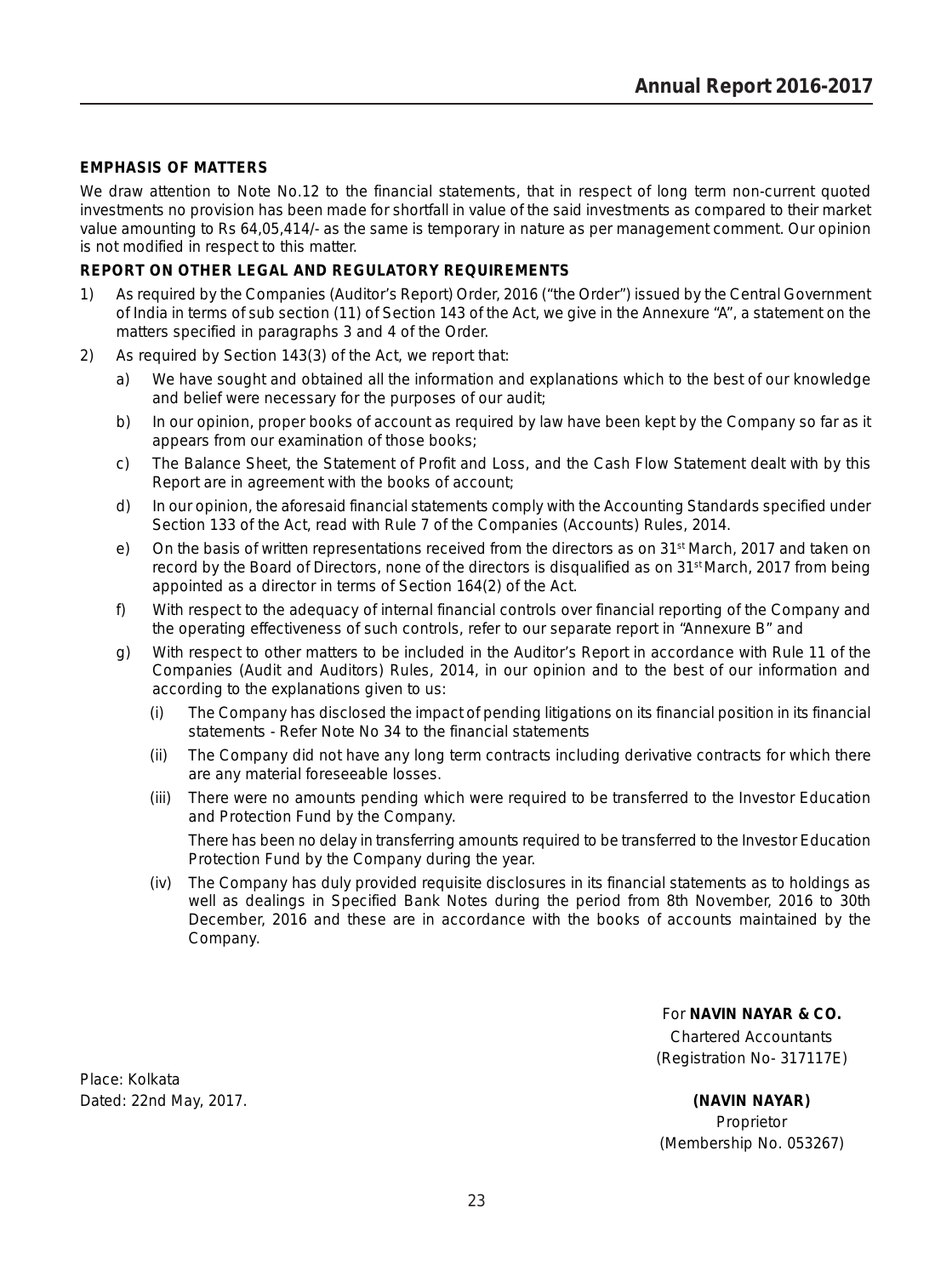# **"Annexure A" to the Independent Auditors' Report**

# **REFERRED TO IN PARAGRAPH 1 UNDER THE HEADING "REPORT ON OTHER LEGAL AND REGULATORY REQUIREMENTS" OF OUR REPORT OF EVEN DATE**

On the basis of such checks as we considered appropriate and according to the information and explanation given to us during the course of our audit, we report that:

- 1. a) The company has maintained proper records showing full particulars including, quantitative details and situation of fixed assets.
	- b) As explained to us, fixed assets have been physically verified by the management at reasonable intervals. We have been informed that no material discrepancies were noticed on such verification.
	- c) According to the information and explanations given to us and on the basis of our examination of the records of the Company, the title deeds of immovable properties are held in the name of the Company.
- 2. a) As explained to us, inventory has been physically verified during the year by the management at reasonable intervals.
	- b) In our opinion and according to the information and explanations given to us, the procedures of physical verification of inventory followed by the management are reasonable and adequate in relation to the size of the company and the nature of its business.
	- c) No material discrepancy was noticed on physical verification of stocks by the management as compared to book records.
- 3. According to the information and explanations given to us and on the basis of our examination of the books of account, the Company has not granted any loans, secured or unsecured, to companies, firms or other parties listed in the register maintained under Section 189 of the Act. Consequently, the provisions of clauses iii (a) and iii (b) of the order are not applicable to the Company.
- 4. In our opinion and according to the information and explanations given to us, the Company has complied with the provisions of Section 185 and 186 of the Act, with respect to loans and investments made.
- 5. The Company has not accepted deposits from the public covered within the meaning of directives issued by the Reserve Bank of India and provisions of Sections 73 to Section 76 or any other relevant provisions of the Act and rules framed there under are not applicable.
- 6. As per information & explanation given by the management, maintenance of cost records has been specified by the Central Government under sub section (1) of Section 148 of the Act and we are of the opinion that prima facie the prescribed accounts and records have been made and maintained. We have not however, made a detailed examination of the records with a view to determine whether they are accurate or complete.
- 7. a) According to the records of the company, undisputed statutory dues including Provident Fund, Employees State Insurance, Income-tax, Sales-tax, Service Tax, Custom Duty, Excise Duty, Value Added Tax, and Cess to the extent applicable and any other statutory dues have generally been regularly deposited with the appropriate authorities. According to the information and explanations given to us there were no outstanding statutory dues as on 31<sup>st</sup> of March, 2017 for a period of more than six months from the date they became payable.
	- b) According to the information and explanations given to us and on the basis of the documents and records the disputed statutory dues which have not been deposited with the appropriate authorities are as under: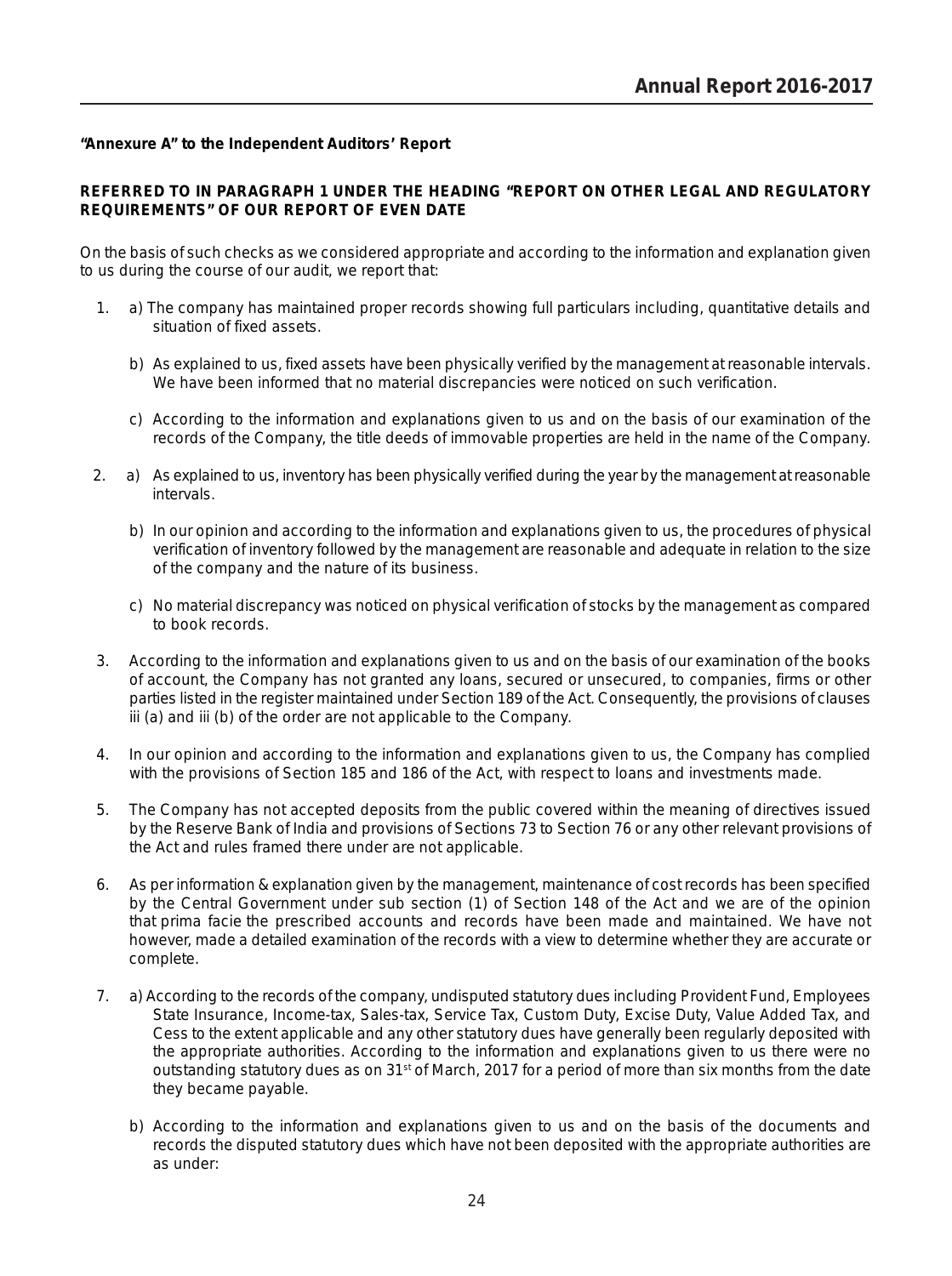| Serial<br>No. | Name of Statute             | Nature of Dues | Asst. Year to<br>which the matter<br>pertains | Amount in<br>(Rs) | Forum where<br>dispute is pending |
|---------------|-----------------------------|----------------|-----------------------------------------------|-------------------|-----------------------------------|
|               | Department of<br>Income Tax | Income Tax     | 2012-13                                       | $1,09,250/-$      | C.I.T. (Appeals) $-2$             |
| l 2           | Department of<br>Income Tax | Income Tax     | 2013-14                                       | 24,71,730/-       | $C.I.T.$ (Appeals) $-2$           |
| l 3           | Department of<br>Income Tax | Income Tax     | 2014-15                                       | 57.820/-          | C.I.T. (Appeals) $-2$             |

- 8. Based on our audit procedures and on the information and explanations given by the management, we are of the opinion that, the Company has not defaulted in repayment of loans or borrowings to a financial institution, bank, government or dues to debenture holders during the year.
- 9. The Company has not raised any money by way of initial public offer or further public offer (including debt instruments) and term loans during the year.
- 10. Based on the audit procedures performed and the information and explanations given to us, we report that no fraud on or by the Company has been noticed or reported during the year, nor have we been informed of such case by the management.
- 11. According to the information and explanations given to us and based on our examination of the records of the Company, the Company has paid/provided for managerial remuneration in accordance with the requisite approvals mandated by the provisions of Section 197 read with Schedule V to the said Act.
- 12. In our opinion and according to the information and explanations given to us, the Company is not a Nidhi Company.
- 13. According to the information and explanations given to us and based on our examination of the records of the Company, transactions with the related parties are in compliance with sections 177 and 188 of the Act where applicable and details of such transactions have been disclosed in the financial statements as required by the applicable accounting standards.
- 14. According to the information and explanations give to us and based on our examination of the records of the Company, the Company has not made any preferential allotment or private placement of shares or fully or partly convertible debentures during the year.
- 15. According to the information and explanations given to us and based on our examination of the records of the Company, the Company has not entered into non-cash transactions with directors or persons connected with them.
- 16. The Company is not required to be registered under section 45-IA of the Reserve Bank of India Act, 1934.

For **NAVIN NAYAR & CO.** Chartered Accountants (Registration No- 317117E)

Proprietor (Membership No. 053267)

Place: Kolkata Dated: 22nd May, 2017. **(NAVIN NAYAR)**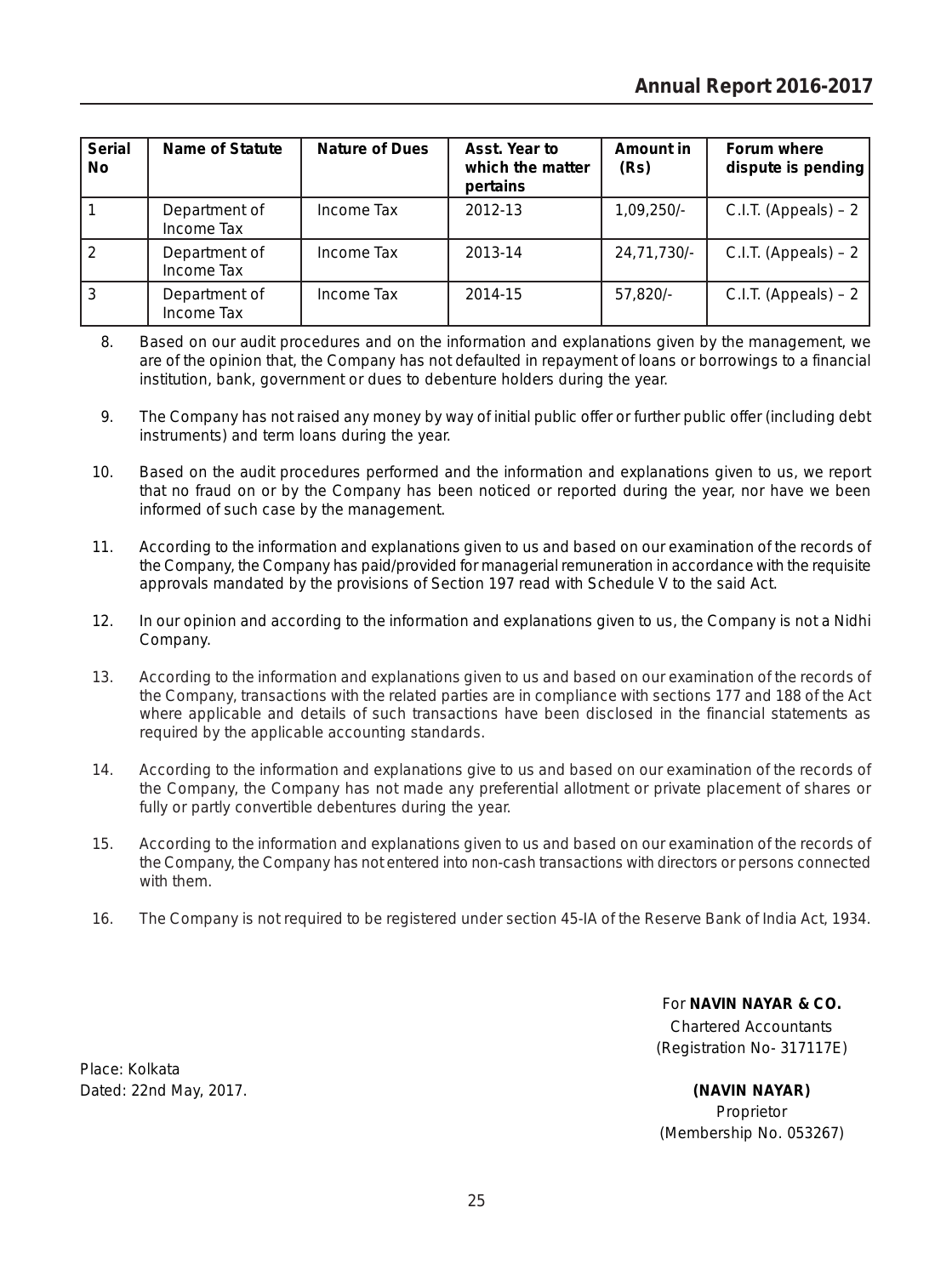# **ANNEXURE "B "TO THE INDEPENDENT AUDITORS' REPORT**

# **REFEERRED TO IN PARAGRAPH 2(f) UNDER THE HEADING "REPORT ON OTHER LEGAL AND REGULATORY REQUIREMENTS" OF OUR REPORT OF EVEN DATE**

# **REPORT ON THE INTERNAL FINANCIAL CONTROLS UNDER CLAUSE (i) OF SUB SECTION 3 OF SECTION 143 OF THE COMPANIES ACT, 2013 ("THE ACT")**

We have audited the internal financial controls over financial reporting of **TONGANI TEA COMPANY LIMITED ("the Company")** as of 31 March 2017 in conjunction with our audit of the standalone financial statements of the Company for the year ended on that date.

# **Management's Responsibility for Internal Financial Controls**

The Company's management is responsible for establishing and maintaining internal financial controls based on the internal control over financial reporting criteria established by the Company considering the essential components of internal control stated in the Guidance Note on Audit of Internal Financial Controls over Financial Reporting issued by the Institute of Chartered Accountants of India ('ICAI'). These responsibilities include the design, implementation and maintenance of adequate internal financial controls that were operating effectively for ensuring the orderly and efficient conduct of its business, including adherence to company's policies, the safeguarding of its assets, the prevention and detection of frauds and errors, the accuracy and completeness of the accounting records, and the timely preparation of reliable financial information, as required under the Companies Act, 2013.

# **Auditors' Responsibility**

Our responsibility is to express an opinion on the Company's internal financial controls over financial reporting based on our audit. We conducted our audit in accordance with the Guidance Note on Audit of Internal Financial Controls over Financial Reporting (the "Guidance Note") and the Standards on Auditing, issued by ICAI and deemed to be prescribed under section 143(10) of the Companies Act, 2013, to the extent applicable to an audit of internal financial controls, both applicable to an audit of Internal Financial Controls and, both issued by the Institute of Chartered Accountants of India. Those Standards and the Guidance Note require that we comply with ethical requirements and plan and perform the audit to obtain reasonable assurance about whether adequate internal financial controls over financial reporting was established and maintained and if such controls operated effectively in all material respects.

Our audit involves performing procedures to obtain audit evidence about the adequacy of the internal financial controls system over financial reporting and their operating effectiveness. Our audit of internal financial controls over financial reporting included obtaining an understanding of internal financial controls over financial reporting, assessing the risk that a material weakness exists, and testing and evaluating the design and operating effectiveness of internal control based on the assessed risk. The procedures selected depend on the auditor's judgment, including the assessment of the risks of material misstatement of the financial statements, whether due to fraud or error.

We believe that the audit evidence we have obtained is sufficient and appropriate to provide a basis for our audit opinion on the Company's internal financial controls system over financial reporting.

# **Meaning of Internal Financial Controls over Financial Reporting**

A company's internal financial control over financial reporting is a process designed to provide reasonable assurance regarding the reliability of financial reporting and the preparation of financial statements for external purposes in accordance with generally accepted accounting principles. A company's internal financial control over financial reporting includes those policies and procedures that (1) pertain to the maintenance of records that, in reasonable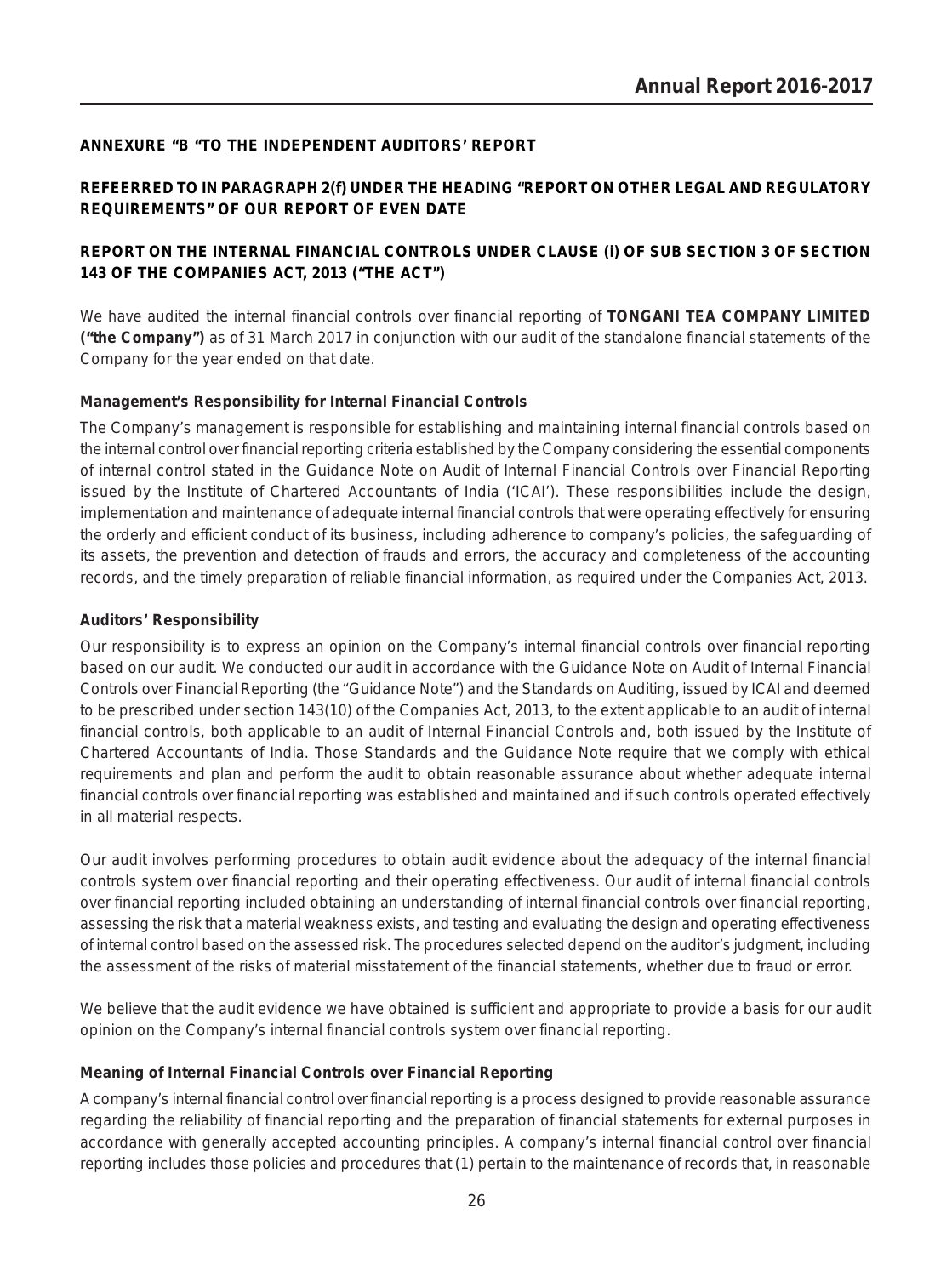detail, accurately and fairly reflect the transactions and dispositions of the assets of the company; (2) provide reasonable assurance that transactions are recorded as necessary to permit preparation of financial statements in accordance with generally accepted accounting principles, and that receipts and expenditures of the company are being made only in accordance with authorisations of management and directors of the company; and (3) provide reasonable assurance regarding prevention or timely detection of unauthorised acquisition, use, or disposition of the company's assets that could have a material effect on the financial statements.

# **Inherent Limitations of Internal Financial Controls over Financial Reporting**

Because of the inherent limitations of internal financial controls over financial reporting, including the possibility of collusion or improper management override of controls, material misstatements due to error or fraud may occur and not be detected. Also, projections of any evaluation of the internal financial controls over financial reporting to future periods are subject to the risk that the internal financial control over financial reporting may become inadequate because of changes in conditions, or that the degree of compliance with the policies or procedures may deteriorate.

# **Opinion**

In our opinion, the Company has, in all material respects, an adequate internal financial controls system over financial reporting and such internal financial controls over financial reporting were operating effectively as at 31st March 2017, based on the internal control over financial reporting criteria established by the Company considering the essential components of internal control stated in the Guidance Note on Audit of Internal Financial Controls Over Financial Reporting issued by the Institute of Chartered Accountants of India.

> For **NAVIN NAYAR & CO.** Chartered Accountants (Registration No- 317117E)

Place: Kolkata Dated: 22nd May, 2017. **(NAVIN NAYAR)**

Proprietor (Membership No. 053267)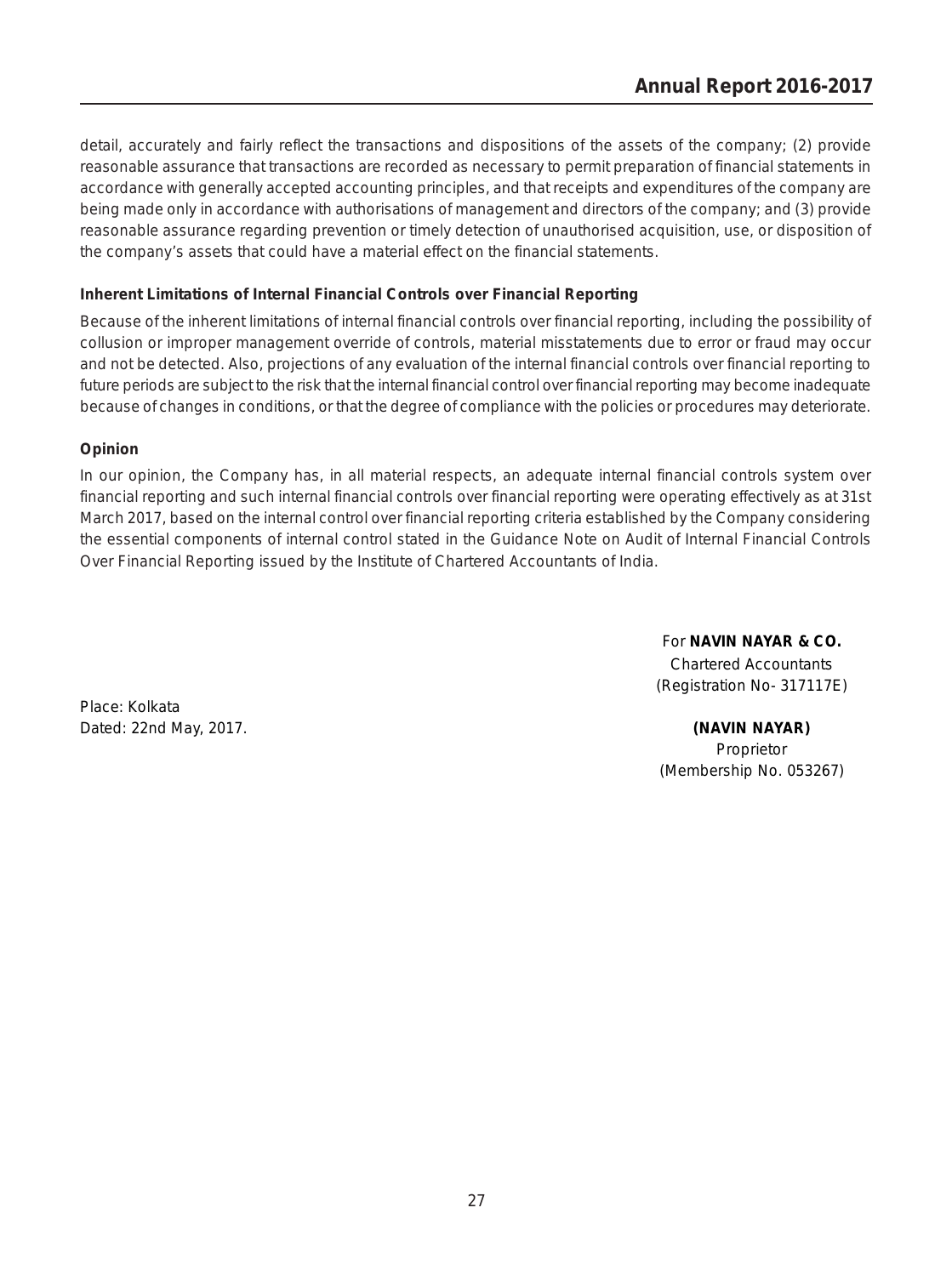# **BALANCE SHEET AS AT 31ST MARCH, 2017**

|                                                                   |                |             | (Rupees)    |
|-------------------------------------------------------------------|----------------|-------------|-------------|
|                                                                   | <b>Note</b>    | As at       | As at       |
|                                                                   | No.            | 31.03.2017  | 31.03.2016  |
| <b>EQUITY AND LIABILITIES</b>                                     |                |             |             |
| <b>Shareholders' Funds</b>                                        |                |             |             |
| <b>Share Capital</b>                                              | 2              | 2,457,750   | 2,457,750   |
| <b>Reserves and Surplus</b>                                       | 3              | 133,373,501 | 132,336,135 |
| <b>Non-Current Liabilities</b>                                    |                |             |             |
| Long Term Borrowings                                              | 4              | 1,939,714   | 4,674,222   |
| Deferred Tax Liabilities (Net)                                    | 5              | 3,519,714   | 3,420,367   |
| Long Term Provisions                                              | 6              | 9,650,636   | 9,301,078   |
| <b>Current Liabilities</b>                                        |                |             |             |
| <b>Short Term Borrowings</b>                                      | $\overline{7}$ | 37,181,382  | 32,078,983  |
| <b>Trade Payable</b>                                              | 8              |             |             |
| Total outstanding dues of Micro Enterprises and Small Enterprises |                |             |             |
| Total outstanding dues of Creditors other than Micro              |                |             |             |
| <b>Enterprises and Small Enterprises</b>                          |                | 1,865,315   | 1,747,641   |
| <b>Other Current Liabilities</b>                                  | 9              | 1,081,690   | 1,877,502   |
| <b>Short Term Provisions</b>                                      | 10             | 1,400,000   | 2,655,608   |
| <b>TOTAL</b>                                                      |                | 192,469,702 | 190,549,286 |
| <b>ASSETS</b>                                                     |                |             |             |
| <b>Non-Current Assets</b>                                         |                |             |             |
| <b>Fixed Assets</b>                                               |                |             |             |
| - Tangible Assets                                                 | 11             | 74,882,264  | 77,069,674  |
| Non Current Investments                                           | 12             | 21,778,834  | 21,778,834  |
| Long Term Loans and Advances                                      | 13             | 20,333,379  | 20,200,464  |
| <b>Current assets</b>                                             |                |             |             |
| Investments                                                       | 14             | 18,800,000  | 21,320,000  |
| Inventories                                                       | 15             | 11,011,650  | 7,555,257   |
| <b>Trade Receivables</b>                                          | 16             | 1,872,090   | 454,384     |
| Cash and Bank Balance                                             | 17             | 1,747,354   | 1,155,668   |
| Short Term Loans and Advances                                     | 18             | 42,043,231  | 41,014,105  |
| <b>Other Current Assets</b>                                       | 19             | 900         | 900         |
| <b>TOTAL</b>                                                      |                | 192,469,702 | 190,549,286 |
| Significant Accounting Policies and                               |                |             |             |
| Notes to the Financial Statements                                 | 1 to 38        |             |             |

See accompanying notes to the financial statements

As per our Report of even date

# For **NAVIN NAYAR & COMPANY** MANOJ KUMAR DAGA

Firm Registration No.317117E

**Chartered Accountants Chartered Accountants DIN** - 00123386<br> **Chairman Chairman ASHOK VARDHAN BAGREE** DIN - 00421623 **NAVIN NAYAR** *Independent Director* Place : Kolkata *Proprietor* **AJAY KUMAR AGARWALA**

Date : 22nd May, 2017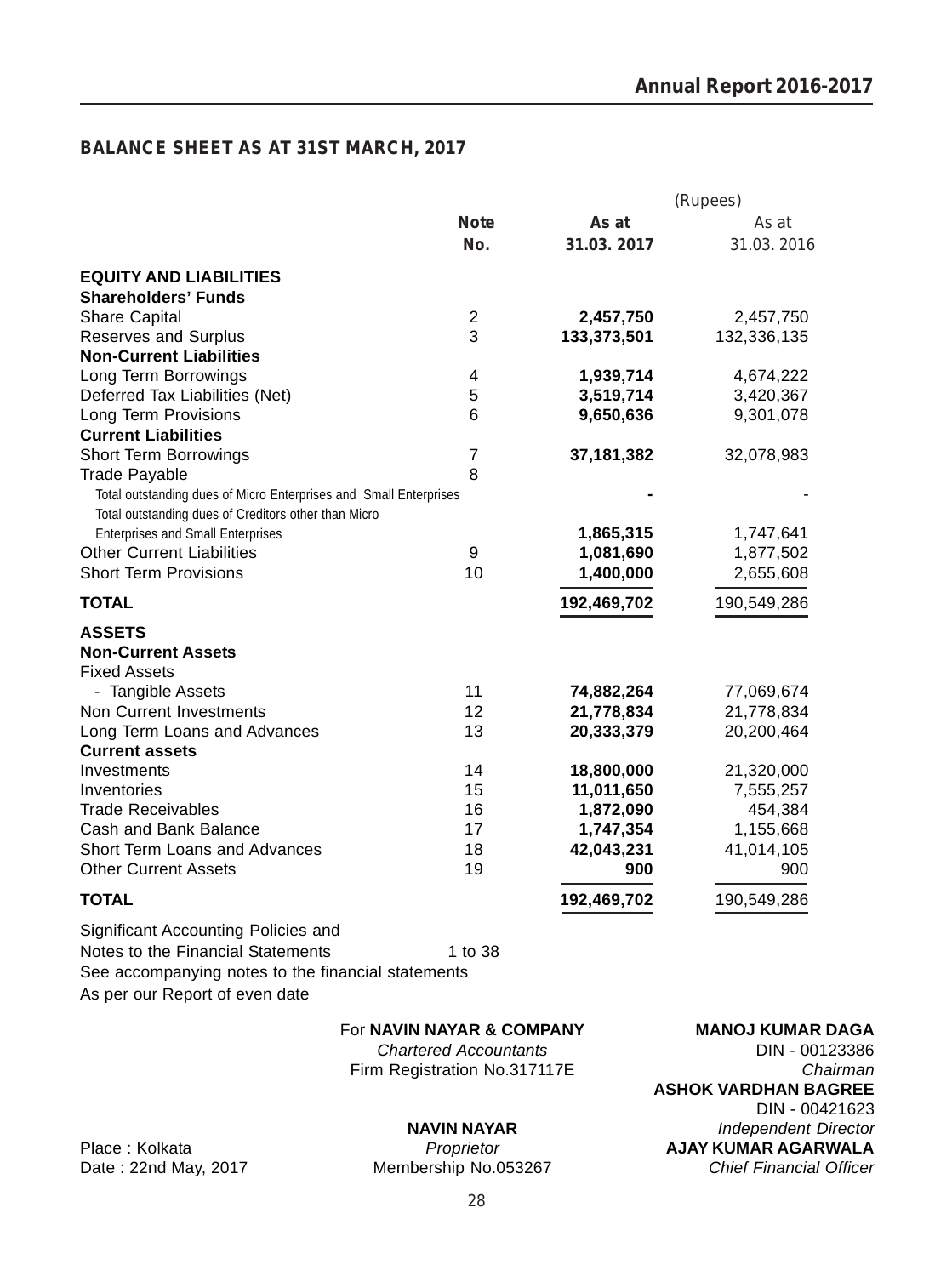# **STATEMENT OF PROFIT AND LOSS FOR THE YEAR ENDED 31ST MARCH, 2017**

|                                                     |                    | (Rupees)                            |                                     |  |
|-----------------------------------------------------|--------------------|-------------------------------------|-------------------------------------|--|
|                                                     | <b>Note</b><br>No. | For the<br>year ended<br>31.03.2017 | For the<br>year ended<br>31.03.2016 |  |
| <b>INCOME</b>                                       |                    |                                     |                                     |  |
| Revenue from operations<br>Less: Excise/Cess on Tea | 20                 | 70,109,949<br>213,914               | 77,582,183<br>219,427               |  |
|                                                     |                    | 69,896,035                          | 77,362,756                          |  |
| Other Income                                        | 21                 | 5,497,432                           | 1,240,696                           |  |
| <b>Total Revenue</b>                                |                    | 75,393,467                          | 78,603,452                          |  |
| <b>EXPENSES</b>                                     |                    |                                     |                                     |  |
| Cost of Materials Consumed                          | 22                 |                                     |                                     |  |
| Changes in inventories of Finished Goods            | 23                 | (2,589,623)                         | (339, 925)                          |  |
| Employee Benefit Expense                            | 24                 | 38,700,412                          | 34,382,250                          |  |
| <b>Finance Costs</b>                                | 25                 | 3,511,321                           | 3,110,557                           |  |
| Depreciation and Amortization Expense               | 26                 | 2,560,023                           | 1,808,720                           |  |
| Other Expenses                                      | 27                 | 30,274,144                          | 34,494,505                          |  |
| <b>Total Expenses</b>                               |                    | 72,456,277                          | 73,456,107                          |  |
| <b>PROFIT BEFORE TAX</b>                            |                    | 2,937,190                           | 5,147,345                           |  |
| <b>TAX EXPENSES</b>                                 |                    |                                     |                                     |  |
| <b>Current Tax</b>                                  |                    | 598,075                             | 1,107,275                           |  |
| <b>MAT Credit</b>                                   |                    | (131, 175)                          | (386, 085)                          |  |
| Deferred Tax                                        |                    | 99,347                              | (1,835,668)                         |  |
| Tax for earlier years                               |                    | 4,632                               |                                     |  |
| <b>PROFIT FOR THE YEAR</b>                          |                    | 2,366,311                           | 6,261,823                           |  |
| Earning per equity share: (Basic / Diluted)         | 28                 | 9.63                                | 25.47                               |  |
| Significant Accounting Policies and                 |                    |                                     |                                     |  |
| Notes to the Financial Statements                   | 1 to 38            |                                     |                                     |  |

See accompanying notes to the financial statements

As per our Report of even date

# For **NAVIN NAYAR & COMPANY** MANOJ KUMAR DAGA<br>Chartered Accountants **MANOJ KUMAR DAGA**

Firm Registration No.317117E

**Chartered Accountants Chartered Accountants DIN** - 00123386<br> **Chairman Chairman ASHOK VARDHAN BAGREE** DIN - 00421623 **NAVIN NAYAR** *Independent Director* Place : Kolkata *Proprietor* **AJAY KUMAR AGARWALA**

Date : 22nd May, 2017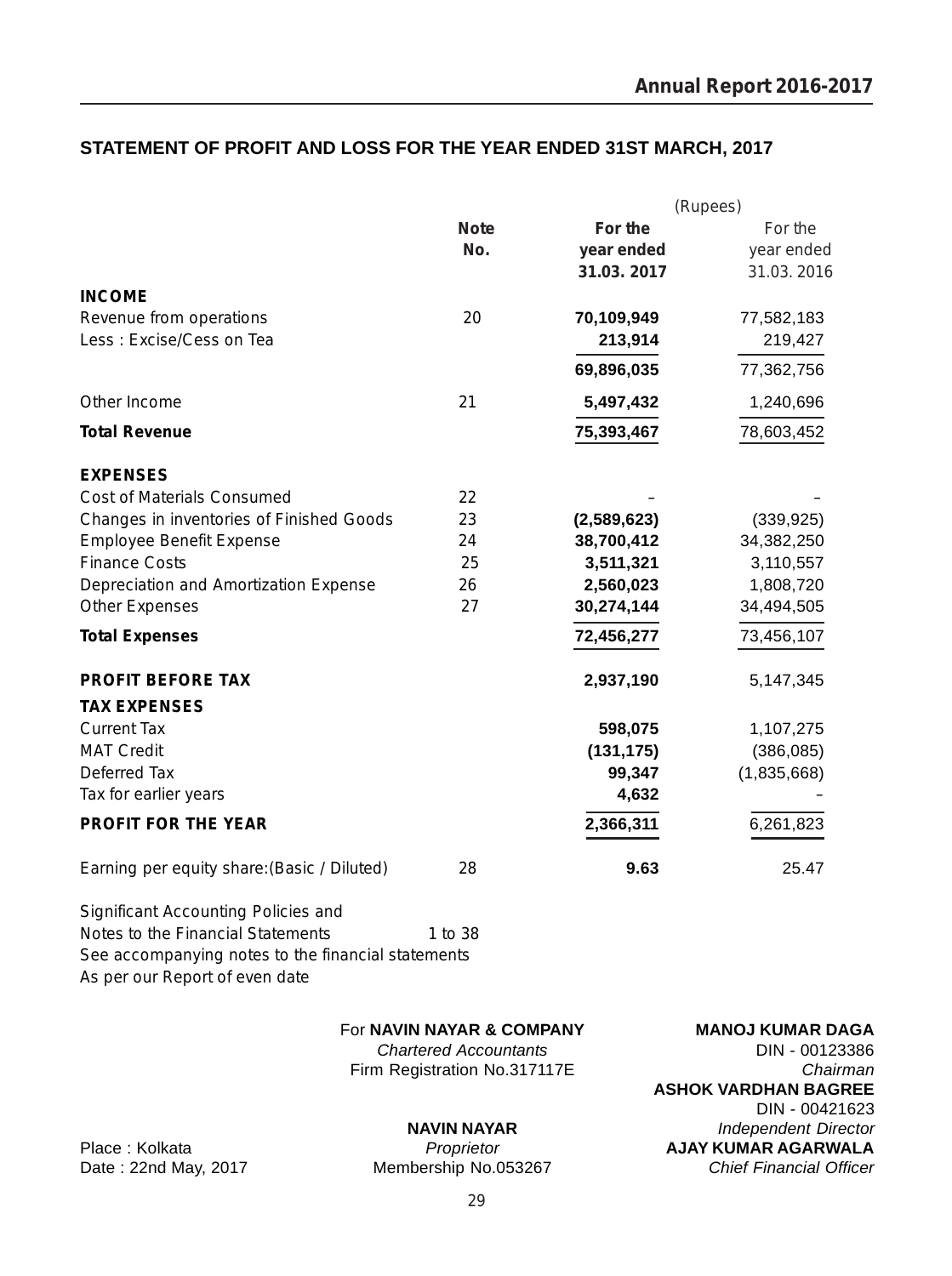# **CASH FLOW STATEMENT FOR THE YEAR ENDED 31ST MARCH, 2017**

|             |                                                                                                 | (Rupees) |                           |                          |
|-------------|-------------------------------------------------------------------------------------------------|----------|---------------------------|--------------------------|
|             |                                                                                                 |          | For the                   | For the                  |
|             |                                                                                                 |          | Year ended<br>31.03.2017  | Year ended<br>31.03.2016 |
| Α.          | <b>CASH FLOW FROM OPERATING ACTIVITIES:</b>                                                     |          |                           |                          |
|             | Net Profit/(Loss) before tax<br>Adjustments for:                                                |          | 2,937,189                 | 5,147,345                |
|             | Depreciation                                                                                    |          | 2,560,023                 | 1,808,720                |
|             | Interest Expenses (Net)                                                                         |          | 678,212                   | 1,869,831                |
|             | (Profit)/Loss on Sale of Fixed Assets                                                           |          |                           | 91,903                   |
|             | Liabilities no longer requised written back                                                     |          | (2,734,508)               |                          |
|             | Operating Profit before Working Capital Changes<br>Adjustments for:                             |          | 3.440.916                 | 8,917,799                |
|             | (Increase)/Decrease in Trade and Other Receivables                                              |          | (1,311,507)               | (10, 567, 962)           |
|             | (Increase)/Decrease in Inventories                                                              |          | (3,456,393)               | (1, 771, 418)            |
|             | Increase/(Decrease) in Trade and Other Payables<br>Income Tax Paid/Refund during the year (Net) |          | (609, 065)<br>(1,095,375) | 2,599,256<br>(1,019,413) |
|             |                                                                                                 |          |                           |                          |
|             | Net Cash generated from Operating Activities                                                    | (A)      | (3,031,424)               | (1,841,738)              |
| <b>B.</b>   | <b>CASH FLOW FROM INVESTING ACTIVITIES:</b>                                                     |          |                           |                          |
|             | Purchase of Fixed Assets                                                                        |          | (372, 613)                | (2,477,446)              |
|             | Sale of Investments<br>Sale of Fixed Assets                                                     |          | 2,520,000                 | 60,000                   |
|             |                                                                                                 |          |                           |                          |
|             | Net Cash used in Investing Activities                                                           | (B)      | 2,147,387                 | (2, 417, 446)            |
| $C_{\cdot}$ | <b>CASH FLOW FROM FINANCING ACTIVITIES:</b>                                                     |          |                           |                          |
|             | Proceeds from cash credit                                                                       |          | 6,103,399                 | 5,003,259                |
|             | Auto Loan for purchase of vehicles<br>Proceeds from unsecured loans                             |          | (545, 147)<br>(1,000,000) | (637, 817)<br>2,500,000  |
|             | Dividend Paid                                                                                   |          | (2, 207, 916)             | (2, 220, 488)            |
|             | Corporate Dividend Tax paid                                                                     |          | (198, 351)                | (176, 920)               |
|             | Interest (Net)                                                                                  |          | (676, 262)                | (1,870,308)              |
|             | Net Cash used in Financing Activities                                                           | (C)      | 1,475,723                 | 2,597,726                |
|             | Net increase/(Decrease) in cash and cash equivalents $(A + B + C)$                              |          | 591,686                   | (1,661,458)              |
|             | Cash and Cash Equivalents as at 31-03-2016                                                      |          | 1,155,668                 | 2,817,126                |
|             | Cash and Cash Equivalents as at 31-03-2017                                                      |          | 1,747,354                 | 1,155,668                |
|             |                                                                                                 |          |                           |                          |

**Note :**

1 The above Cash Flow Statement has been prepared under the "Indirect Method" as set out in the Accounting Standard-3 on Cash flow Statement issued by the Institute of Chartered Accountants of India.

2 Cash and Cash Equivalents :

| Cash in hand          | 776.906   | 156.581   |
|-----------------------|-----------|-----------|
| Balances with banks   | 859,583   | 889.689   |
| Balances with banks * | 110,865   | 109,398   |
|                       | 1,747,354 | 1.155.668 |

**\*** Rs.110865/- (2015-16 Rs.109398/-) on Dividend accounts which are not available for use by the company. This is the Cash Flow Statement referred to in our report of even date.

# For **NAVIN NAYAR & COMPANY** MANOJ KUMAR DAGA

Firm Registration No.317117E

**Chartered Accountants Chartered Accountants DIN - 00123386**<br>m Registration No.317117F **ASHOK VARDHAN BAGREE** DIN - 00421623 **NAVIN NAYAR** *Independent Director* Place : Kolkata *Proprietor* **AJAY KUMAR AGARWALA**

Date : 22nd May, 2017 Membership No.053267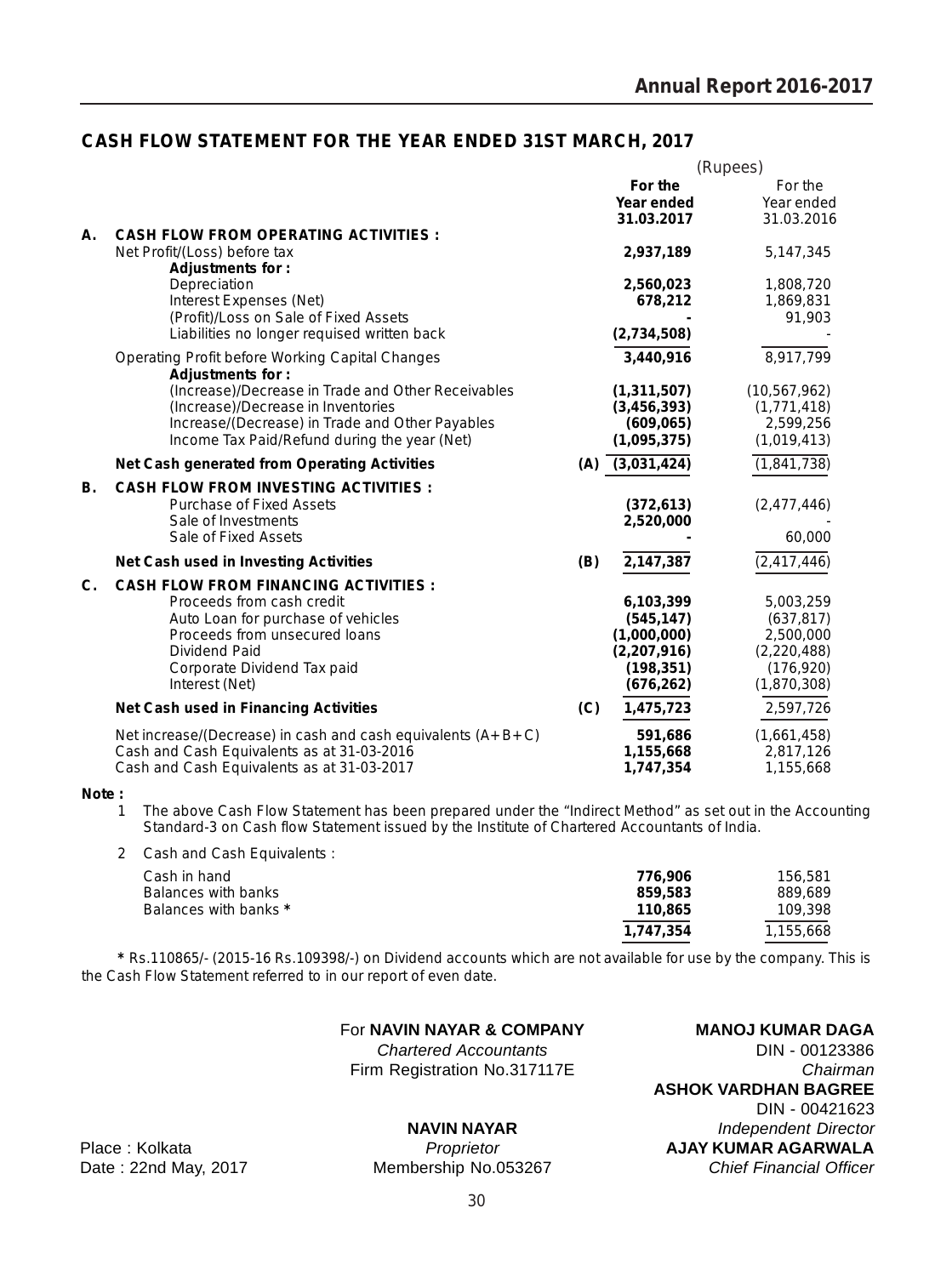# **NOTES TO FINANCIAL STATEMENTS**

#### **Note No.**

## **1. SIGNIFICANT ACCOUNTING POLICIES**

#### **1.1 Basis of Preparation**

These financial statements have been prepared in accordance with the generally accepted accounting principles in India (Indian GAAP) to comply with the Accounting Standards specified under section 133 of the Companies Act, 2013, read with rule 7 of the Companies (Accounts) Rules, 2014and relevant provisions of the Companies Act, 2013 ("the 2013 Act") as applicable. The financial statements have been prepared on accrual basis under the historical cost convention. The accounting policies adopted in preparation of the financial statements are consistent with those followed in the previous year.

#### **1.2 Use of estimates**

The preparation of financial statements in conformity with Indian GAAP requires the management to make judgments, estimates and assumptions considered in the reported amounts of assets and liabilities (including contingent liabilities) and the reported income and expenses during the year. The management believes that the estimates used in preparation of financial statements are prudent and reasonable. Future results could differ due to these estimates and the differences between accrual results and the estimates are recognized in the periods in which the results are known/materialize.

#### **1.3 Property Plant & Equipment and Depreciation (Fixed Asset)**

#### **Fixed Assets**

- i) Tangible Fixed Assets are stated at their original cost less depreciation. Cost includes incidental expenses. Profits or losses on sale of tangible fixed assets are included in the statement of profit and loss and calculated as difference between the value realized and book value. Capital work-in-progress is stated at cost. Subsidies received in respect of tangible fixed assets are deducted from the cost of respective assets.
- ii) Bearer Plants are valued on historical cost basis based on the cost incurred for new extension beginning from uprooting, planting, rejuvenation and maintenance etc. till the time it started bearing fruits/Green Tea leaves.
- iii) Land taken on perpetual lease is capitalized together with development expenditure incurred on the same.

#### **1.4 Depreciation**

Depreciation on tangible assets is provided on Straight Line Method on all assets except land. Depreciation on tangible assets is provided over the useful lives of assets estimated by the management. Depreciation for assets purchased / sold during the period is proportionately charged. Intangible assets are amortised over their respective individual estimated useful lives on a Straight Line basis commencing from the date assets are available to the Company for use. The management estimates the useful lives for the fixed assets are as follows :

| Sr.No. | Name of the Assets                                                        | Useful Life (years) |
|--------|---------------------------------------------------------------------------|---------------------|
|        | Non-Factory Building and Bridges*                                         | 60                  |
|        | Machinery*, Electric & Installation* and Factory Building                 | 30                  |
|        | Furniture & Fittings*, Laboratory & Other Equipment* and Ring & Tubewell* | 20                  |
|        | Motor Vehicles*                                                           | 15                  |
| 5      | Computer*                                                                 |                     |
|        | Bearer Plants*                                                            | 50                  |

\* For these class of assets, based on internal assessment and independent technical evaluation carried out by external valuers the management believes that the useful lives as given above best represent the period over which management expects to use these assets.

Hence the useful lives for the assets is different from the useful lives as prescribed under Part C of Schedule 11 of the Companies Act, 2013. Freehold and Leasehold land are not depreciated.

#### **1.5 Leases**

Where the company is lessee :

Leasehold land, which effectively transfers to the company substantially all the risks and benefits incidental to ownership of the leased item, are capitalized at the inception of the lease term at the lower of the fair value of the leased property and present value of minimum lease payments.

#### **1.6 Borrowing Cost**

Interest and other costs on borrowed funds including term loan used to finance the acquisition of fixed assets, up to the date the assets are ready for use are estimated and capitalised under respective fixed assets.

Other interest and costs incurred on borrowed funds are recognised as expense in the year in which they are incurred.

#### **1.7 Impairment of tangible assets**

In accordance with the Accounting Standards – 28 (AS-28) "Impairment of Assets" issued by the Institute of Chartered Accountants of India, the carrying amount of fixed assets are reviewed at each Balance Sheet date. If any indication of impairment exists, the recoverable amount of such assets is estimated and impairment is recognized. An impairment loss is charged to the Statement of Profit & Loss in the year in which assets are identified as impaired.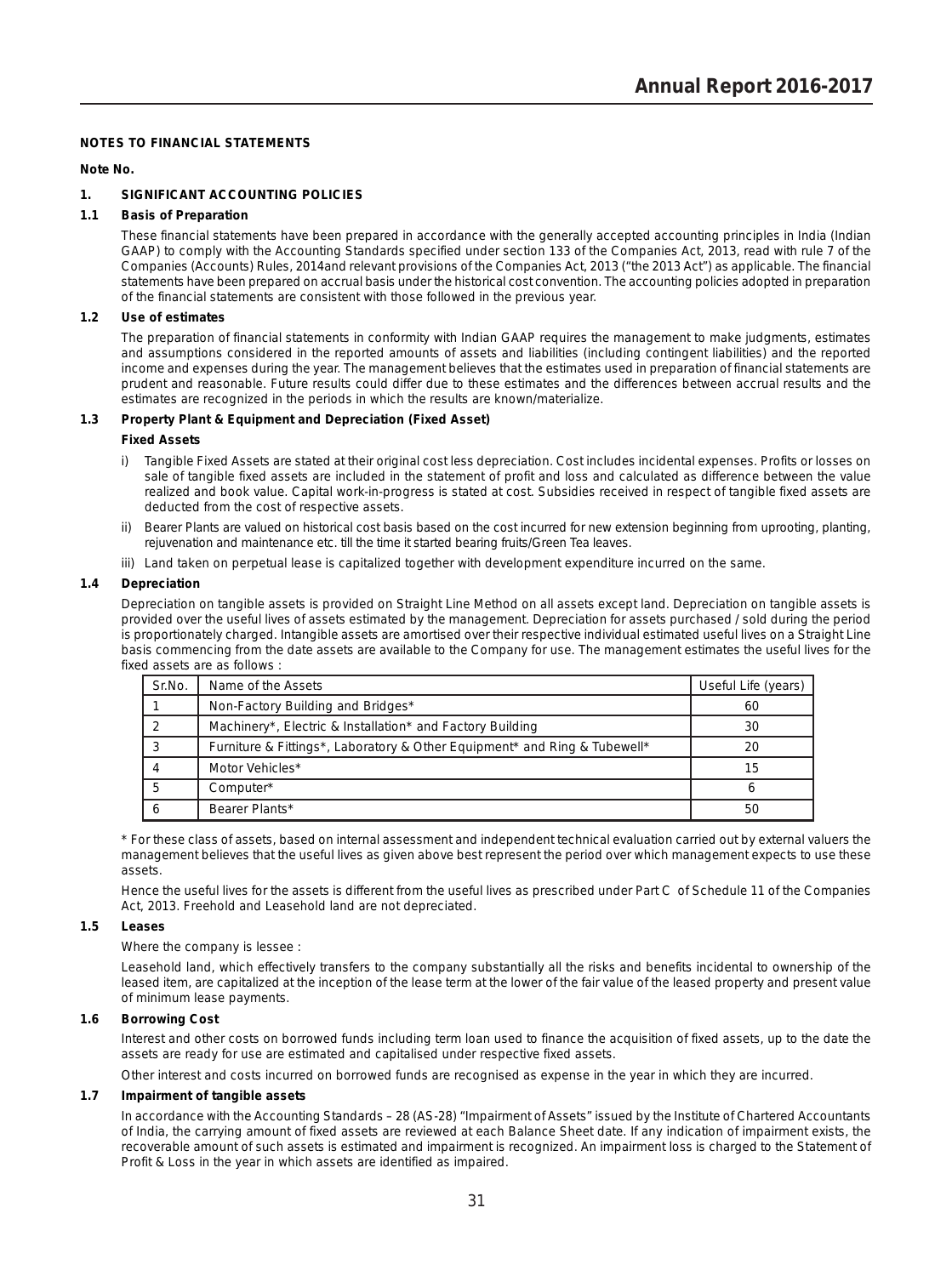#### **Note No.**

#### **1.8 Investments**

Investments, which are readily realizable and intended to be held for not more than one year from the date on which such investments are made, are classified as current investments. All other investments are classified as Non Current Investments.

On initial recognition, all investments are measured at cost. The cost comprises purchase price and directly attributable acquisition charges such as brokerage, fees and duties. If an investment is acquired, or partly acquired, by the issue of shares or other securities, the acquisition cost is the fair value of the securities issued. If an investment is acquired in exchanged for another asset, the acquisition is determined by reference to the fair value of the asset given up or by reference to the fair value of the investment acquire, whichever is more clearly evident.

Current investments are carried in the financial statements at lower of cost and fair value determined on an individual investment basis. Long Term Investments are stated at cost. Provision is made for diminution, other than temporary, in the value of investments, wherever applicable.

On disposal of an investment, the difference between its carrying amount and net disposal proceeds is charged or credited to the statement of profit and loss.

#### **1.9 Inventories**

Inventories are valued as under :

Raw materials – At weighted average cost.

Stock of Tea – at cost or net realisable value whichever is lower.

Stock of stores & spare parts – At cost (net of modvat credit) or net realizable value whichever is lower.

Other Stocks – At cost or net realisable value whichever is lower.

Obsolete, slow-moving and defective stocks are identified at the time of physical verification of stocks and where necessary provision is made for such stocks.

#### **1.10 Revenue recognition**

Revenue is recognized to the extent that it is probable that the economic benefits will flow to the company and the revenue can be reliably measured. The following specific recognition criteria must also be met before revenue is recognized :

#### **Sale of goods**

Sales represents invoiced value of goods sold including excise duty but excluding sales tax.

#### **Income from Investment**

Income from Investment other than investment in shares of companies is included, together with related tax deducted at source in the Statement of Profit & Loss on an accrual basis. Income from investment in shares of companies is recognized on actual realisation.

#### **Income from Rent**

Rent income is recognized taking into account the amount outstanding.

#### **Dividends**

Dividend income is recognized when the company's right to receive dividend is established by the reporting date.

#### **1.11 Retirement and other employee benefits**

The Company has created in earlier year an approved gratuity fund and made initial contribution. The gratuity liability at the year end is determined on the basis of actuarial valuation which is provided for in the accounts. However gratuity paid to retired employees is accounted for on cash basis. The Company's contributions to Provident Fund during the year is charged to Statement of Profit & Loss.

#### **1.12 Accounting for Taxes**

In accordance with the Accounting Standards 22 (AS-22) "Accounting for Taxes" issued by the Institute of Chartered Accountants of India, the provision for current tax is the amount of tax payable on the taxable income for the year as determined in accordance with the provisions of the Income Tax Act, 1961. Deferred tax is recognized on timing differences, being the differences between taxable income and the accounting income that originate in one period and are capable of reversal in one or more subsequent periods. Deferred tax is measured using tax rates and laws enacted or substantially enacted as at the reporting date. Deferred tax assets are recognized for timing differences of other items only to the extent that reasonable certainty exists that sufficient future taxable income will be available against which these can be realized.

#### **1.13 Segment reporting**

The Company is engaged in cultivation, manufacture and sale of tea having only one tea estate and only in domestic market. Hence, the Company's operation comprises of only one segment as defined in Accounting Standard 17 on "Segment Reporting" issued by the Institute of Chartered Accountants of India.

#### **1.14 Earnings Per Share**

Basic earnings per share are calculated by dividing the net profit or loss for the period attributable to equity shareholders (after deducting preference dividends and attributable taxes) by the weighted average number of equity shares outstanding during the period. Partly paid equity shares are treated as a fraction of an equity share to the extent that they are entitled to participate in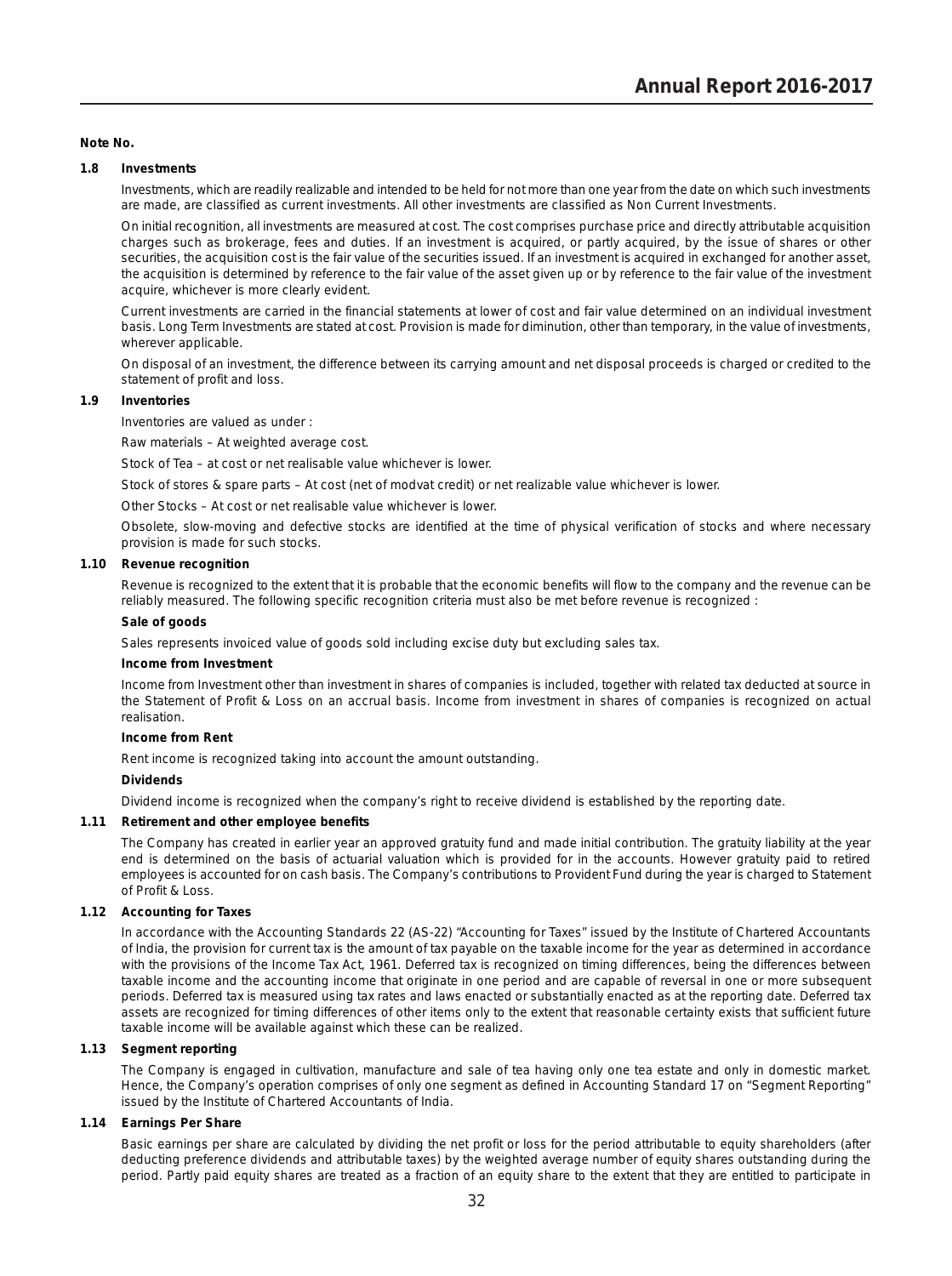#### **Note No.**

dividends relative to a fully paid equity share during the reporting period. The weighted average number of equity shares outstanding during the period is adjusted for events such as bonus issue, bonus element in a rights issue, share split, and reverse share split (consolidation of shares) that have changed the number of equity shares outstanding, without a corresponding change in resources.

For the purpose of calculating diluted earnings per share, the net profit or loss for the period attributable to equity shareholders and the weighted average number of shares outstanding during the period are adjusted for the effects of all dilutive potential equity shares.

#### **1.15 Provisions**

A provision is recognized when the company has a present obligation as a result of past event, it is probable that an outflow of resources embodying economic benefits will be required to settle the obligation and a reliable estimate can be made of the amount of the obligation. Provisions are not discounted to their present value and are determined based on the best estimate required to settle the obligation at the reporting date. These estimates are reviewed at each reporting date and adjusted to reflect the current best estimates.

Where the company expects some or all of a provision to be reimbursed, for example under an insurance contract, the reimbursement is recognized as a separate asset but only when the reimbursement is virtually certain. The expense relating to any provision is presented in the statement of profit and loss net of any reimbursement.

#### **1.16 Cash and cash equivalents**

Cash and cash equivalents includes Cash on Hand, Cash at Bank, Cheque in Hand and other short-term highly liquid investments with an original maturity of three months or less.

|    |                                          | As at<br>31.03.2017 |               | As at<br>31.03.2016 |            |
|----|------------------------------------------|---------------------|---------------|---------------------|------------|
| 02 | <b>SHARE CAPITAL</b>                     |                     |               |                     |            |
|    |                                          | <b>Numbers</b>      | <b>Rupees</b> | <b>Numbers</b>      | Rupees     |
|    | Authorised                               |                     |               |                     |            |
|    | Equity Shares of Rs.10/- each            | 800000              | 8,000,000     | 800000              | 8.000.000  |
|    | 13% Redeemable Cumulative Preference     |                     |               |                     |            |
|    | Shares of Rs.100/- each                  | 20000               | 2,000,000     | 20000               | 2.000.000  |
|    |                                          |                     | 10,000,000    |                     | 10,000,000 |
|    | Issued, Subscribed & fully paid up       |                     |               |                     |            |
|    | Equity Shares of Rs.10/- each fully paid | 245775              | 2.457.750     | 245775              | 2.457.750  |
|    |                                          |                     |               |                     |            |
|    |                                          |                     | 2,457,750     |                     | 2,457,750  |

Of the above shares 1,09,500 Equity Shares of Rs.10/- each fully paid up were allotted for a consideration otherwise than in cash pursuant to a contract and 81,925 Equity Shares of Rs.10/- each were allotted as fully paid up bonus shares by capitalisation of General Reserve.

The Company has issued only one class of shares reffered as Equity Shares having a par value of Rs. 10/- each holder of Equity Shares is entitled to one vote per share.

In the event of liquidation of the company, the holders of equity shares will be entitled to receive any of the remaining assets of the company, after distribution of all preferential amounts. However, no such preferential amounts exist currently. The distribution will be in proportion to the number of equity shares held by the shareholders.

#### **Reconciliation of the number of shares outstanding**

| Equity Shares at the beginning of the year | 245775 | 245775 |
|--------------------------------------------|--------|--------|
| Shares issued during the year              |        |        |
| Shares bought back during the year         |        |        |
| Shares outstanding at the end of the year  | 245775 | 245775 |

**Details of Shareholders holding more than 5% shares**

| Name of the shareholder                | No.of shares | % held | No.of shares | % held |
|----------------------------------------|--------------|--------|--------------|--------|
| Manoj Kumar Daga                       | 55250        | 22.48  | 55250        | 22.48  |
| Shanti Devi Daga                       | 56600        | 23.03  | 56600        | 23.03  |
| Jyoti Devi Daga                        | 59825        | 24.34  | 59825        | 24.34  |
| Visioncraft Industries(India) Pvt.Ltd. | 20400        | 8.30   | 20400        | 8.30   |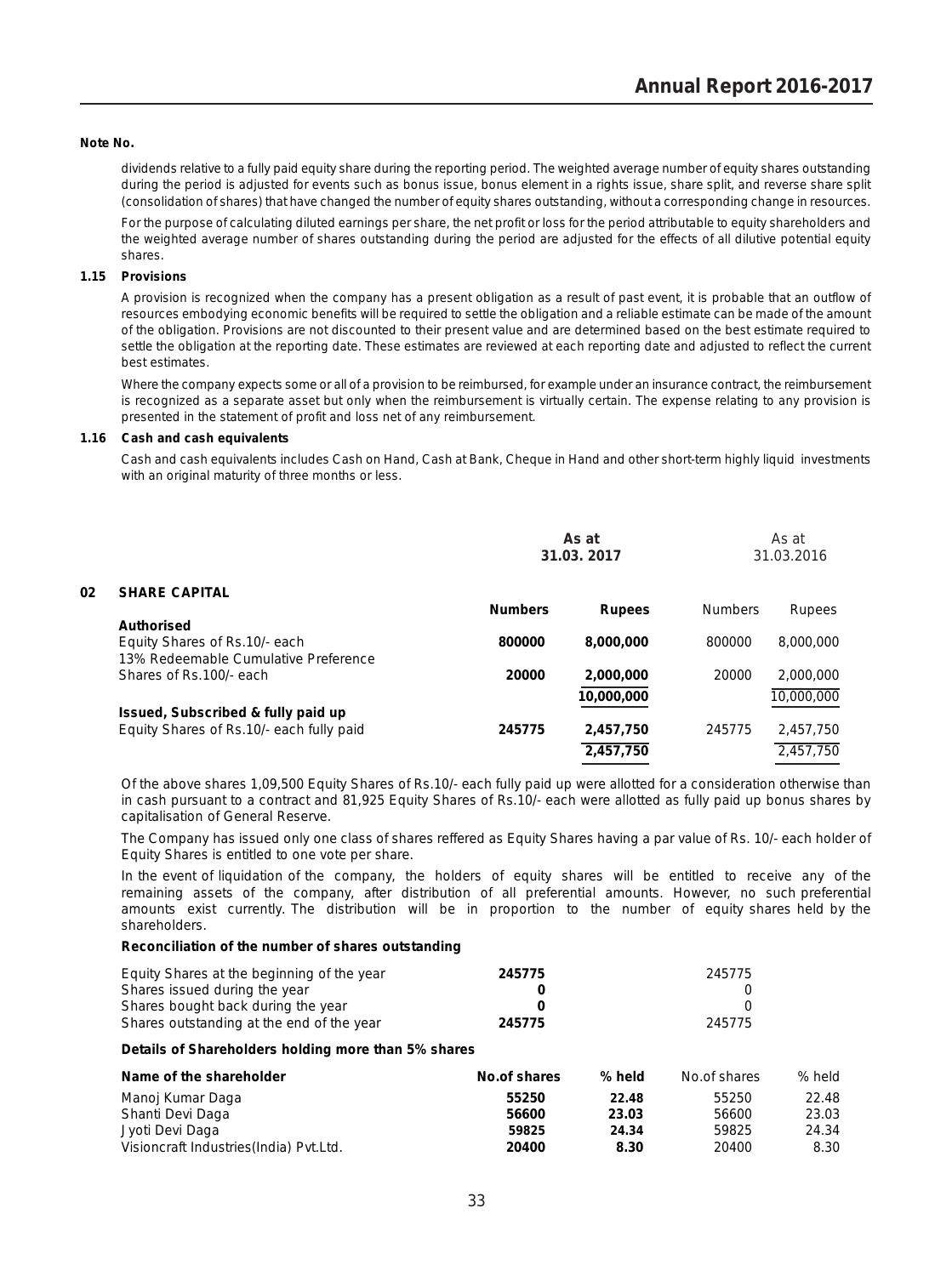|                                                                                                         |            |             | (Rupees)   |             |
|---------------------------------------------------------------------------------------------------------|------------|-------------|------------|-------------|
|                                                                                                         |            | As at       |            | As at       |
|                                                                                                         |            | 31.03.2017  |            | 31.03.2016  |
| Note No.                                                                                                |            |             |            |             |
| 03 RESERVES AND SURPLUS                                                                                 |            |             |            |             |
| <b>Capital Reserves</b>                                                                                 |            | 60,000      |            | 60,000      |
| <b>Securities Premium Reserve</b>                                                                       |            | 56,250      |            | 56,250      |
| <b>Agriculture Development Reserve</b>                                                                  |            | 52,300,566  |            | 52,300,566  |
| (Created out of realisation of agricultural assets in earlier year)                                     |            |             |            |             |
| <b>General Reserve:</b>                                                                                 |            |             |            |             |
| As per last Balance Sheet                                                                               | 73,750,511 |             | 70,750,511 |             |
| Add: Transferred from Statement of Profit & Loss                                                        |            | 73,750,511  | 3,000,000  | 73,750,511  |
| Surplus in Statement of Profit & Loss                                                                   |            |             |            |             |
| Opening Balance                                                                                         | 6,168,808  |             | 5,295,880  |             |
| Add: Profit for the year                                                                                | 2,366,311  |             | 6,261,823  |             |
|                                                                                                         | 8,535,119  |             | 11,557,703 |             |
| Less: Appropriations                                                                                    |            |             |            |             |
| Transfer to General Reserve                                                                             |            |             | 3,000,000  |             |
| Interim Dividend on Equity Shares                                                                       | 1,228,875  |             | 1,228,875  |             |
| Corporate Tax on Interim Dividend                                                                       | 100,070    |             | 98,281     |             |
| Proposed Final Dividend on Equity Shares                                                                |            |             | 983,100    |             |
| Corporate Tax on Proposed Final Dividend                                                                |            | 7,206,174   | 78,639     | 6,168,808   |
|                                                                                                         |            | 133,373,501 |            | 132,336,135 |
|                                                                                                         |            |             |            |             |
| 04 LONG-TERM BORROWINGS                                                                                 |            |             |            |             |
| Deferred Payment Liabilities (Secured)                                                                  |            |             |            |             |
| Hire Purchase Loan                                                                                      |            |             |            |             |
| Machinery under Tea Board Hire Purchase Scheme                                                          |            | 1,939,714   |            | 4,674,222   |
| (Secured by Hypothecation of the related assets acquired)                                               |            |             |            |             |
| (The entire Principal amount is overdue)                                                                |            | 1,939,714   |            | 4,674,222   |
|                                                                                                         |            |             |            |             |
| 05 DEFERRED TAX LIABILITIES (NET)                                                                       |            |             |            |             |
| Deferred Tax Liability on                                                                               |            |             |            |             |
| Difference between net block value of depreciable<br>Capital Assets as per books vis a vis written down |            |             |            |             |
| value as per Tax Law                                                                                    |            | 6,113,083   |            | 6,412,546   |
| Deferred Tax Assets on                                                                                  |            |             |            |             |
| Disallowance under Section 43B of the                                                                   |            |             |            |             |
| Income Tax Act, 1961                                                                                    |            | (2,593,369) |            | (2,992,179) |
|                                                                                                         |            | 3,519,714   |            | 3,420,367   |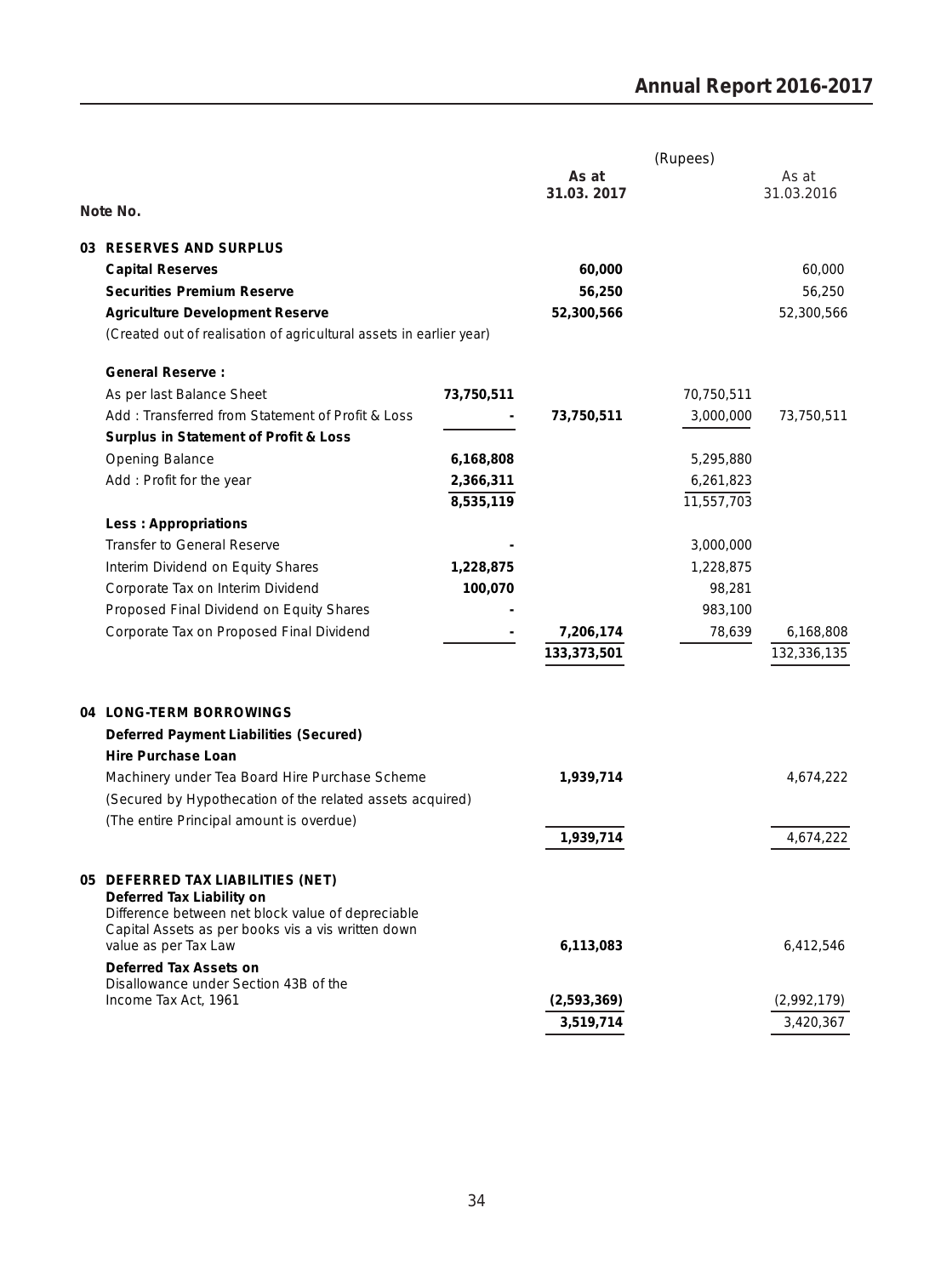|          |                                                | (Rupees)   |            |  |
|----------|------------------------------------------------|------------|------------|--|
|          |                                                | As at      | As at      |  |
|          |                                                | 31.03.2017 | 31.03.2016 |  |
| Note No. |                                                |            |            |  |
| 06       | <b>LONG-TERM PROVISIONS</b>                    |            |            |  |
|          | Provision for employee benefits                | 9,650,636  | 9,301,078  |  |
|          |                                                | 9,650,636  | 9,301,078  |  |
| 07       | <b>SHORT TERM BORROWINGS</b>                   |            |            |  |
|          | Loans repayable on demand from Banks (Secured) | 35,681,382 | 29,578,983 |  |

#### **Nature of Security**

08

Secured by way of hypothecation of Company's entire stock of tea crops, green leaves, stores, spares, book debts, other current assets, unencumbered moveable machinery & other Fixed Assets, both present and future pertaining to Company's Garden. Equitable mortagage over Tea Estate measuring about 235.67 hectares and personal guarantee of Promoter Director.

The aggregate amount of loan guaranteed by Promoter Director is Rs.360.00 lakhs

| From Others (Unsecured)                                           | 1,500,000  | 2,500,000  |
|-------------------------------------------------------------------|------------|------------|
|                                                                   | 37,181,382 | 32,078,983 |
| <b>TRADE PAYABLE</b>                                              |            |            |
| Total outstanding dues of Micro Enterprises and Small Enterprises |            |            |
| Total outstanding dues of Creditors other than Micro Enterprises  |            |            |
| and Small Enterprises                                             | 1,865,315  | 1.747.641  |
|                                                                   | 1,865,315  | 1.747.641  |

There are no Micro, Small and Medium Enterprises, to whom the company owes dues, which are outstanding for more than 45 days as at 31st March, 2017. This information as required to be disclosed under the Micro, Small and Medium Enterprises Development Act, 2006 has been determined to the extent such parties have been identified on the basis of information available with the Company.

# **09 OTHER CURRENT LIABILITIES**

**Current Maturity of long term debt** Vehicles under Auto Loan Scheme of Banks / Institution **-** 545,147

|    | venius unuel Auto Logii Juliene of Danis / Institution |         |           |         | ، ۱۶۲     |
|----|--------------------------------------------------------|---------|-----------|---------|-----------|
|    | <b>Others</b>                                          |         |           |         |           |
|    | Unpaid dividends                                       | 123,129 |           | 119.070 |           |
|    | <b>Advances from Customers</b>                         | 423,333 |           | 500,000 |           |
|    | Salaries / Wages Payable                               | 316,049 |           | 391,545 |           |
|    | <b>Statutory Dues</b>                                  | 219,179 |           | 305,115 |           |
|    | Interest Payable                                       |         | 1,081,690 | 16,625  | 1,332,355 |
|    |                                                        |         | 1,081,690 |         | 1,877,502 |
| 10 | SHORT TERM PROVISIONS                                  |         |           |         |           |
|    | Provision for employee benefits                        |         | 1,400,000 |         | 1,454,000 |
|    | <b>Others</b>                                          |         |           |         |           |
|    | Provision for Income Tax (Net of Advances & TDS)       |         |           | 139,869 |           |
|    | Proposed Final Dividend                                |         |           | 983.100 |           |
|    | Provision for Tax on Proposed Final Dividend           |         |           | 78,639  | 1,201,608 |
|    |                                                        |         | 1,400,000 |         | 2,655,608 |
|    |                                                        |         |           |         |           |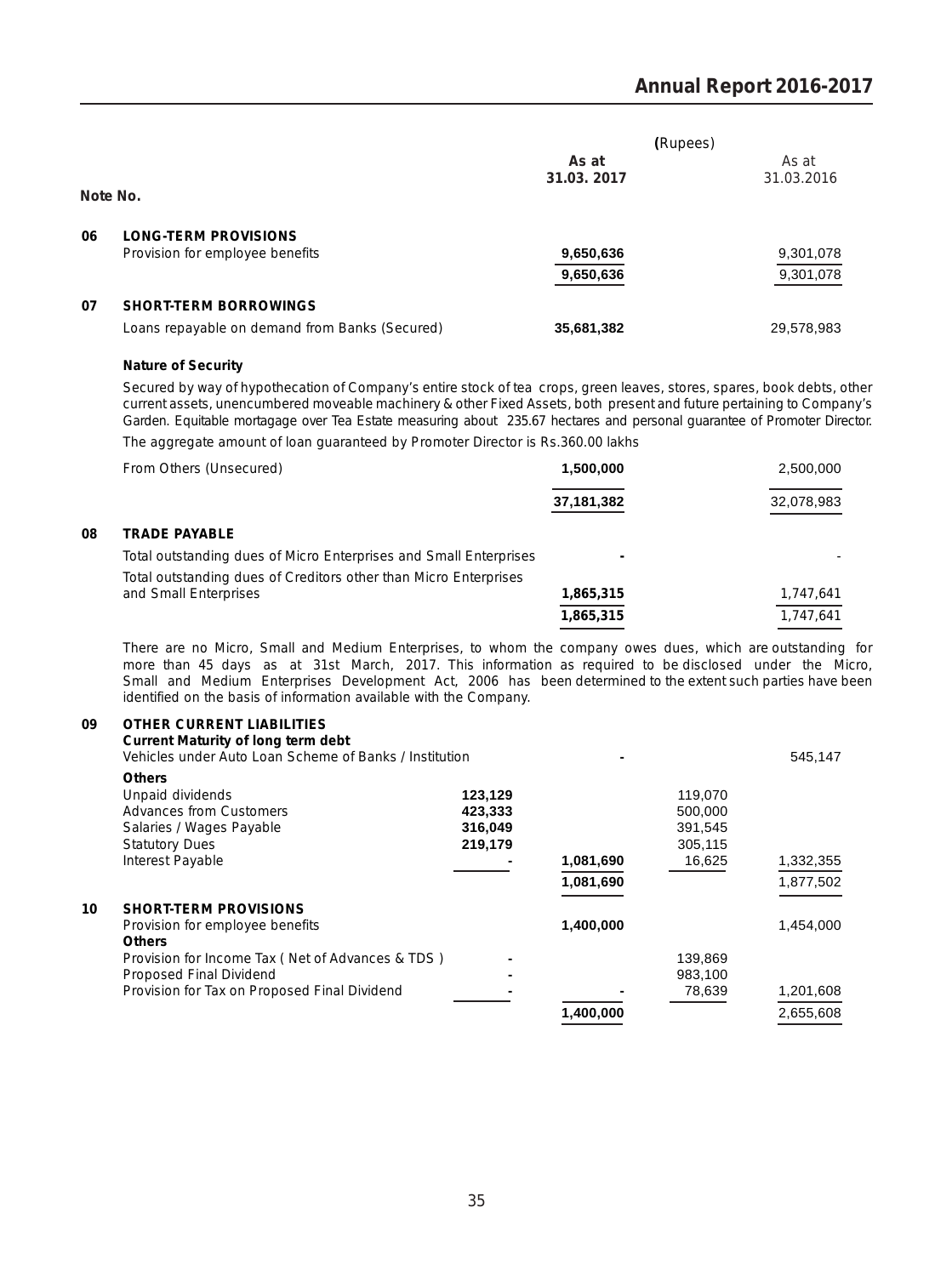| <b>NOTE NO. 11</b><br>(Rupees)<br>FIXED ASSETS - TANGIBLE ASSETS |                               |                                                            |                                  |                                |                      |                     |                                                             |                    |                       |                                |
|------------------------------------------------------------------|-------------------------------|------------------------------------------------------------|----------------------------------|--------------------------------|----------------------|---------------------|-------------------------------------------------------------|--------------------|-----------------------|--------------------------------|
|                                                                  |                               | <b>GROSS BLOCK AT COST / VALUATION</b>                     |                                  |                                |                      | <b>DEPRECIATION</b> |                                                             |                    |                       | <b>NET BLOCK</b>               |
| <b>PARTICULARS</b>                                               | As at                         | Additions /<br>31-03-2016 Adjustment<br>During the<br>Year | Disposal /<br>During the<br>Year | As at<br>Adjustment 31.03.2017 | Upto<br>31-03-2016   | For the<br>Year     | Deduction /<br>Adjustment<br>on account of<br>disposal etc. | Upto<br>31.03.2017 | As at                 | As at<br>31-03-2017 31-03-2016 |
| LAND                                                             |                               |                                                            |                                  |                                |                      |                     |                                                             |                    |                       |                                |
| Land-Freehold                                                    | 141,434                       |                                                            |                                  | 141,434                        |                      |                     |                                                             |                    | 141,434               | 141,434                        |
| Land-Leasehold                                                   | 231,605                       |                                                            |                                  | 231,605                        |                      |                     |                                                             |                    | 231,605               | 231,605                        |
| <b>Bearer Plants</b>                                             | 35,999,416                    |                                                            |                                  | 35,999,416                     |                      | 683,989             |                                                             | 683,989            | 35,315,427 35,999,416 |                                |
| <b>BUILDING</b>                                                  |                               |                                                            |                                  |                                |                      |                     |                                                             |                    |                       |                                |
| <b>Factory Buildings</b>                                         | 17,497,835                    |                                                            |                                  | 17,497,835                     | 9,040,319            | 512,860             |                                                             | 9,553,179          | 7,944,656             | 8,457,516                      |
| Non Factory<br><b>Buildings &amp; Bridges</b>                    | 25,656,028                    |                                                            |                                  | 25,656,028                     | 9,268,340            | 356,887             |                                                             | 9,625,227          | 16,030,801 16,387,688 |                                |
| PLANTS &<br><b>EQUIPMENTS</b>                                    |                               |                                                            |                                  |                                |                      |                     |                                                             |                    |                       |                                |
| Machinery &<br><b>Electrical Installation</b>                    | 21,864,421                    |                                                            | 43,540                           | 21,820,881                     | 11,520,270           | 444,891             |                                                             | 11,965,161         |                       | 9,855,720 10,344,151           |
| Ring & Tubewell,<br>Laboratory &<br>Other Equipments             | 1,169,085                     |                                                            |                                  | 1,169,085                      | 994,991              | 11,709              |                                                             | 1,006,700          | 162,385               | 174,094                        |
| Furniture & Fixtures                                             | 1,934,666                     |                                                            |                                  | 1,934,666                      | 1,737,691            | 8,351               |                                                             | 1,746,042          | 188,624               | 196,975                        |
| Vehicles                                                         | 9,216,096                     |                                                            |                                  | 9,216,096                      | 4,203,337            | 436,498             |                                                             | 4,639,835          | 4,576,261             | 5,012,759                      |
| OFFICE EUIPMENTS                                                 |                               |                                                            |                                  |                                |                      |                     |                                                             |                    |                       |                                |
| Computer                                                         | 648,570                       | 416,153                                                    |                                  | 1,064,723                      | 524,534              | 104,838             |                                                             | 629,372            | 435,351               | 124,036                        |
| Total as at 31-3-17                                              | 114,359,156                   | 416,153                                                    | 43,540                           | 114,731,769                    | 37,289,482 2,560,023 |                     | $\overline{\phantom{0}}$                                    | 39,849,505         | 74,882,264 77,069,674 |                                |
| Total as at 31-3-16                                              | 112,233,737 2,477,446 352,027 |                                                            |                                  | 114,359,156                    | 35,681,186 2,000,646 |                     | 392,350                                                     | 37,289,482         | 77,069,674            |                                |

# **NOTES ON FIXED ASSETS :**

1. Machinery includes the sum of Rs.36,29,798/- acquired under Hire Purchase Agreement.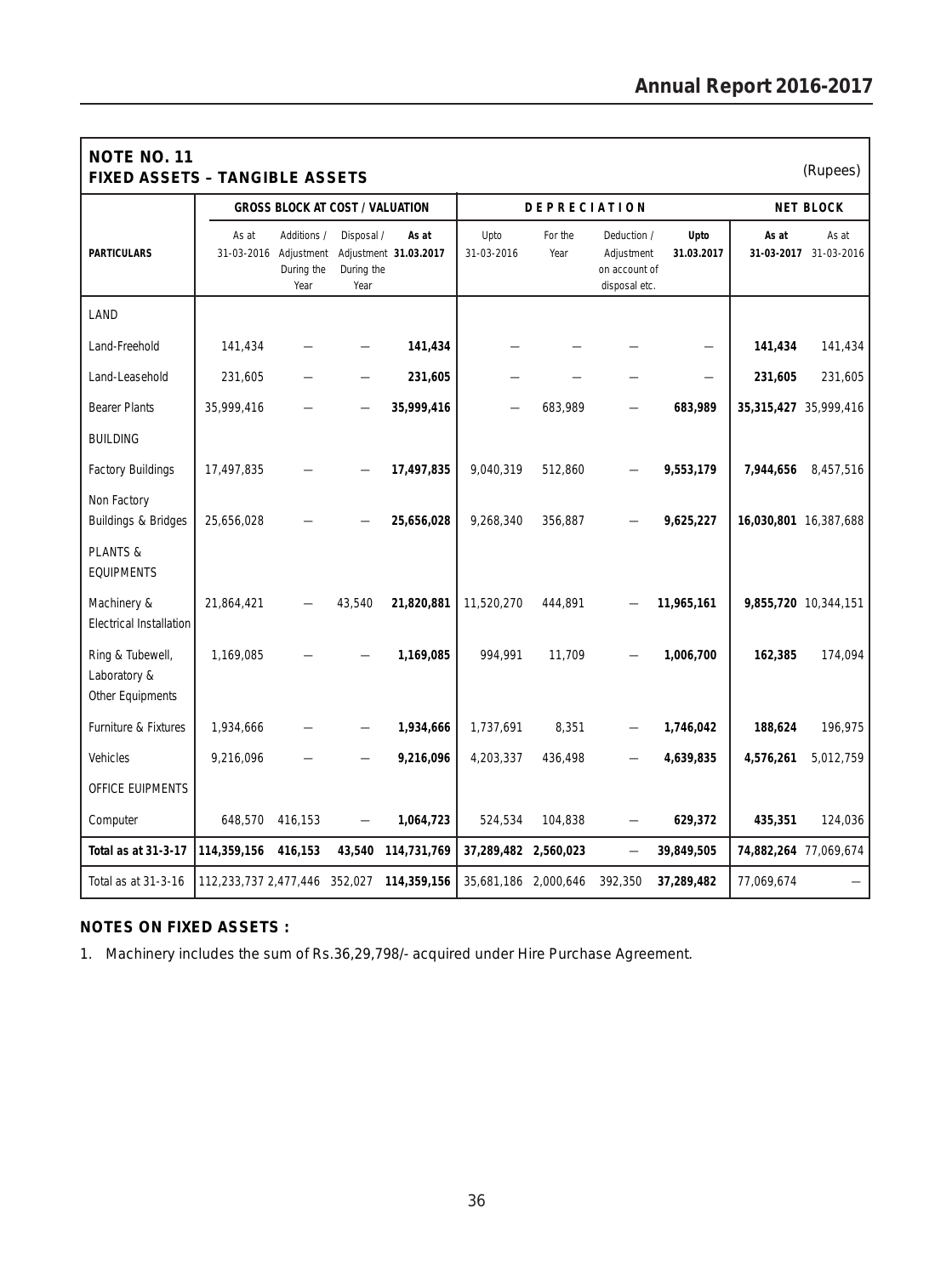|    |                                                                                                                                                                                                                                                                                                        | (Rupees)   |            |
|----|--------------------------------------------------------------------------------------------------------------------------------------------------------------------------------------------------------------------------------------------------------------------------------------------------------|------------|------------|
|    |                                                                                                                                                                                                                                                                                                        | As at      | As at      |
|    | Note No.                                                                                                                                                                                                                                                                                               | 31.03.2017 | 31.03.2016 |
|    |                                                                                                                                                                                                                                                                                                        |            |            |
| 12 | <b>NON-CURRENT INVESTMENTS</b>                                                                                                                                                                                                                                                                         |            |            |
|    | Investments in Equity Instruments                                                                                                                                                                                                                                                                      |            |            |
|    | (Valued at Cost)                                                                                                                                                                                                                                                                                       |            |            |
|    | Other than Trade                                                                                                                                                                                                                                                                                       |            |            |
|    | Quoted Investment (Fully paid up)                                                                                                                                                                                                                                                                      |            |            |
|    | 22,60,650 (22,60,650) Equity Shares of Norben Tea                                                                                                                                                                                                                                                      |            |            |
|    | & Exports Ltd. of Rs.10/- each                                                                                                                                                                                                                                                                         |            |            |
|    | Other non-current investments                                                                                                                                                                                                                                                                          | 21,777,834 | 21,777,834 |
|    | National Defence Certificates                                                                                                                                                                                                                                                                          | 1,000      | 1,000      |
|    |                                                                                                                                                                                                                                                                                                        |            |            |
|    |                                                                                                                                                                                                                                                                                                        | 21,778,834 | 21,778,834 |
|    | Market Value of Quoted Investments                                                                                                                                                                                                                                                                     | 15,372,420 | 18,085,200 |
| 13 | <b>LONG-TERM LOANS AND ADVANCES</b>                                                                                                                                                                                                                                                                    |            |            |
|    | Unsecured - Considered good                                                                                                                                                                                                                                                                            |            |            |
|    | <b>Security Deposits</b>                                                                                                                                                                                                                                                                               | 10,126,780 | 10,125,040 |
|    | <b>Other Loans and Advances</b>                                                                                                                                                                                                                                                                        |            |            |
|    | Advances recoverable in cash or in kind or for value                                                                                                                                                                                                                                                   |            |            |
|    | to be received                                                                                                                                                                                                                                                                                         | 7,800,000  | 7,800,000  |
|    | MAT credit entitlement                                                                                                                                                                                                                                                                                 | 2,406,599  | 2,275,424  |
|    |                                                                                                                                                                                                                                                                                                        | 20.333.379 | 20.200.464 |
| 14 | <b>CURRENT INVESTMENTS</b>                                                                                                                                                                                                                                                                             |            |            |
|    | Investments in Equity Instruments<br>(Valued at Cost)                                                                                                                                                                                                                                                  |            |            |
|    | Other than Trade                                                                                                                                                                                                                                                                                       |            |            |
|    | Unquoted Investment (Fully paid up)                                                                                                                                                                                                                                                                    |            |            |
|    | 80,000 (80000) Equity Shares of Trupati Balaji Constructions                                                                                                                                                                                                                                           |            |            |
|    | (P) Ltd. of Rs.10/- each                                                                                                                                                                                                                                                                               | 800,000    | 800,000    |
|    | 1,00,000 (100000) Equity Shares of Calcutta Gears                                                                                                                                                                                                                                                      |            |            |
|    | (P) Ltd.of Rs.10/- each                                                                                                                                                                                                                                                                                | 5,000,000  | 5,000,000  |
|    | 50,000 (50000) Equity Shares of Newar Securities                                                                                                                                                                                                                                                       |            |            |
|    | Pvt. Ltd.of Rs.10/- each<br>Nil (12000) Equity Shares of Sudipta Traders                                                                                                                                                                                                                               | 2,500,000  | 2,500,000  |
|    | Pvt.Ltd.of Rs.10/- each                                                                                                                                                                                                                                                                                |            | 2,520,000  |
|    | 50,000 (50000) Equity Shares of Kanpur Agra Transport                                                                                                                                                                                                                                                  |            |            |
|    | Pvt.Ltd.of Rs.10/- each                                                                                                                                                                                                                                                                                | 500,000    | 500.000    |
|    | 30,000 (30000) Equity Shares of Satyam Ores                                                                                                                                                                                                                                                            |            |            |
|    | Pvt. Ltd. of Rs.10/- each                                                                                                                                                                                                                                                                              | 6,000,000  | 6,000,000  |
|    | 20,000 (20000) Equity Shares of Auckland Trading                                                                                                                                                                                                                                                       |            |            |
|    | Pvt.Ltd.of Rs.10/- each<br>3,00,000 (300000) Equity Shares of Rhea Tradecom                                                                                                                                                                                                                            | 1,000,000  | 1,000,000  |
|    | Pvt.Ltd. of Rs.10/- each                                                                                                                                                                                                                                                                               | 3,000,000  | 3,000,000  |
|    |                                                                                                                                                                                                                                                                                                        |            |            |
| 15 | <b>INVENTORIES</b>                                                                                                                                                                                                                                                                                     | 18,800,000 | 21,320,000 |
|    | Finished goods                                                                                                                                                                                                                                                                                         | 5,368,067  | 2,778,444  |
|    | Stores and spares                                                                                                                                                                                                                                                                                      | 5,643,583  | 4,776,813  |
|    |                                                                                                                                                                                                                                                                                                        | 11,011,650 | 7,555,257  |
|    | Method of Valuation                                                                                                                                                                                                                                                                                    |            |            |
|    | al Andreas de la comparación de la contrada la construcción de la la<br>$C_1$ and $C_2$ is $C_3$ in $C_4$ in $C_5$ in $C_6$ in $C_7$ in $C_7$ in $C_8$ in $C_7$ in $C_8$ in $C_7$ in $C_8$ in $C_7$ in $C_8$ in $C_8$ in $C_9$ in $C_9$ in $C_9$ in $C_9$ in $C_9$ in $C_9$ in $C_9$ in $C_9$ in $C_9$ |            |            |

1 Stock of Finished Goods – at cost or net realisable value whichever is lower.

2 Stock of stores & spare parts – At cost (net of modvat credit) or net realisable value whichever is lower.

# **16 TRADE RECEIVABLES**

| Unsecured and considered good                       |           |         |
|-----------------------------------------------------|-----------|---------|
| Debts outstanding for a period exceeding six months | 74.882    | 75.227  |
| Other debts                                         | 1,797,208 | 379.157 |
|                                                     | 1.872.090 | 454.384 |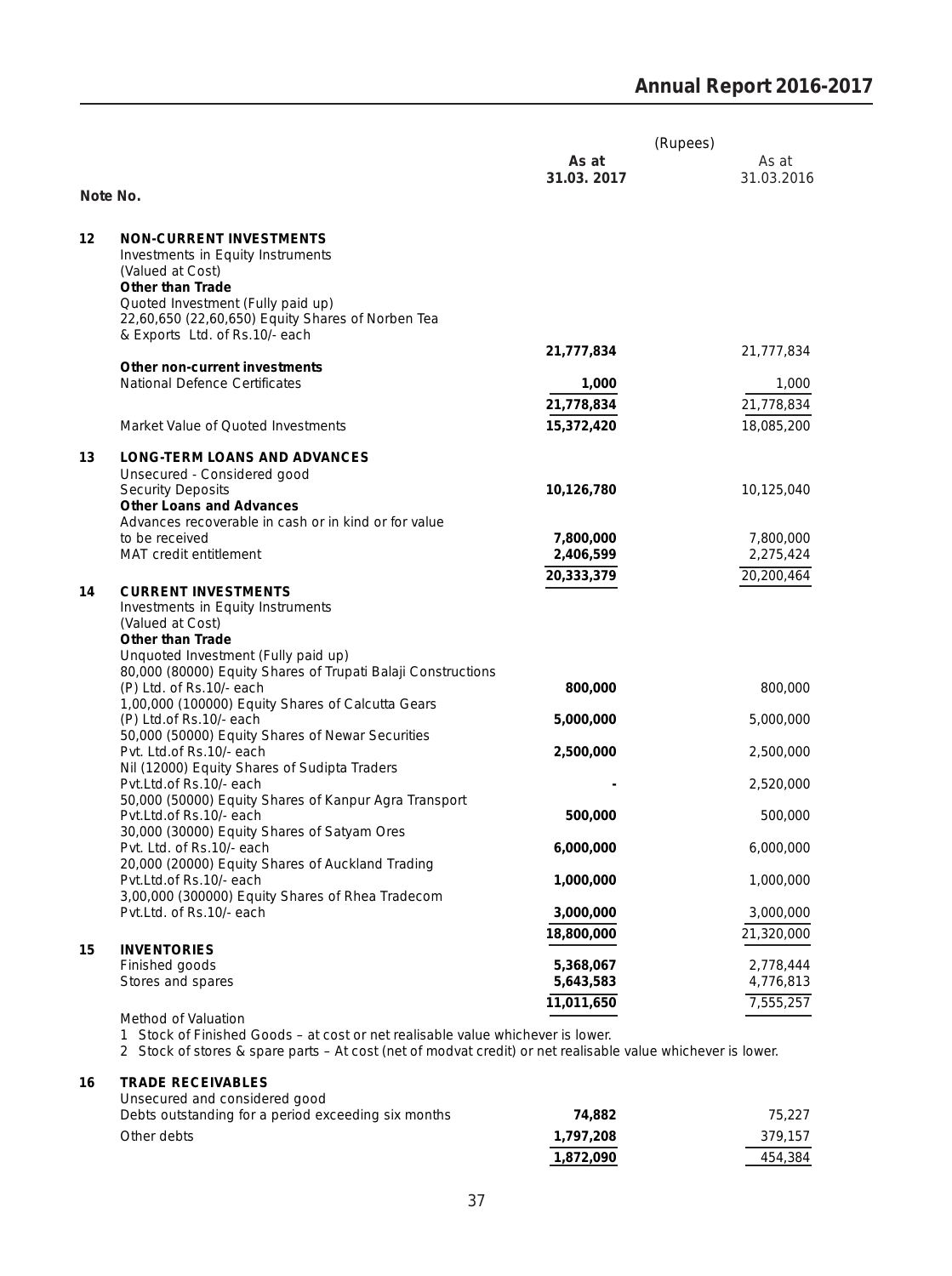|    |                                                                                               |         |                        | (Rupees) |            |
|----|-----------------------------------------------------------------------------------------------|---------|------------------------|----------|------------|
|    |                                                                                               |         | As at                  |          | As at      |
|    | Note No.                                                                                      |         | 31.03.2017             |          | 31.03.2016 |
| 17 | <b>CASH AND BANK BALANCE</b>                                                                  |         |                        |          |            |
|    | Cash and Cash Equivalent                                                                      |         |                        |          |            |
|    | Balance with banks in Current Accounts                                                        | 859,583 |                        | 889,689  |            |
|    | Cash in hand                                                                                  | 776,906 | 1,636,489              | 156,581  | 1,046,270  |
|    | Other Bank Balances                                                                           |         |                        |          |            |
|    | Other - Unclaimed Dividend Accounts                                                           |         | 110,865                |          | 109,398    |
|    |                                                                                               |         | 1,747,354              |          | 1,155,668  |
| 18 | SHORT-TERM LOANS AND ADVANCES                                                                 |         |                        |          |            |
|    | Unsecured and considered good                                                                 |         |                        |          |            |
|    | Other Loans and advances                                                                      |         |                        |          |            |
|    | Loans to others<br>Interest Receivable                                                        |         | 22,575,000             |          | 21,795,000 |
|    | Advances recoverable in cash or in kind or                                                    |         | 122,370                |          | 124,320    |
|    | for value to be received                                                                      |         | 18,134,354             |          | 18,208,160 |
|    | Prepaid Expenses                                                                              |         | 169,946                |          | 196,171    |
|    | Advance Income Tax & TDS                                                                      |         |                        |          |            |
|    | (Net of provision for taxation)                                                               |         | 352,799                |          |            |
|    | Corporate Dividend Tax for earlier                                                            |         |                        |          |            |
|    | Years receivable (Excess paid)                                                                |         | 678,596                |          | 678,596    |
|    | <b>Balance with Excise Authorities</b>                                                        |         | 10,166                 |          | 11,858     |
|    |                                                                                               |         | 42,043,231             |          | 41,014,105 |
|    | Above Advances are treated as short term as certified by the management.                      |         |                        |          |            |
| 19 | <b>OTHER CURRENT ASSETS</b>                                                                   |         |                        |          |            |
|    | Interest Accrued on Investments                                                               |         | 900                    |          | 900        |
|    |                                                                                               |         | 900                    |          | 900        |
|    |                                                                                               |         | For the                |          | For the    |
|    |                                                                                               |         | year ended             |          | year ended |
|    |                                                                                               |         | 31.03.2017             |          | 31.03.2016 |
| 20 | <b>REVENUE FROM OPERATIONS</b>                                                                |         |                        |          |            |
|    | Sale of Products<br>- Manufactured Goods - Tea                                                |         | 70,109,949             |          | 77,497,826 |
|    | Other operating revenues                                                                      |         |                        |          |            |
|    | - Tea Claims                                                                                  |         |                        |          | 84,357     |
|    |                                                                                               |         | 70,109,949             |          | 77,582,183 |
|    |                                                                                               |         |                        |          |            |
| 21 | <b>OTHER INCOME</b>                                                                           |         |                        |          |            |
|    | Interest (Gross)                                                                              |         | 2,678,924              |          | 1,156,696  |
|    | Rent                                                                                          |         | 84,000                 |          | 84,000     |
|    | Interest on HP Loan - Written Back                                                            |         | 2,734,508              |          |            |
|    |                                                                                               |         | 5,497,432              |          | 1,240,696  |
| 22 | <b>COST OF MATERIALS CONSUMED</b>                                                             |         |                        |          |            |
|    | Value of Consumtion of Raw Materials represents only Green Leaf purchased from third parties. |         |                        |          |            |
|    |                                                                                               |         |                        |          |            |
| 23 | <b>CHANGES IN INVENTORIES OF FINISHED GOODS</b>                                               |         |                        |          |            |
|    | Opening Stock of Tea                                                                          |         | 2,778,444<br>5,368,067 |          | 2,438,519  |
|    | Less: Closing Stock of Tea                                                                    |         |                        |          | 2,778,444  |
|    | (Increase) / Decrease                                                                         |         | (2,589,623)            |          | (339, 925) |
| 24 | <b>EMPLOYEE BENEFIT EXPENSE</b>                                                               |         |                        |          |            |
|    | Salaries, Wages and Bonus                                                                     |         | 26,151,866             |          | 21,666,030 |
|    | Contribution to Provident and Allied Funds                                                    |         | 2,380,813              |          | 2,002,456  |
|    | Labour & Staff Welfare                                                                        |         | 9,818,175              |          | 9,375,127  |
|    | Gratuity                                                                                      |         | 349,558                |          | 1,338,637  |
|    |                                                                                               |         | 38,700,412             |          | 34,382,250 |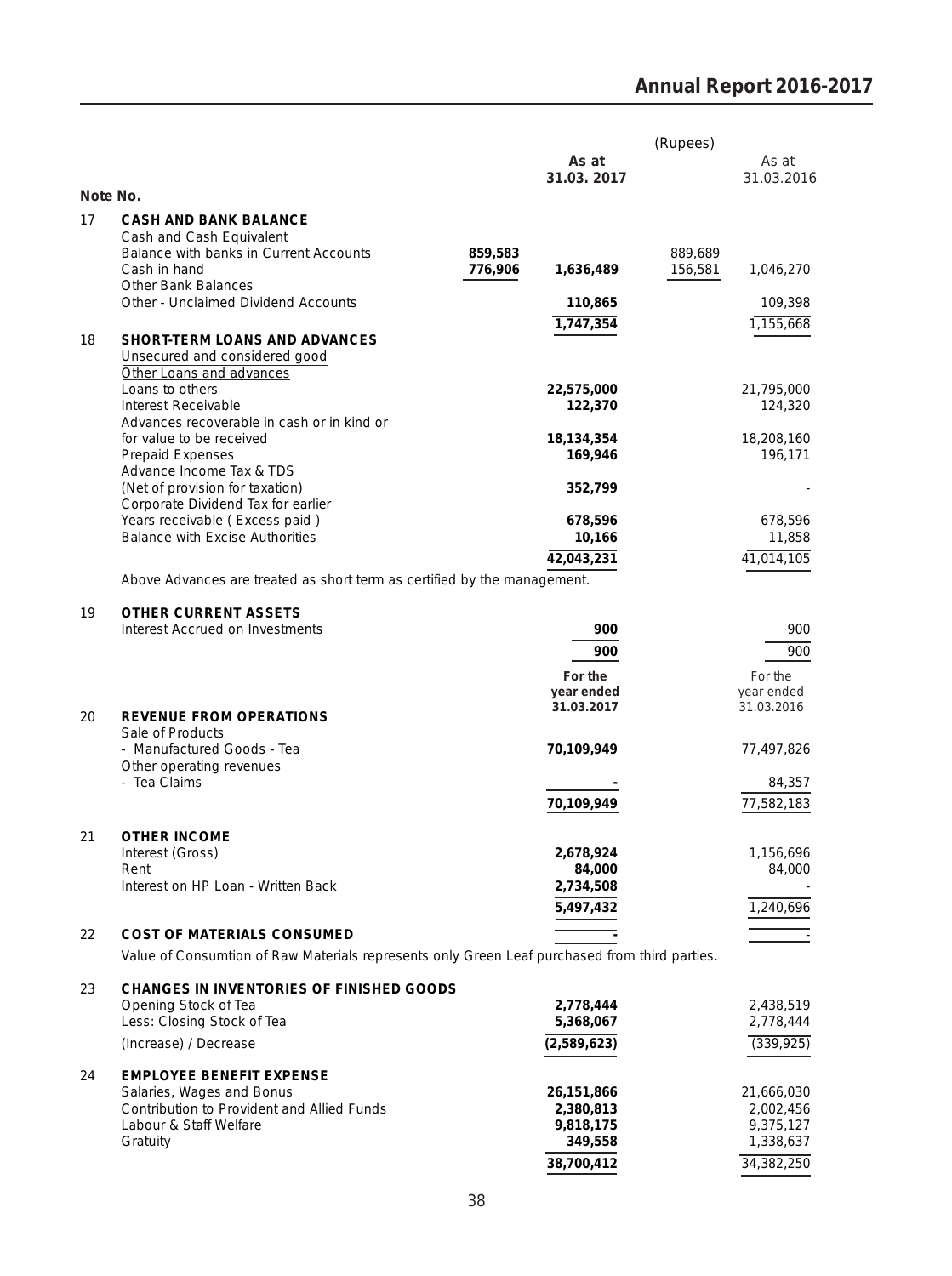|     |                                                                                              | (Rupees)                                                                                                  |                                     |  |
|-----|----------------------------------------------------------------------------------------------|-----------------------------------------------------------------------------------------------------------|-------------------------------------|--|
|     |                                                                                              | For the<br>year ended<br>31.03.2017                                                                       | For the<br>year ended<br>31.03.2016 |  |
|     | Note No.                                                                                     |                                                                                                           |                                     |  |
| 25  | <b>FINANCE COST</b>                                                                          |                                                                                                           |                                     |  |
|     | <b>Interest Expenses</b>                                                                     | 3,357,136                                                                                                 | 3,026,527                           |  |
|     | Other Borrowing Cost                                                                         | 154,185                                                                                                   | 84,030                              |  |
|     |                                                                                              | 3,511,321                                                                                                 | 3,110,557                           |  |
| 26  | DEPRECIATION AND AMORTIZATION EXPENSES<br>Depreciation on Tangible Assets                    | 2,560,023                                                                                                 | 1,808,720                           |  |
| 27  | <b>OTHER EXPENSES</b>                                                                        |                                                                                                           |                                     |  |
|     | <b>Manufacturing Expenses</b>                                                                |                                                                                                           |                                     |  |
|     | Consumption of Stores and Spares Parts<br>Power & Fuel                                       | 10,651,266                                                                                                | 12,303,060                          |  |
|     | Repairs                                                                                      | 8,175,469                                                                                                 | 8,445,355                           |  |
|     | - Buildings                                                                                  | 508,387                                                                                                   | 1,007,889                           |  |
|     | - Plant & Machinery                                                                          | 796,095                                                                                                   | 1,490,744                           |  |
|     | - Others                                                                                     | 1,263,310                                                                                                 | 1,509,001                           |  |
|     | Rent, Rates & Taxes                                                                          | 364,005                                                                                                   | 378,759                             |  |
|     | Green Leaf Cess                                                                              | 692,444                                                                                                   | 717,204                             |  |
|     | <b>Selling &amp; Distribution Expenses</b>                                                   |                                                                                                           |                                     |  |
|     | <b>Transportation Charges</b>                                                                | 1,183,328                                                                                                 | 1,043,103                           |  |
|     | Brokerage on Sales                                                                           | 1,915,715                                                                                                 | 1,465,350                           |  |
|     | Tea Sales Expenses                                                                           | 1,438,415                                                                                                 | 1,866,937                           |  |
|     | <b>Establishment Expenses</b>                                                                |                                                                                                           |                                     |  |
|     | Director Fees<br><b>Auditor Remuneration</b>                                                 | 80,000                                                                                                    | 67,000                              |  |
|     | - Statutory Audit                                                                            | 51,750                                                                                                    | 51,525                              |  |
|     | - Tax Audit                                                                                  | 11,500                                                                                                    | 11,450                              |  |
|     | - Other Fees                                                                                 | 8,325                                                                                                     | 34,200                              |  |
|     | Insurance                                                                                    | 156,428                                                                                                   | 148,927                             |  |
|     | Professional and Legal charges                                                               | 255,916                                                                                                   | 528,886                             |  |
|     | Miscellaneous Expenses                                                                       | 2,721,791                                                                                                 | 3,333,512                           |  |
|     | Loss on Sale of Fixed Assets                                                                 |                                                                                                           | 91,603                              |  |
|     |                                                                                              | 30,274,144                                                                                                | 34,494,505                          |  |
| 28  | <b>EARNING PER EQUITY SHARE (Basic/Diluted)</b>                                              |                                                                                                           |                                     |  |
|     | Net Profit after tax, attributable to the equity share holders (Rs.)                         | 2,366,311                                                                                                 | 6,261,823                           |  |
|     | Basic number of equity shares outstanding during the year                                    | 245775                                                                                                    | 245775                              |  |
|     | Basic / diluted Earning per share (Rs.)                                                      | 9.63                                                                                                      | 25.47                               |  |
|     | Nominal value of Equity Share (Rs.)                                                          | 10.00                                                                                                     | 10.00                               |  |
| 29. | <b>Related Party Disclosures</b><br>Names of related parties and description of relationship |                                                                                                           |                                     |  |
|     | Relationship                                                                                 | Name                                                                                                      |                                     |  |
|     | Enterprises over which Key Managerial Personnel<br>have significant influence                | Norben Tea & Exports Limited                                                                              |                                     |  |
|     | Individuals having significant influence over                                                | Mrs. Jyoti Devi Daga                                                                                      |                                     |  |
|     | the reporting enterprise                                                                     | Mrs. Shanti Devi Daga                                                                                     |                                     |  |
|     | Key Managerial Personnel (Director)                                                          | Mr. Manoj Kumar Daga<br>Mr. Ashok Vardhan Bagree<br>Mr. Ravindra Kumar Murarka<br>Ms. Sumana Raychaudhuri |                                     |  |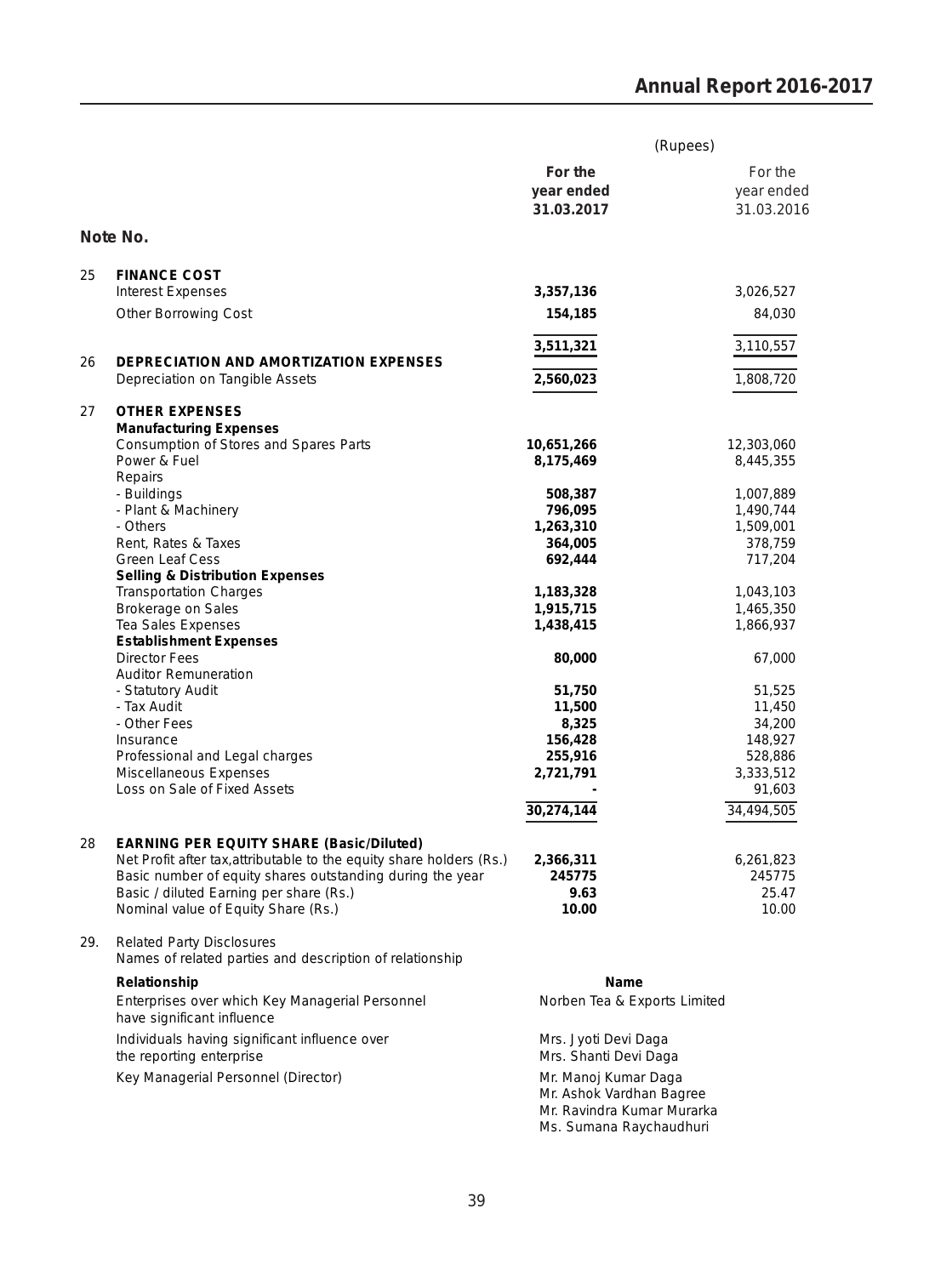(Rupees)

# **Note No.**

Particulars of transactions and closing balances during the year :

| Nature of<br>transactions | <b>Enterprises over</b><br>which Key Managerial<br><b>Personnel have</b><br>significant influence | Individuals having<br>significant<br>influence | Kev<br><b>Managerial</b><br><b>Personnel</b> | <b>Relatives of Key</b><br><b>Managerial</b><br>Personnel | <b>Balance as on</b><br>31-03-2017 |
|---------------------------|---------------------------------------------------------------------------------------------------|------------------------------------------------|----------------------------------------------|-----------------------------------------------------------|------------------------------------|
| Dividends paid            |                                                                                                   | 1047825                                        | 499275                                       | 113175                                                    |                                    |
|                           | $(-)$                                                                                             | (1002825)                                      | (472275)                                     | (107327)                                                  | $(-)$                              |
| Directors Sitting fees    |                                                                                                   |                                                | 80000                                        |                                                           |                                    |
|                           | $\left( \begin{matrix} \end{matrix} \right)$                                                      | $\left( -\right)$                              | (67000)                                      | (—)                                                       | $(-)$                              |
| Agricultural Purchase     | 1512000                                                                                           |                                                |                                              |                                                           |                                    |
|                           | (1512000)                                                                                         | $-$                                            | $\overline{\phantom{0}}$                     | $-$                                                       |                                    |

Note : Related party relationship is as identified by the Company and relied upon by the Auditors.

30. There are no undisputed statutory dues remained outstanding as at 31-03-2017 for a period more than six months from the date they became payable. No provision has been made in books of account relating to municipal taxes payable to local municipal office since 01-04-2013 to 31-03-2017 as the amount is unidentifiable.

- 31. Balance confirmation from some of the Sundry Creditors, Sundry Debtors, Loans & Advances given to/accepted from parties are still awaited.
- 32. Foreign Currency transaction and translation :

|                                 | (Rupees) |         |
|---------------------------------|----------|---------|
|                                 | 2016-17  | 2015-16 |
| Expenditure in Foreign Currency |          |         |
| - Testing expenses              |          | 17576   |
| - Other expenses                |          | 749     |
|                                 |          |         |

33. During the Financial year 2015-16 ITAT passed an order vide ITA No.1122/KOL/2012 dated 24-11-2015 in favour of the Company, whereby the Hon'ble Authority allowed Rs.58,40,526/- as total loss to be carried forward which comprises:-

| SI.no. | Nature of loss               | <b>Assessment Year</b> | Amount       |
|--------|------------------------------|------------------------|--------------|
| (i)    | Unabsorbed Depreciation Loss | 1986-87                | $8.07.133/-$ |
| (ii)   | Unabsorbed Depreciation Loss | 1987-88                | 12,02,080/-  |
| (iii)  | Unabsorbed Depreciation Loss | 1988-89                | 20.08.075/-  |
| (iv)   | Unabsorbed Depreciation Loss | 1998-99                | 18.23.238/-  |
|        |                              |                        | 58.40.526/-  |

# 34. **Provisions and Contingent Liabilities**

The Company recognizes a provision when there is a present obligation as a result of a past event that probably requires an outflow of resources and a reliable estimate can be made of the obligation. A disclosure for a contingent liability is made when there is a possible obligation or a present obligation that may, but probably will not, require an outflow of resources. Where there is a possible obligation or a present obligation and the likelihood of outflow of resources is remote, no provision or disclosure for contingent liability is made. Contingent assets are not provided for or disclosed.

Contingent Liability not provided for :

Claims against the Company not acknowledged as debts:

Income Tax under appeal Rs.26,38,800/- pertaining to Assessment Years 2012-13, 2013-14 and 2014-15. Appeals pending with C.I.T. Appeals (2) Kol.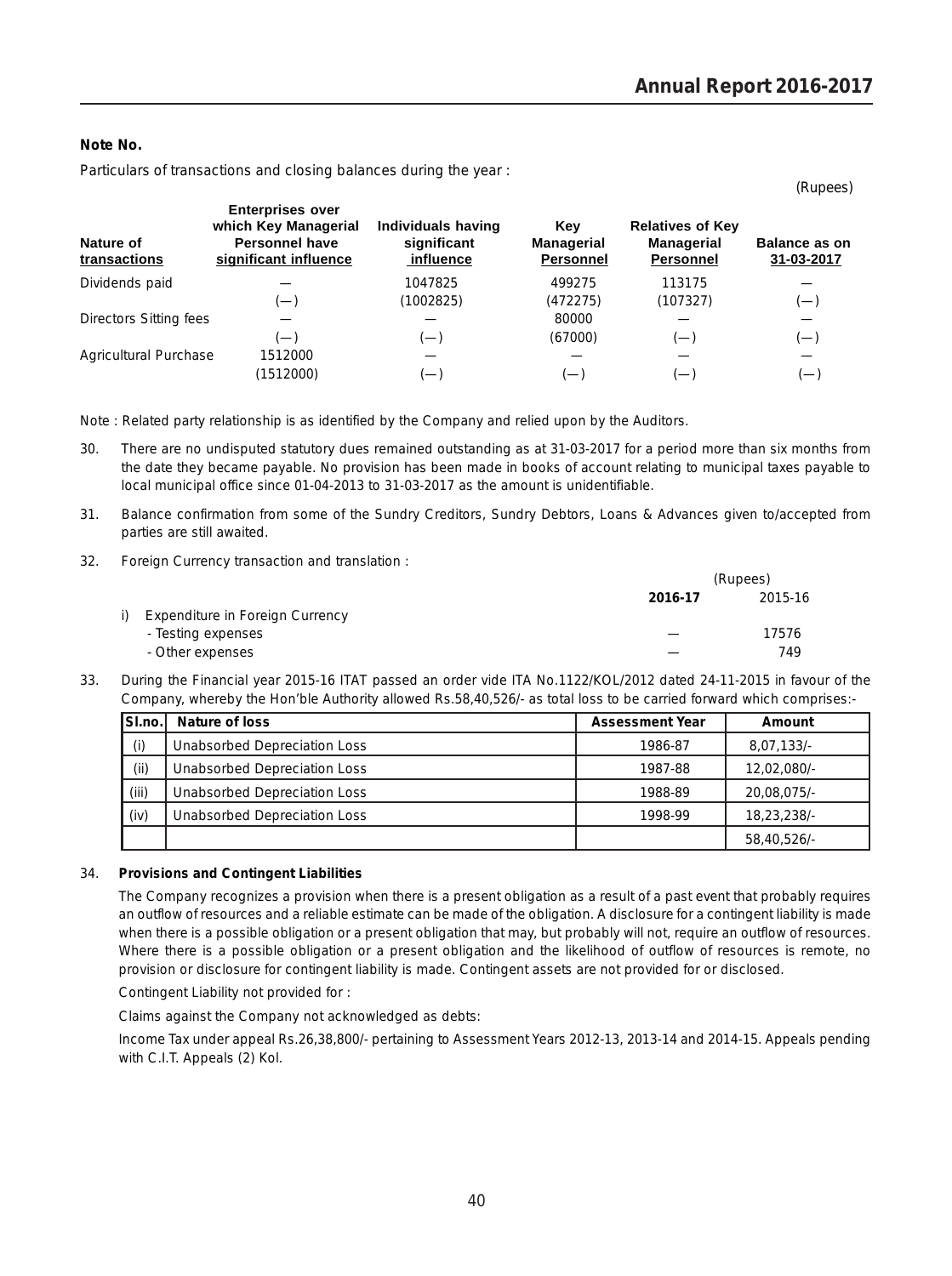# **Note No.**

# (Rupees)

35. Disclosure relating to details of Specified Bank Notes (SBN) held and transacted during the period 08/11/2016 to 30/12/2016 as provided below:-

| <b>Particulars</b>                    | <b>SBNs</b>    | Other denomination notes | Total     |
|---------------------------------------|----------------|--------------------------|-----------|
| Closing cash in hand as on 08.11.2016 | 131000.00      | 63996.69                 | 194996.69 |
| (+) Amount withdrawn from Banks       | $\blacksquare$ | 283000.00                | 283000.00 |
| (+) Permitted receipts                | -              | 12020.00                 | 12020.00  |
| (-) Permitted payments                | $\blacksquare$ | 302620.00                | 302620.00 |
| (-) Amount deposited in Banks         | 131000.00      | 7720.00                  | 138720.00 |
| Closing cash in hand as on 30.12.2016 | -              | 48676.69                 | 48676.69  |

- 36. The Company had availed in 1996-97 from Tea Board two loans under old schemes linked to Revolving Corpus Fund (RCF). In this regard in November, 2007 to facilitate settlement of outstanding loan the Tea Board's Package for recovery of outstanding loan was offered so that no further interest would be charged on the outstanding beyond the cut-off date. Further in January, 2017 the Zonal Office of Tea Board invited Borrowers for Hearing to settle the dues of the Board. As the final amount is yet to be settled, the interest earlier provided is written back during the year and principal sum is remaining outstanding at year end 31.03.2017.
- 37. Current Tax charge for the year has been reckoned after taking into account deduction u/s.80IE of Income Tax Act, 1962, due to substantial expansion in the value of Plant and Machinery in the Financial Year 2011-2012. In view of the same, the Company has provided Central Income Tax on Book Profit u/s 115JB and Agriculture Income Tax as per Assam Agriculture Income Tax Act.
- 38. Previous year's figures have been re-arranged and re-grouped wherever necessary.

Signature to Notes 1 to 38 In terms of our attached report of even date.

For **NAVIN NAYAR & COMPANY MANOJ KUMAR DAGA**

*Chartered Accountants* DIN:00123386 Firm Registration No.317117E *Chairman*

**Proprietor** DIN:00421623 Membership No.053267 *Independent Director*

**NAVIN NAYAR ASHOK VARDHAN BAGREE**

Place : Kolkata **AJAY KUMAR AGARWALA**

Date : 22nd May, 2017 *Chief Financial Officer*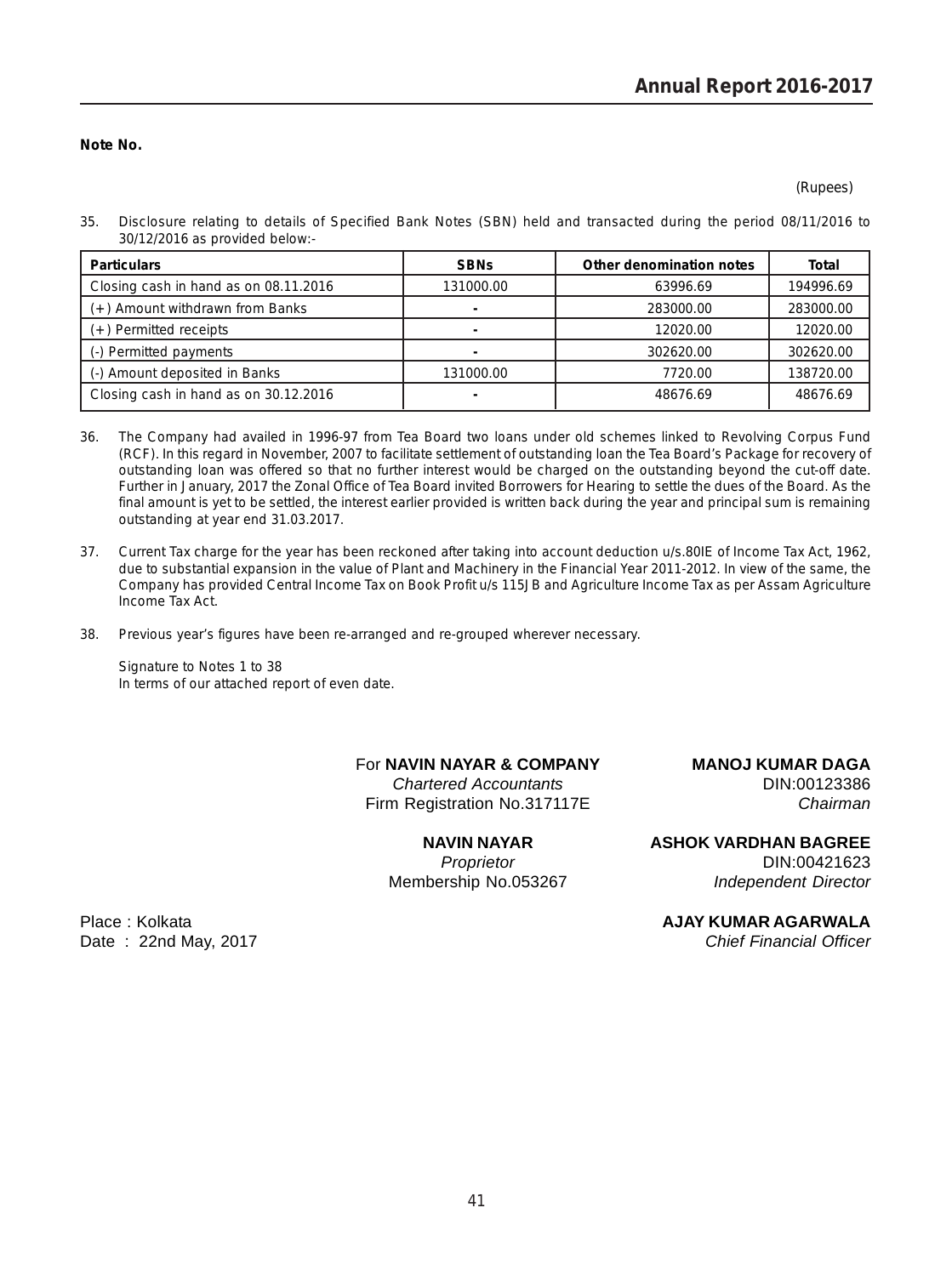# **USAGE OF ELECTRONIC PAYMENT MODES FOR MAKING CASH PAYMENTS TO THE INVESTORS**

We would like to request you to please go through the below mentioned points and take action immediately to safeguard your interest.

In terms of Circular No.CIR/MRD/DP/10/2013 dated 21<sup>st</sup> March, 2013 issued by SEBI, henceforth, payment of dividend, if any, will be made electronically, through ECS/RTGS/NEFT etc.

#### **For shareholders holding shares in demat form**

Please send your correct bank details (including MICR No. and IFSC Code) to your Depository Participant.

#### **For shareholders holding shares in physical form**

Please send your correct bank details (including MICR No. and IFSC Code) alongwith a cancelled cheque to the Registrars and Transfer Agent (RTA) of the Company at the undernoted address.

| <b>RTA</b> | Niche Technologies Pvt Ltd.                                              |
|------------|--------------------------------------------------------------------------|
| Address :  | D-511, Bagree Market, 5th Floor, 71, B.R.B. Basu Road, Kolkata - 700 001 |
|            | E-mail: nichetechpl@nichetechpl.com                                      |

**In cases where either the bank details such as MICR (Magnetic Ink Character Recognition), IFSC (Indian Financial System Code) etc. that are required for making electronic payment are not available or the electronic payment instructions have failed or have been rejected by Bank, Companies or their RTI & STA may use physical payment instruments for making cash payments to the investors. Companies shall mandatorily print the bank account details of the investors on such payment instruments.**

We shall be thankful if our valued Shareholders take necessary action positively by 19<sup>th</sup> August, 2017.

By Order of the Board For **TONGANI TEA COMPANY LIMITED**

Regd.Office : 15B, Hemanta Basu Sarani, 3rd Floor **MANOJ KUMAR DAGA** Kolkata – 700 001 *Chairman*

DIN 00123386

Date : 11TH July, 2017.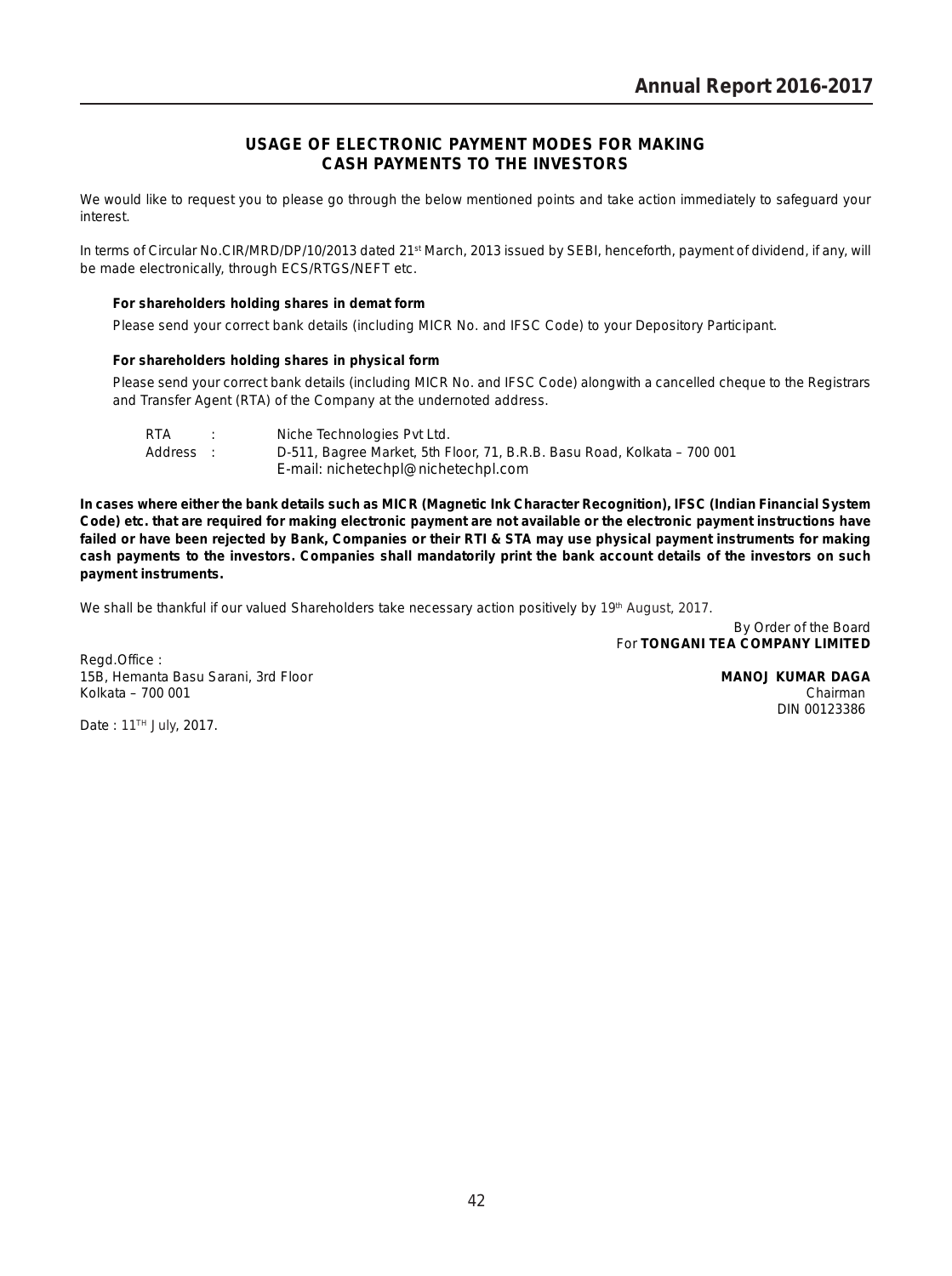$\frac{1}{2}$ 

 $\frac{1}{\sqrt{2}}$ 

| <b>TONGANI TEA COMPANY LIMITED</b><br>CIN: L01132WB1893PLC000742<br>Regd. Office: 15B, Hemanta Basu Sarani, 3rd Floor, Kolkata 700 001<br>Phone: 033 2248 7685 · Website: www.tonganitea.com                                                                                                                                                                              |                                                                                                                |  |  |  |  |
|---------------------------------------------------------------------------------------------------------------------------------------------------------------------------------------------------------------------------------------------------------------------------------------------------------------------------------------------------------------------------|----------------------------------------------------------------------------------------------------------------|--|--|--|--|
| <b>PROXY FORM (FORM NO.MGT-11)</b>                                                                                                                                                                                                                                                                                                                                        |                                                                                                                |  |  |  |  |
|                                                                                                                                                                                                                                                                                                                                                                           |                                                                                                                |  |  |  |  |
|                                                                                                                                                                                                                                                                                                                                                                           |                                                                                                                |  |  |  |  |
|                                                                                                                                                                                                                                                                                                                                                                           |                                                                                                                |  |  |  |  |
| I/We, being the member (s) of  shares of the Tongani Tea Company Limited, hereby appoint.                                                                                                                                                                                                                                                                                 |                                                                                                                |  |  |  |  |
|                                                                                                                                                                                                                                                                                                                                                                           |                                                                                                                |  |  |  |  |
|                                                                                                                                                                                                                                                                                                                                                                           |                                                                                                                |  |  |  |  |
|                                                                                                                                                                                                                                                                                                                                                                           |                                                                                                                |  |  |  |  |
|                                                                                                                                                                                                                                                                                                                                                                           |                                                                                                                |  |  |  |  |
|                                                                                                                                                                                                                                                                                                                                                                           |                                                                                                                |  |  |  |  |
|                                                                                                                                                                                                                                                                                                                                                                           |                                                                                                                |  |  |  |  |
| As my/our proxy to attend and vote (on a poll) for me/us and on my/our behalf at the 124 <sup>th</sup> Annual General<br>Meeting of the Company, to be held on Saturday, August 26, 2017 at 10.30 a.m. at 15B, Hemanta Basu Sarani,<br>3rd Floor, Kolkata-700 001 and at any adjournment thereof in respect of such resolutions as are indicated below:<br>Resolution No. |                                                                                                                |  |  |  |  |
| 1.<br>together with the Report of Board of Directors and Auditors thereon.                                                                                                                                                                                                                                                                                                | To receive, consider and adopt the Audited Financial Statement for the year ended 31 <sup>st</sup> March, 2017 |  |  |  |  |
| To declare Dividend on Equity Share for of the Company.<br>2.                                                                                                                                                                                                                                                                                                             |                                                                                                                |  |  |  |  |
| 3.<br>being eligible offers herself for re-appointment.                                                                                                                                                                                                                                                                                                                   | To appoint a Director in place of Ms. Sumana Raychaudhuri (DIN: 07308451), who retires by rotation and         |  |  |  |  |
| 4.<br>Auditors of the Company and to fix their remuneration.                                                                                                                                                                                                                                                                                                              | To ratify appointment of M/s. Navin Nayar & Company, Chartered Accountants (F.R.No.317117E) as Statutory       |  |  |  |  |
|                                                                                                                                                                                                                                                                                                                                                                           | (Affix                                                                                                         |  |  |  |  |
|                                                                                                                                                                                                                                                                                                                                                                           | Revenue<br>Stamp)                                                                                              |  |  |  |  |
| Note: This form of proxy in order to be effective should be duly completed and deposited at the<br>Registered Office of the Company, at 15B, Hemanta Basu Sarani, 3rd Floor, Kolkata 700 001, not<br>less than FORTY EIGHT HOURS before the meeting.                                                                                                                      |                                                                                                                |  |  |  |  |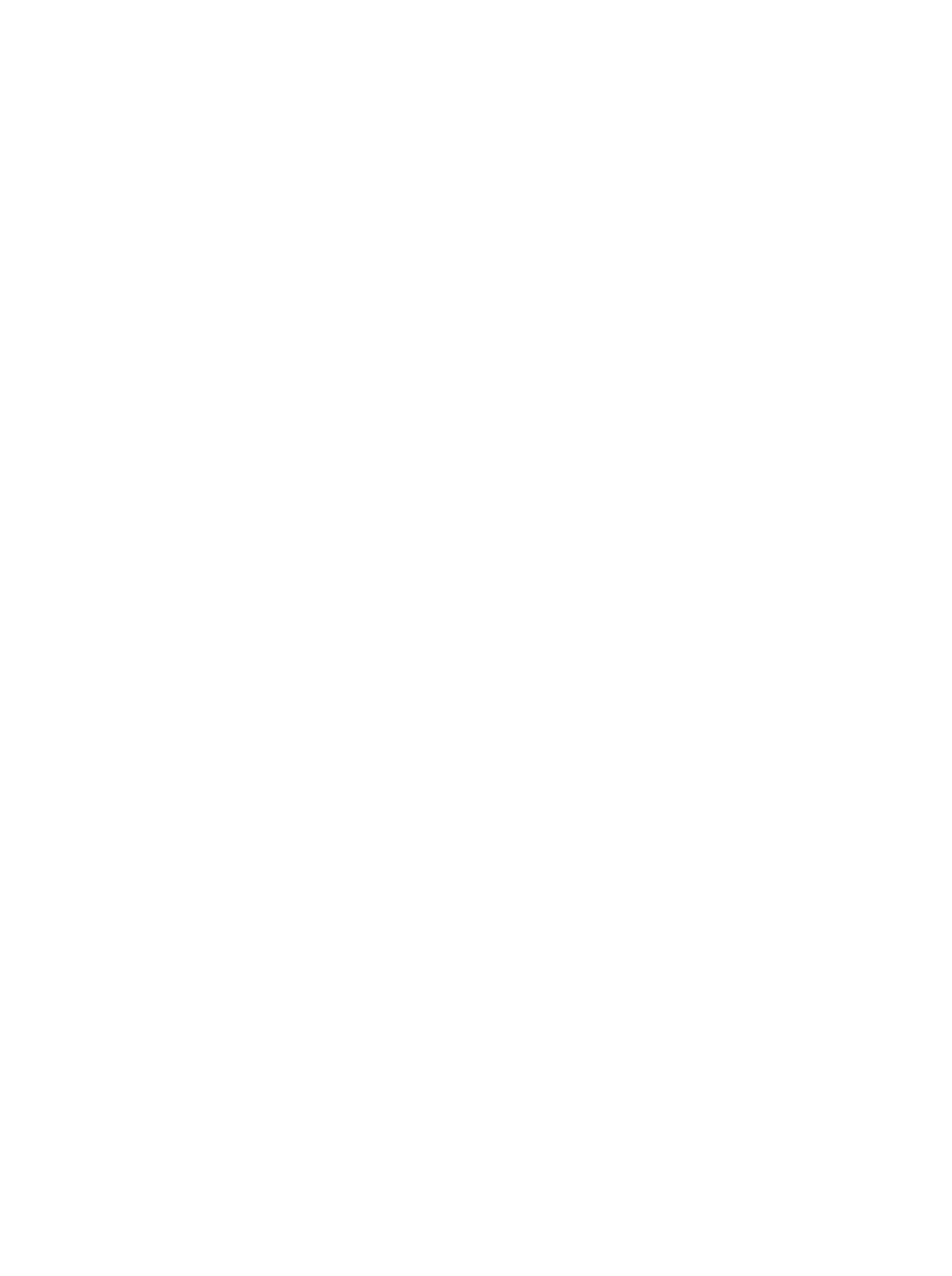